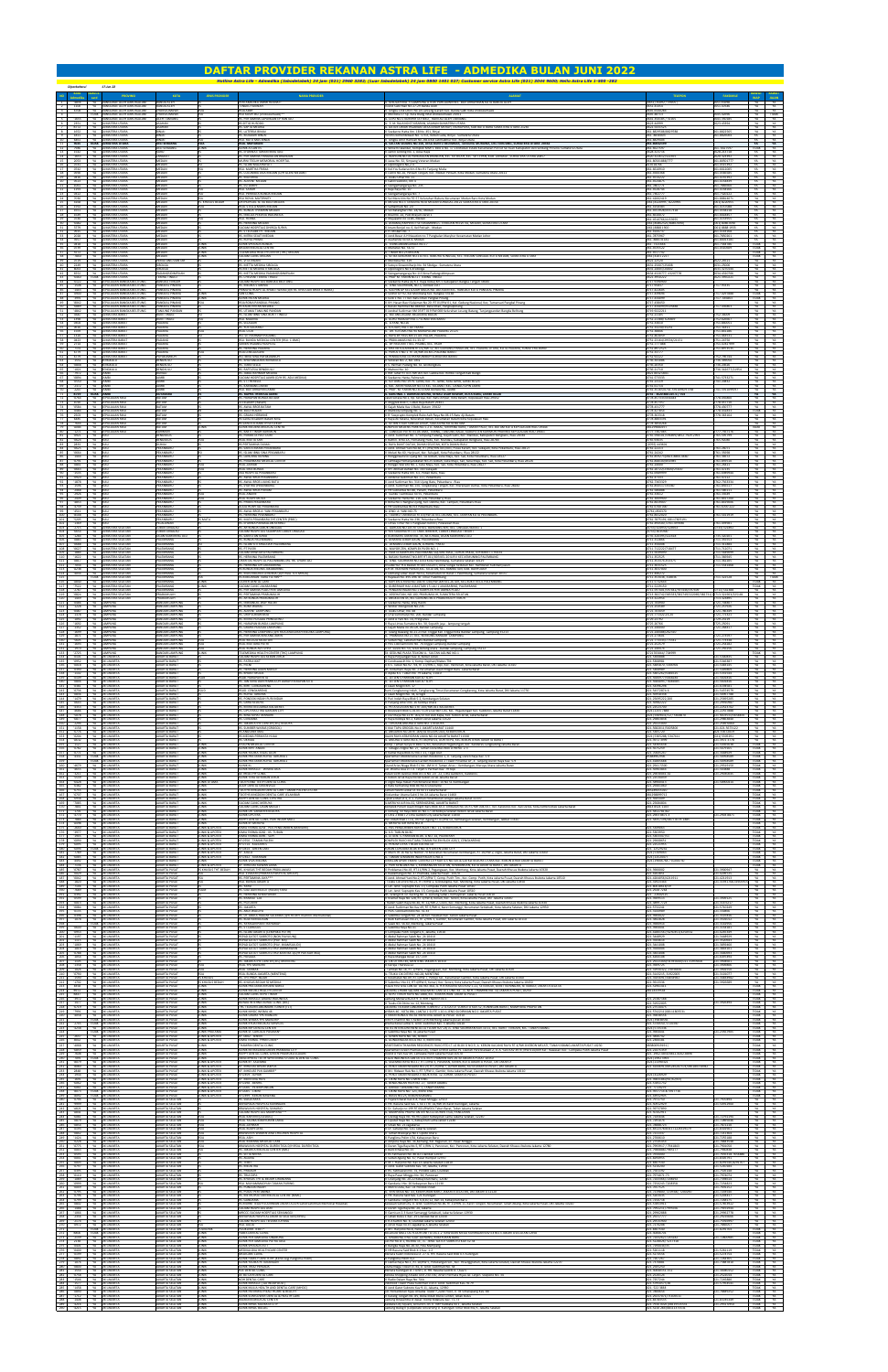|     | 291 2229 YA DKI JAKARTA<br>293 2954 YA DKI JAKARTA<br>294 2341                                                                                                                                                                                                                                                                                                                                |                                  | 292 '4414 YA DKIJAKARTA<br>YA DKI JAKARTA                                                                  | <b>JAKARTA SELATAN</b><br><b>JAKARTA SELATAN</b><br><b>JAKARTA SELATAN</b><br><b>JAKARTA SELATAR</b>         | KLINIK<br><b>KLINIK</b><br>KLINIK<br>KLINIK                                                                     | BRAWIJAYA WOMEN AND CHILDREN CLINIC<br>KLINIK UTAMA AIC - MEDICAL IMAGING DIAGNOSTIC CENTER<br>KLINIK UTAMA AJI WARAS KARANG TENGAH<br>KLINIK UTAMA AJI WARAS CILANDA8 | Jl. Kemang Raya No. 83 H Bangka - Mampang Prapatan Jakarta Selatan 12730<br>ingan City Mall B-C-D Jl. Prof.Dr.Satrio Kav.18<br>Jl. Karang Tengah Raya No 60. Lebak Bulus<br>KKO Raya No. 45 A Ragunan Jakarta Selat                                                                                                                                                                                                                                              | 021-71792074<br>021-3005 1801, 02<br>021-7590 9473<br>021-7883 6308                                 | 021-71792101<br>021-3005 1803<br>021-7590 9454<br>121-78836307              | <b>TIDAK</b><br>TIDAK<br>TIDAK                            | YA<br>TIDAK YA<br>YA<br>YA                         |
|-----|-----------------------------------------------------------------------------------------------------------------------------------------------------------------------------------------------------------------------------------------------------------------------------------------------------------------------------------------------------------------------------------------------|----------------------------------|------------------------------------------------------------------------------------------------------------|--------------------------------------------------------------------------------------------------------------|-----------------------------------------------------------------------------------------------------------------|------------------------------------------------------------------------------------------------------------------------------------------------------------------------|------------------------------------------------------------------------------------------------------------------------------------------------------------------------------------------------------------------------------------------------------------------------------------------------------------------------------------------------------------------------------------------------------------------------------------------------------------------|-----------------------------------------------------------------------------------------------------|-----------------------------------------------------------------------------|-----------------------------------------------------------|----------------------------------------------------|
| 298 | 295 '0597<br>296 2379<br>297 6001<br>'4413                                                                                                                                                                                                                                                                                                                                                    |                                  | YA DKI JAKARTA<br>YA DKI JAKARTA<br>YA DKI JAKARTA<br><b>DKI JAKARTA</b>                                   | <b>JAKARTA SELATAI</b><br><b>JAKARTA SELATAN</b><br>JAKARTA SELATAN<br><b>JAKARTA SELATAI</b>                | KLINIK<br>KLINIK<br>KLINIK<br>klinik                                                                            | KLINIK JMC DHARMA BHAKTI<br>KLINIK PALAPA DENTIST<br>DIVINE DENTAL CLINIC<br>KLINIK CIPUTRA MEDICAL CENTE                                                              | JL. CILANDAK KKO RAYA NO.45<br>Jl. Palapa 1 No 4 Pasar Minggu Jakarta Selatan<br>World Trade Center (WTC) 2 LG floor Jl.Jend.Sudirman kav 29 Karet Setia Budi<br>Lotte Shopping Avenue Fl. 5, Jl. Prof. dr. Satrio Kav. 3-5                                                                                                                                                                                                                                      | 021-781 9848<br>021-7806291, 29<br>021-29522657<br>021-2988813                                      |                                                                             | <b>TIDAK</b><br><b>TIDAK</b><br><b>TIDAK</b><br>TIDAK     | <b>YA</b><br>YA<br><b>YA</b><br>YA                 |
|     | 299 A033<br>300 6381<br>301 6380<br>302 6772                                                                                                                                                                                                                                                                                                                                                  |                                  | YA DKI JAKARTA<br>YA DKI JAKARTA<br>YA DKI JAKARTA<br>YA DKI JAKARTA                                       | <b>JAKARTA SELATAN</b><br>JAKARTA SELATAN<br>JAKARTA SELATAN<br><b>JAKARTA SELATAI</b>                       | KLINIK<br>KLINIK<br>KLINIK<br>CLINIK                                                                            | HOLY SMILES DENTAL CLINIC<br>AUDY DENTAL CIPETE<br>AUDY DENTAL KEMANG<br>HAPPY DENTAL CLINIC ONE BELPARK<br>SILOAM CLINIC BONA INDAH                                   | PONDOK INDAH MALL 3 LT.LG NO.ES, JL. METRO PONDOK INDAH, PONDOK PINANG, KEBAYORAN LAMA<br>Jl. Cipete Raya no 55 Cipete<br>Jl. Bangka Raya No 40 E, Kemang<br>.<br>One Belpark Mall II: LG Jl. Rs Fatmawati No 01 Pondok Labu Cilandak Jakarta Selatan, 12450<br>JL. KARANG TENGAH RAYA NO.8K, RUKO BONA INDAH BISNIS CENTRE, LEBAK BULUS                                                                                                                         | 021-27811184<br>021-29124856<br>021-71794428<br>21-22764959                                         |                                                                             | TIDAK<br>TIDAK<br><b>TIDAK</b><br>TIDAK                   | <b>YA</b><br>YA<br>YA<br>$\frac{YA}{YA}$           |
|     | 303 7081<br>304 7672<br>306 8134<br>307 7739                                                                                                                                                                                                                                                                                                                                                  | YA                               | <b>DKI JAKARTA</b><br>YA DKI JAKARTA<br>305 7740 YA DKIJAKARTA<br>YA DKI JAKARTA                           | JAKARTA SELATAN<br><b>JAKARTA SELATAN</b><br><b>JAKARTA SELATAN</b><br><b>JAKARTA SELATAN</b>                | <b>LINIK</b><br><b>KLINIK</b><br><b>CLINIK</b><br>CLINIK<br>KLINIK                                              | KLINIK AP & AP PEDIATRIC, GROWTH AND DIABETES CENTRE<br>KLINIK MHDC MENARA JAMSOSTEI<br>KLINIK MHDC MENARA SENTRAYA                                                    | The Bellagio Mansion Unit G-02, Ground Floor Jl. Lingkar Mega Kuningan Blok E6 No 1 Kuningan Jaksel<br>MENARA UTARA LANTAI 1, Gd MENARA JAMSOSTEK, JL. JEND.GATOT SUBROTO NO.38 JAKARTA SELATAI<br>MENARA SENTRA JAYA GE UNIT B1, JLJSKANDARSYAH RAYA NO.1A JAKARTA SELATAN.<br>JL. AMPERA RAYA NO.5A PEJATEN BARAT, PASAR MINGGU JAKARTA SELATAN                                                                                                                | 021) 27654439<br>021-220 570 20<br>121-5296 1525 08111025531<br>121-27881766 / 08118905531          | 21-220 570 22                                                               | TIDAK<br>TIDAK<br>TIDAK<br>TIDAK                          | YA<br>YA<br>$\frac{YA}{YA}$                        |
|     | 308 7016<br>309 74482<br>310 A309                                                                                                                                                                                                                                                                                                                                                             |                                  | YA DKI JAKARTA<br>YA DKIJAKARTA<br>YA DKIJAKARTA<br>YA DKI JAKARTA<br>311 '8310 YA DKIJAKARTA              | <b>JAKARTA SELATA!</b><br><b>JAKARTA SELATAN</b><br><b>JAKARTA SELATAN</b><br><b>JAKARTA SELATAN</b>         | klinik<br>klinik.<br>klinik<br>Klinik                                                                           | KLINIK MEDIKIDS BY MHDC KEMAN<br>KLINIK GIGI DENTALOSOPHY SENOPAT<br>KLINIK GIGI DENTALOSOPHY GANDARIA<br>KLINIK GIGI DENTALOSOPHY PONDOK INDA                         | JI. SENOPATI NO.16 SELONG KEBAYORAN BARU<br>JL: PETOGOGAN I NO. 16A, GANDARIA UTARA, KEBAYORAN BARU<br>MAMAMIA SPA BUILDING JL METRO PONDOK INDAH SG-21 (ARTE BUILDING) JAKARTA SELATAN                                                                                                                                                                                                                                                                          | 021-780 1541 08111895531<br>081908663338<br>087885561639<br>081295372212                            |                                                                             | TIDAK<br>TIDAK<br>TIDAK<br>TIDAK<br><b>TIDAK</b>          | YA<br>YA<br>YA<br>YA                               |
|     | 314 7954<br>315 8270                                                                                                                                                                                                                                                                                                                                                                          |                                  | 312 7963 YA DKIJAKARTA<br>313 6483 YA DKIJAKARTA<br>YA DKI JAKARTA<br>YA DKI JAKARTA                       | <b>JAKARTA SELATAN</b><br>JAKARTA SELATAN<br>JAKARTA SELATAN<br>JAKARTA SELATAN<br><b>JAKARTA SELATAN</b>    | KLINIK<br>KLINIK<br><b>KLINIK</b>                                                                               | KLINIK DONTICS DENTAL SPECIALIST<br>AUDY DENTAL KUNINGAN<br>KLINIK MEDIKA PLAZA (BELTWAY)<br>KLINIK LAMINA PAIN AND SPINE CENTER<br>KUNIK TEMBUNI                      | JL. WIJAYA VIII NO.2 RT.004/RW.005 MELAWAI, KEBAYORAN BARU JAKARTA SELATAN<br>Tokopedia Tower Ciputra World 2 Lt 12 Unit 7-9 Jl: Prof Dr. Satrio Kav 11. Karet Semanggi<br>Beltway Office Park, Gedung C lantal 2, Jln. Ampera Raya, No 9-10 RT 007RW. 002, Ragunan, Pasar Minggu Jakarta Selata<br>JL. WARUNG BUNCIT RAYA NO.34, RT.7/RW.5, KALIBATA, PANCORAN, JAKARTA SELATAN<br>IL KEMANG TIMUR VIII NO. L13, BANGKA, MAMPANG PRAPATAN, JAKARTA SELATAN      | 021-27082231<br>021-25984754/081316705399<br>021-79196999/26961999<br>021-2271-5222 / 7198245       |                                                                             | TIDAK<br>TIDAK<br>TIDAK<br>TIDAK                          | $\frac{YA}{YA}$<br>YA<br>YA                        |
|     | 316 A063<br>317 '4488<br>318 '4831<br>319 7944                                                                                                                                                                                                                                                                                                                                                | YA                               | TIDAK DKI JAKARTA<br><b>DKI JAKARTA</b><br>YA DKI JAKARTA<br>YA DKI JAKARTA                                | JAKARTA SELATAN<br>JAKARTA SELATAN<br><b>JAKARTA SELATAN</b><br><b>JAKARTA SELATA!</b>                       | KLINIK UTAMA<br>LINIK UTAMA MATA<br>KLINIK & APOTEK<br>LINIK & APOTEI                                           | KLINIK UTAMA AESTHETIKA PONDOK INDAI<br>KLINIK UTAMA CIPUTRA SMG EYE CLINIC<br>KF. 0535 - PONDOK PINANG<br><b>CF 0152 - PASAR MINGG</b>                                | JL. NIAGA HIJAU RAYA NO.49 PONDOK INDAH, PONDOK PINANG, KEBAYORAN LAMA<br>.<br>LOTTE SHOPPING AVENUE FLOOR 5 CIPUTRA WORLD 1, JL. PROF. DR. SATRIO KAV. 3-5, KEL. KARET KEC. SETIABUDI, JAKARTA SELATAN<br>JL.CIPUTAT RAYA NO 2B, KEBAYORAN LAMA                                                                                                                                                                                                                 | 021-76995948<br>021) 29888138<br>021-7650620<br>21-7943222                                          |                                                                             | TIDAK<br>TIDAK<br>TIDAK<br>TIDAK                          | YA<br>YA<br>YA<br>YA<br>YA                         |
|     | 320 2620<br>$\begin{array}{r@{\hspace{0.2cm}}c@{\hspace{0.2cm}}c@{\hspace{0.2cm}}c@{\hspace{0.2cm}}c@{\hspace{0.2cm}}c@{\hspace{0.2cm}}c@{\hspace{0.2cm}}c@{\hspace{0.2cm}}c@{\hspace{0.2cm}}c@{\hspace{0.2cm}}c@{\hspace{0.2cm}}c@{\hspace{0.2cm}}c@{\hspace{0.2cm}}c@{\hspace{0.2cm}}c@{\hspace{0.2cm}}c@{\hspace{0.2cm}}c@{\hspace{0.2cm}}c@{\hspace{0.2cm}}c@{\hspace{0.2cm}}c@{\hspace{$ |                                  | YA DKI JAKARTA<br>TIDAK DKI JAKARTA<br>YA DKI JAKARTA<br>YA DKI JAKARTA                                    | <b>JAKARTA SELATAN</b><br><b>JAKARTA SELATAN</b><br><b>JAKARTA SELATAN</b><br>JAKARTA SELATAN                | LINIK & APOTER<br><b>CLINIK &amp; APOTER</b><br>(LINIK & APOTEK                                                 | KF. 0004 - RAWAMANGI<br>KF. 0042 - BLOK M<br>KF. 0047 - RADIO DALAM<br>KF. 0581 - BANGKA                                                                               | JL RAYA PASAR MINGGU KM 19 NO. 3 E-F, PASAR MINGGU<br>JL RAYA PASAR MINGGU KM 19 NO. 3 E-F, PASAR MINGGU<br>JL PEGAMBIRAN NO. 33C, PULOAGADUNG<br>JL. SULTAN HASANUDIN NO.1, KEBAYORAN BARL<br>JL RAYA RADIO DALAM 1-5, KEBAYORAN BARU                                                                                                                                                                                                                           | 121-4718059<br>021-7220292<br>021-72789317<br>121-71795182                                          |                                                                             | TIDAK<br>TIDAK<br>TIDAK<br>TIDAK                          | YA<br>YA                                           |
|     | 323 6092<br>324 3989<br>325 6503<br>326 '4922<br>327 6086                                                                                                                                                                                                                                                                                                                                     | YA                               | <b>DKI JAKARTA</b><br>YA DKIJAKARTA<br>YA DKIJAKARTA<br>YA DKI JAKARTA                                     | <b>JAKARTA SELATAN</b><br>JAKARTA SELATAN<br><b>JAKARTA SELATAN</b><br>JAKARTA SELATAN                       | KLINIK & APOTEK<br>KLINIK & APOTEK<br>CLINIK & APOTEK<br>CLINIK & APOTEK<br>LINIK & APOTEI                      | KF. 0055 - CIDODOL<br>KF. 0055 - OSHCS<br>KF. PLAZA DANAMON<br>KF.0364 - SANTA                                                                                         | JL. BANGKA RAYA NO. 50, MAMPANG PRAPATAN<br>JL. KEBAYORAN LAMA NO. 34K, KEBAYORAN LAMA<br>JL KEBAYORAN LAMA NO. 50 A, KEBAYORAN LAMA<br>MENARA DANAMON LANTAI 22, JL. HAJI R. RASUNA SAID BLOK C NO.22, SETIABUDI, JAKARTA SELATAP.<br>L. WOLTER MONGINSIDI NO. 76, KEBAYORAN BARU                                                                                                                                                                               | 121-7203563<br>021-2561521<br>021=22958129<br>121-7208615                                           |                                                                             | TIDAK<br>TIDAK<br>TIDAK<br>TIDAK                          | YA<br>YA<br>YA<br>YA                               |
| 331 |                                                                                                                                                                                                                                                                                                                                                                                               |                                  | 328 '6089 YA DKIJAKARTA<br>329 '6096 TIDAK DKIJAKARTA<br>330 6093 TIDAK DKIJAKARTA<br>TIDAK DKI JAKARTA    | <b>JAKARTA SELATAN</b><br>JAKARTA SELATAN<br><b>JAKARTA SELATAN</b><br>JAKARTA SELATAN                       | <b>CLINIK &amp; APOTEI</b><br><b>KLINIK &amp; APOTEK</b><br><b>KLINIK &amp; APOTEK</b><br>APOTEK & KLINIK       | KF.0527 - SRENGSENG SAWAH<br>KF.0678 - KARANG TENGAH<br>KF.0652 - CEGER<br>MEDICINE SHOPPE SATRIO (KLINIK SATRIO)*                                                     | L. SRENGSENG SAWAH NO. 99<br>JL. RADEN SALEH NO. 4B<br>JL. CEGER RAYA NO.9B PONDOK ARE, JURANGMANGU TIMUR, PONDOK AREN, TANGERANG SELATAN                                                                                                                                                                                                                                                                                                                        | 121-7875076<br>021 - 7323994<br>021-73888955<br>021-5705470                                         | 021-5705471                                                                 | TIDAK<br><b>TIDAK</b><br>TIDAK<br>TIDAK I                 | YA<br>YA<br>YA<br>YA<br>YA                         |
| 332 | 333 AS13 YA DKIJAKARTA<br>334 A519<br>335 A728                                                                                                                                                                                                                                                                                                                                                |                                  | TIDAK DKI JAKARTA<br>YA DKI JAKARTA<br>YA DKI JAKARTA                                                      | <b>JAKARTA SELATAI</b><br><b>JAKARTA SELATAN</b><br>JAKARTA SELATAN<br>JAKARTA SELATAN                       | KLINIK<br><b>KLINIK</b><br>KLINIK                                                                               | <b>KF.WARUNG BUNCIT RAYA</b><br>KLINIK KF.0510 - LENTENG AG<br>KLINIK KF.INHOUSE CAPITAL PLACE                                                                         | Jl. Prof. Dr. Satrio No. 21E karet Kuningan Jakarta Selatan<br>Pacific Place Mall Shop Lewil B1 unit 15 Jl. Jend. Sudirman Kav 52-53, Jakarta Selatan<br>JL. BUNCIT RAYA NO.189<br>IL RAYA LENTENG AGUNG NO. 131E<br>JL. GATOT SUBROTO KAV. 18, RT 06, RW 01                                                                                                                                                                                                     | 121-57973410/1                                                                                      | -57973412                                                                   | TIDAK<br>TIDAK<br>TIDAK<br><b>TIDAK</b>                   | YA<br>YA<br>YA<br><b>YA</b>                        |
| 338 | 336 B126<br>337 1412<br>1936<br>339 1708                                                                                                                                                                                                                                                                                                                                                      |                                  | YA DKI JAKARTA<br>TIDAK DKI JAKARTA<br>TIDAK DKI JAKARTA<br>YA DKI JAKARTA                                 | <b>JAKARTA SELATA!</b><br><b>JAKARTA SELATAN</b><br><b>JAKARTA SELATA!</b><br>JAKARTA SELATAN                | CLINIK<br>APOTEK<br>APOTEK<br>KLINIK                                                                            | KLINIK KF.KAHFI 1<br>APOTEK FARMARIN BIDAKARA<br>APOTEK FARMARIN RASAMALA<br>KLINIK PLAZA YPK MANDIRI                                                                  | JL M. KAHFI 1, RT.5/RW.1<br>Gedung Pusdiklat Binasentra Lt. Dasar Jin Jend. Gatot Subroto Kav 71-73, Jakarta Selatan<br>a PPBI Jl. Rasamala Raya No. 2, Menteng Dalam, Jakarta Selatan<br>Jl.Jend. Gatot Subroto kav 36-38 Jakarta Selatan 12190                                                                                                                                                                                                                 | 021-8378 5129<br>021-829 0073<br>021-5245351                                                        | 121-8370 4414<br>1-837 94 460                                               | TIDAK<br>TIDAK<br>TIDAK<br>TIDAK                          | YA<br>YA<br>YA<br>YA                               |
|     | 340 8686<br>341 '5904<br>342 7836                                                                                                                                                                                                                                                                                                                                                             |                                  | YA DKI JAKARTA<br>YA DKI JAKARTA<br>YA DKI JAKARTA<br>YA DKI JAKARTA                                       | <b>JAKARTA SELATAN</b><br>JAKARTA SELATAN<br><b>JAKARTA SELATAN</b><br>JAKARTA SELATAN                       | KLINIK<br>KLINIK<br><b>CLINIK</b><br>KLINIK                                                                     | KLINIK MENARA YPK MANDI<br>BIC CLINIC PACIFIC PLACE<br>SOUTH DENTAL CLINIC<br>PRIME CARE CLINIC                                                                        | Jl. Jend. Sudirman Kav 54-55 Jakarta Selatan 12920<br>PACIFIC PLACE, LEVEL B1 - 17A, JL. JEND.SUDIRMAN KAV.52-53 JAKARTA SELATAI<br>IL DAKSA 1 No.11a Kel. SELONG Kec. KEBAYORAN BARU JAKARTA SELATAN<br>JL. PANGLIMA POLIM IX No.16 MELAWAI KEBAYORAN BARU JAKARTA SELATAN 12160                                                                                                                                                                                | 021) 3909725<br>021-57973781/93<br>021-6000769<br>021) 27083505                                     |                                                                             | TIDAK<br>TIDAK<br>TIDAK<br>TIDAK                          | YA<br>YA                                           |
|     | 343 7621<br>345 7905<br>346 7904<br>347 8145                                                                                                                                                                                                                                                                                                                                                  |                                  | TIDAK DKI JAKARTA<br>YA DKI JAKARTA<br>YA DKI JAKARTA<br>YA DKI JAKARTA                                    | <b>JAKARTA SELATAN</b><br><b>JAKARTA SELATA!</b><br><b>JAKARTA SELATAN</b><br><b>JAKARTA SELATAN</b>         | <b>KLINIK</b><br>klinik<br>KLINIK<br>KLINIK                                                                     | <b>RAYS INTERNATIONAL DENTAL CLINIC</b><br>KLINIK DENTIKIDS<br>KLINIK STAR DENTAL STUDIO<br>PRIME CARE CLINIC TEBET                                                    | II. Brawijaya VIII No 2 Kebayoran Baru Jakarta Selatan<br>Lippo Mali Kemang Vilage Lt 2 no 21 Jl. P. Antasari no 36 Jakarta Selatan<br>Lippo Mall Kemang Village Lt LG no 26 Jl. P. Antasari no 36 Jakarta Selatan<br>I. Tebet Barat Dalam II No 46, Tebet Barat, Tebet Jakarta Selatan, 12810                                                                                                                                                                   | 21-7262347:087889282802<br>121-50813447; 08121257135<br>121-50813460; 081212571366<br>121-2290 2205 | 21-7262347<br>1-7262347<br>121-7262347                                      | TIDAK<br>TIDAK<br>TIDAK<br>TIDAK                          | YA<br>YA<br>YA<br>YA<br>YA<br>YA                   |
|     | 348 7487<br>349 '4707<br>351 0112                                                                                                                                                                                                                                                                                                                                                             |                                  | YA DKI JAKARTA<br>350 A190 TIDAK DKI JAKARTA<br>YA DKI JAKARTA                                             | JAKARTA SELATAN<br><b>JAKARTA SELATAN</b><br><b>JAKARTA SELATAN</b><br><b>JAKARTA SELATAI</b>                | CLINIK<br>CLINIK<br><b>CLINIK</b>                                                                               | PI DENTAL CLINIC<br>KLINIK UTAMA SMILE ART FLEMING WOLTER<br>KLINIK SUDIRMAN MEDICAL CENTE                                                                             | Jl. Metro Pondok Indah, Pondok Indah Mall 2 lantal 2 no 238 C<br>Mayapada Tower 2 lantal 2 Jl. Jendral Sudirman Kav.27 Setiabudi, Jaksel 12920<br>GRAHA BINTARA LANTAI 1 UNIT 1B, JL. WOLTER MONGONSIDI NO.43 RT/RW 01/01 RAWA BARAT, KEBAYORAN BARU, JAKARTA SELATAN, DKI JAKARTA 12180<br>. Setiabudi Tengah no 18 Jakarta Selatan                                                                                                                             | 121-75920450<br>121-29859988<br>021 27088371 / 081281069007<br>21-520346                            | 1-75920450<br>1-5204120                                                     | TIDAK<br>TIDAK                                            | YA<br>YA<br>TIDAK YA<br>TIDAK YA                   |
| 355 | 352 '1080<br>353 0012<br>354 '0099<br>$-2286$                                                                                                                                                                                                                                                                                                                                                 | YA.                              | YA DKI JAKARTA<br><b>DKI JAKARTA</b><br>YA DKI JAKARTA<br>YA DKI JAKARTA                                   | <b>JAKARTA TIMUR</b><br><b>JAKARTA TIMUR</b><br>JAKARTA TIMUR<br><b>JAKARTA TIMUR</b>                        |                                                                                                                 | RS KESDAM CUANTUNG<br>RS. PREMIER JATINEGARA (d/h RS MITRA INTERNASIONAL<br>RS HARAPAN IAYAKARTA<br>RS. KARTIKA PULOMAS                                                | Ji. Mahoni 2 Cijantung<br>Ji. Jatinegara Timur III No.50, RT.2/RW.7, Rw. Bunga, Kecamatan Jatinegara, Kota Jakarta Timur, Daerah Khusus Ibukota Jakarta 13310<br>Jl. Bekasi Timur Raya No. 6 Km. 18, Pulo Gadung, Jakarta, 13930<br>Il. Pulomas Timur Blok G-H-C/1 No.2 Jakarta Timur                                                                                                                                                                            | 121-87793332/87793333<br>121-2800666;021-280<br>021-4603916<br>021-4714973                          | 21) 8400535<br>21-2800755<br>21-4608863<br>121-4753402                      | YA<br>YA<br>YA<br>YA                                      | $\frac{YA}{YA}$<br>YA<br>YA                        |
|     | 358 '0102 YA DKI JAKARTA<br>359 70386                                                                                                                                                                                                                                                                                                                                                         |                                  | 356 '0289 YA DKIJAKARTA<br>357 '0749 YA DKIJAKARTA<br>YA DKI JAKARTA                                       | <b>JAKARTA TIMUR</b><br><b>JAKARTA TIMU</b><br><b>JAKARTA TIMUR</b><br><b>JAKARTA TIMUR</b>                  |                                                                                                                 | OMNI HOSPITAL PULOMAS<br><b>RS. HARUM SISMA MEDIK</b><br>RS. ISLAM JAKARTA TIMUR (PONDOK KOPI)<br>RS. HERMINA JATINEGARA                                               | JL PULO MAS BARAT VI. NO.20 RT.1/RW.11, KAYU PUTIH, KEC.PULO GADUNG, KOTA JAKARTA TIMUR, DKI JAKARTA 13210<br>I. S. Kalimalang Tarum Barat, RT.1/RW.13, Cipinang Melayu, Kec. Makasar, Kota Jakarta Timur, DKI Jakarta 13620<br>Jl. Raya Pondok Kopi Jakarta 13460<br>Jln. Raya Jatinegara Barat No. 126 Jakarta Timur                                                                                                                                           | (021) 29779999<br>021-861721<br>021-8630654/8610471/314/340/341<br>021-8191223                      | 021-4718081-4708180<br>$-861721$<br>021-8611101<br>$1 - 819011$             | YA 1<br>YA<br>YA<br>YA                                    | YA<br>YA<br>YA<br>YA                               |
| 361 | 360 0122 YA DKIJAKARTA<br>.0900<br>362 '1001<br>363 0944                                                                                                                                                                                                                                                                                                                                      |                                  | YA DKI JAKARTA<br>YA DKI JAKARTA<br>YA DKI JAKARTA                                                         | <b>JAKARTA TIMUR</b><br><b>JAKARTA TIMUR</b><br><b>JAKARTA TIMUR</b><br><b>JAKARTA TIMUR</b>                 |                                                                                                                 | RS. MEDIROS<br>RS. HARAPAN BUNDA JAKARTA<br>RS. DHARMA NUGRAHA<br>RSP. R. SAID SUKANTO (POLR                                                                           | Jl. Perintis Kemerdekaan Kav. 149 Jakarta Timur, 13260<br>Jl. Raya Bogor Km. 22, No.44 Jakarta Timu<br>Jl. Balai Pustaka Baru No. 19 Rawamangun<br>Jl. Raya Bogor Kramat Jati Jakarta T                                                                                                                                                                                                                                                                          | 021-4750042<br>121-8400257/<br>021-4707433<br>021-8093288                                           | 21-4891937<br>1-841297<br>21-4707428<br>21-8094005                          | YA<br>YA<br>YA<br>YA                                      | <b>YA</b><br>YA<br>YA<br>YA                        |
|     | 364 '0806<br>365 0888<br>366 '0990<br>367 2251                                                                                                                                                                                                                                                                                                                                                |                                  | YA DKI JAKARTA<br>YA DKI JAKARTA<br>YA DKI JAKARTA<br>YA DKI JAKARTA                                       | <b>JAKARTA TIMUR</b><br><b>JAKARTA TIMUR</b><br><b>JAKARTA TIMUR</b><br><b>JAKARTA TIMUR</b>                 |                                                                                                                 | RS. HAJI JAKARTA<br><b>RS. YADIKA PONDOK BAMBL</b><br>RS. JANTUNG BINA WALUYA CARDIAC CENTE<br>RS. ANTAM MEDIKA                                                        | Jl. Raya Pondok Gede No.4 Jakarta Timur 13560<br>Jl. Pahlawan Revolusi No. 47, Pondok Bamb<br>Jl. TB. Simatupang No. 71<br>Jl. Pemuda No. 1A Pulo Gadung                                                                                                                                                                                                                                                                                                         | 021-8000693<br>021-8615754<br>021-87781605-06<br>121-29378939 / 29378941; Hunting: 021-806-3        | 121-8000702<br>121-8631708<br>021-8403869<br>021-29378941                   | YA<br>YA<br>YA<br>YA                                      | YA<br>YA<br>YA                                     |
|     | 368 '0382 YA DKI JAKARTA<br>369 2826<br>370 1868                                                                                                                                                                                                                                                                                                                                              |                                  | YA DKI JAKARTA<br>YA DKI JAKARTA                                                                           | <b>JAKARTA TIMUR</b><br><b>JAKARTA TIMUR</b><br><b>JAKARTA TIMUR</b><br><b>JAKARTA TIMUR</b>                 |                                                                                                                 | RS MHT PONDOK GEDE<br>RS. COLUMBIA ASIA PULOMAS<br>RS. AL-FAUZAN (JAKARTA ISLAMIC<br>RSU. UKI                                                                          | Jl. Raya Pondok Gede No. 23-25 Kramat Jati<br>JI. Kayu Putih Raya No.1 Jaktim 13210<br>JL: PEDATI NO 3 RT 5 RW 7, KAMPUNG TENGAH KRAMAT JATI JAKARTA TIMUR                                                                                                                                                                                                                                                                                                       | 021-8093602<br>21-2945 9995<br>021-8402821/021-8<br>021-8092317                                     | 021-80887175<br>1-2955 947<br>2187780318<br>21-8092445                      | YA<br>YA<br>YA                                            | YA<br>$\frac{YA}{YA}$                              |
|     | 373 2391<br>374 1490                                                                                                                                                                                                                                                                                                                                                                          | YA                               | YA DKIJAKARTA<br>YA DKIJAKARTA<br>YA DKI JAKARTA<br><b>DKI JAKARTA</b>                                     | <b>JAKARTA TIMUR</b><br><b>JAKARTA TIMUR</b><br><b>JAKARTA TIMUR</b><br><b>JAKARTA TIMUR</b>                 |                                                                                                                 | RS. MITRA KELUARGA CIBUBUR<br>RS. JANTUNG JAKARTA<br>RSIA: BUNDA ALIYAH (PONDOK BAMBU)<br>RSIA SAYYIDAH                                                                | Jl. Mayjen Soetoyo Cawang<br>JL. ALTERNATIF TRANSYOGI, RT.002/RW.009, CIBUBUR,  KEC. JATISAMPURNA, KOTA BEKASI, JAWA BARAT 17435<br>L. MATRAMAN RAYA NO.23, JAKARTA TIMUR 13140<br>I. Pahlawan Revolusi No. 100 Pondok Bambu<br>IL. TAMAN MALAKA SELATAN NO. 6 PONDOK KELAPA, JAKARTA TIMUR                                                                                                                                                                      | 021-84311771/84311777<br>121-29361165/021-29361160<br>121-86602525<br>021) 8690 2950                | 21-84311661<br>!1-29360697<br>!1-86600712                                   | YA<br>YA<br>YA<br>YA<br>YA                                | YA<br>YA<br>$\frac{YA}{YA}$                        |
|     | 377 1217<br>378 1012<br>379 '1499                                                                                                                                                                                                                                                                                                                                                             | YA                               | 375 1843 YA DKIJAKARTA<br>376 1110 YA DKIJAKARTA<br>YA DKI JAKARTA<br><b>DKI JAKARTA</b><br>YA DKI JAKARTA | <b>JAKARTA TIMUR</b><br><b>JAKARTA TIMUR</b><br><b>JAKARTA TIMUR</b><br><b>JAKARTA TIMUR</b>                 | KLINIK & RB                                                                                                     | RSIA, RESTI MULYA<br>RS. RESTU KASIH<br>RB IBIN SINA<br>RB & KLINIK ANNISA CIRACAS                                                                                     | l. Pahlawan Komarudin Raya No. 5, Penggilingan, Cakung, Jakarta Timu<br>Jl. Raya Bogor Km 19 No. 3 A, Kramat Jati Jakarta Timur 13510<br>I. Pendidikan Raya No. 33, Duren Sawit<br>Jl. Raya Ciracas No.18, RT.4/RW.2, Ciracas, Kec. Ciracas, Kota Jakarta Timur, DKI Jakarta 13740                                                                                                                                                                               | 21-4802192/4803<br>021-8001177, 8002166<br>121-70651288<br>021-87720807                             | 121) 864 9886<br>21-48701488<br>21-80876063<br>021-86601611<br>021-87717636 | YA<br>YA<br>TIDAK<br>TIDAK                                | YA<br>YA<br>YA<br>YA<br>YA                         |
| 382 | 381 '2141 YA DKI JAKARTA<br>383 '0826 YA DKI JAKARTA                                                                                                                                                                                                                                                                                                                                          |                                  | 380 2142 TIDAK DKI JAKARTA<br>YA DKI JAKARTA                                                               | <b>JAKARTA TIMUR</b><br><b>JAKARTA TIMUR</b><br><b>JAKARTA TIMU</b><br><b>JAKARTA TIMUR</b>                  | KLINIK<br>KLINIK<br>KLINIK                                                                                      | KLINIK PERTAMEDIKA RAWAMANGUN<br>KLINIK PERTAMEDIKA MEDAN SATRIA<br>KLINIK SEJAHTERA CIRACAS                                                                           | <b>JL. MUNDU RAYA NO.1 JAKARTA TIMUR</b><br>JL. ARUN IX NO.2 MEDAN SATRIA CAKUNG JAKARTA TIMUR 17132<br>II. Lap. Tembak No. 2A, Cibubu<br>Jl. Raya Ciracas No. 7, Ciracas                                                                                                                                                                                                                                                                                        | 021-4894150<br>021-4604944<br>021-87717635                                                          | 21-4894278<br>21-8770750<br>121-87720232                                    | TIDAK<br>TIDAK<br>TIDAK<br>TIDAK                          | YA<br>YA<br>YA<br>YA                               |
| 386 | 384 1258<br>385 1096<br>'0258<br>387 '0292                                                                                                                                                                                                                                                                                                                                                    | YA                               | YA DKI JAKARTA<br>YA DKI JAKARTA<br><b>DKI JAKARTA</b><br>YA DKI JAKARTA                                   | <b>JAKARTA TIMUR</b><br><b>JAKARTA TIMUR</b><br><b>JAKARTA TIMUR</b><br><b>JAKARTA TIMUR</b>                 | KLINIK<br>KLINIK<br><b>GLINIK</b><br>KLINIK                                                                     | KLINIK SUCI HUSADA<br>KLINIK YADIKA CIBUBUR<br>(LINIK DEVITA<br>KLINIK PONDOK GEDE AGUNG                                                                               | Jl. Suci No. 21 Susukan Ciracas<br>Jl. Lapangan Tembak No. 9, Pekayon-Cibubur<br>latinegara Timur No. 57, Jatinegara<br>Jl. Raya Hankam No. 58 C-D, Pondok Gede                                                                                                                                                                                                                                                                                                  | 021-87798796<br>021-8711515<br>121-8196260/<br>021-8464030                                          | 1-87798796<br>021-8711515<br>1-8516274<br>21-8463803                        | <b>TIDAK</b><br>TIDAK<br>TIDAK<br>TIDAK                   | YA<br><b>YA</b><br>YA<br>YA                        |
|     | 388 4993<br>389 4656<br>390 6385<br>391 6868                                                                                                                                                                                                                                                                                                                                                  |                                  | YA DKI JAKARTA<br>YA DKI JAKARTA<br>YA DKI JAKARTA<br>YA DKI JAKARTA                                       | <b>JAKARTA TIMUR</b><br><b>JAKARTA TIMUR</b><br><b>JAKARTA TIMUR</b><br><b>JAKARTA TIMUR</b>                 | KLINIK PRATAM<br>KLINIK<br><b>KLINIK</b><br>KLINIK                                                              | KLINIK PRATAMA ST.CAROLUS SAMADI KLENDER<br>KLINIK MIRACLE - MATRAMAN<br>AUDY DENTAL PONDOK BAMB<br>KLINIK GIGI ARDAYA                                                 | JL. K.H. MAISIN NO 58. KAV. BULAK KLENDER<br>GD BCA MATRAMAN LT. BASEMEN JL. MATRAMAN RAYA JAKARTA TIMUF<br>Jl. Pahlawan Revolusi No. 15 Pondok Bambı<br>APARTEMEN BASSURA CITY TOWER GERANIUM LT. GF BLOK BL 05-06, CIPINANG BESAR SELATAN JATINEGAR                                                                                                                                                                                                            | 021-8615514<br>021-8581316<br>021-29622453<br>081283339757                                          |                                                                             | TIDAK<br>TIDAK<br>TIDAK<br>TIDAK                          | YA<br><b>YA</b><br>YA<br>YA                        |
|     | 394 3981<br>395 2643                                                                                                                                                                                                                                                                                                                                                                          |                                  | YA DKI JAKARTA<br>393 2638 YA DKIJAKARTA<br>YA DKI JAKARTA<br>YA DKI JAKARTA                               | <b>JAKARTA TIMUR</b><br><b>JAKARTA TIMUR</b><br><b>JAKARTA TIMUR</b><br><b>JAKARTA TIMUR</b>                 | KLINIK<br>KLINIK & APOTEI<br><b>KLINIK &amp; APOTE</b><br><b>KLINIK &amp; APOTEK</b>                            | KLINIK MEDIKIDS BY MHDC GREEN TERRACE<br>KIMIA FARMA.0147 - DUREN SAWIT<br>KIMIA FARMA.0450 - CIBUBUR LAP.TEMBAK<br>KIMIA FARMA.0049 - PONDOK BAMB                     | GREEN TERRACE D/2 JL.PINTU 1 TMII, CEGER, CIPAYUNG JAKARTA TIMUR<br>JL. DUREN SAWIT RAYA BLOK B3/29, DUREN SAWIT<br>JE BUNGN JAWIT KATA BEDA BIJ 22, BUNGN JAWIT<br>JE LAWU B1 NO. 1 BUKIT PERMAI CIBUBUR, CIRACAS                                                                                                                                                                                                                                               | 021-29840066/63 08111875531<br>021-8605603<br>121-29626791 70300018<br>021-8615154                  |                                                                             | TIDAK<br>TIDAK<br>TIDAK<br>TIDAK                          | $YA$<br>YA<br>$YA$<br>$YA$                         |
|     | 396 6141<br>397 A430                                                                                                                                                                                                                                                                                                                                                                          | YA                               | YA DKIJAKARTA<br>YA DKIJAKARTA<br>YA DKI JAKARTA<br>DKI JAKARTA                                            | <b>JAKARTA TIMUR</b><br><b>JAKARTA TIMUR</b><br><b>JAKARTA TIMUR</b><br><b>JAKARTA TIMUR</b>                 | KLINIK & APOTEK<br><b>GLINIK</b><br><b>TIMIK</b>                                                                | KIMIA FARMA.0529 - CIPINANG<br>KLINIK KF.PLANT PULOGADUNG<br>KLINIK KF.MUTIARA CAWANG<br>KLINIK KF.INHOUSE WASKIT/                                                     | JL. CIPINANG JAYA RAYA NO. 74, JATINEGARA<br>KAWASAN INDUSTRI PULO GADUNG BLOK N6-11, JL. RAWA GELAM 5 NO. 1, RW.9<br>L. CAWANG BARU UTARA NO.18, RT 01, RW 11<br>L. MT. HARYONO NO. 10, RT 11/ RW 11                                                                                                                                                                                                                                                            | 021-29821930                                                                                        |                                                                             | TIDAK<br>TIDAK<br>TIDAK<br>TIDAK                          | YA<br>YA<br>YA<br>YA                               |
|     | 400 M38<br>402 A915<br>403 B159                                                                                                                                                                                                                                                                                                                                                               | YA                               | YA DKI JAKARTA<br>401 A911 YA DKIJAKARTA<br>YA DKI JAKARTA<br><b>DKI JAKARTA</b>                           | <b>JAKARTA TIMUR</b><br><b>JAKARTA TIMUR</b><br><b>JAKARTA TIMUR</b><br><b>JAKARTA TIMUR</b>                 | <b>KLINIK</b><br>klinik<br><b>KLINIK</b><br>KLINIK                                                              | KLINIK KF.BAMBU APUS<br>KLINIK KE.HALIM KOMODOR<br>KLINIK KF.INHOUSE WIKA<br>KLINIK KF.DENTAL ESTETIK MATRAM                                                           | JL. BAMBU APUS RAYA BLOK F NO. 49<br>IL. KOMODOR UDARA HALIM PERDANAKUSUMA NO. 1 RT/RW 003/0<br>L. DI. PANJAITAN NO. KAV. 9-10, CIPINANG CEMPEDAK, KECJATINEGARA, JAKARTA TIMUF<br>L. MATRAMAN RAYA NO.57, RT.5/RW.4                                                                                                                                                                                                                                             |                                                                                                     |                                                                             | TIDAK<br>TIDAK<br>TIDAK<br>TIDAK                          | YA<br>YA<br>YA<br>YA                               |
| 405 | 404 '0948                                                                                                                                                                                                                                                                                                                                                                                     |                                  | YA DKI JAKARTA<br>TIDAK DKI JAKARTA<br>406 1933 TIDAK DKI JAKARTA<br>407 8082 TIDAK DKI JAKARTA            | <b>JAKARTA TIMUR</b><br><b>JAKARTA TIMUR</b><br><b>JAKARTA TIMUR</b>                                         | KLINIK<br>KLINIK                                                                                                | ΚΙΙΝΙΚ SΑΡΤΑ ΜΙΤΒΑ ΡΩΝΠΩΚ ΚΕΙ ΑΡΑ<br>KLINIK DENTAL UNIVERSE INDONESIA *<br>APOTEK&PRAKTEK DOKTER BAPOTIK&KLINIK FARMARIN PENGGILINGAN                                  | Jalan Taman Malaka Utara Blok A12 No 1, Malaka Jaya Duren Sawit jakarta Timur<br>II. Wijaya Kusuma 3 Gg 6 RT/RW 009/007 depan Rumah Makan Jimbaran Ikan Malaka Sari Duren Sawit                                                                                                                                                                                                                                                                                  | 021-86906363<br>021-86601494<br>021-4800 688<br>021 - 210155                                        | 021-4800 689                                                                | <b>TIDAK</b><br>TIDAK<br>TIDAK I<br><b>TIDAK</b>          | YA<br>YA<br>YA<br>YA                               |
|     | 408 3980 YA DKIJAKARTA<br>410 0876 YA DKI JAKARTA<br>7458                                                                                                                                                                                                                                                                                                                                     |                                  | 409 '2638 TIDAK DKIJAKARTA<br>YA DKI JAKARTA                                                               | <b>JAKARTA TIMUR</b><br><b>JAKARTA TIMUR</b><br><b>JAKARTA UTARA</b><br><b>JAKARTA LITARA</b>                | KLINIK & APOTEK<br><b>INIK &amp; APOTER</b>                                                                     | KF. 0048-DENTAL ESTETIK MATRAMA<br>KF. MALAKA 2 (KF 147)<br>RSIA, FAMILY<br>RSIA GRAND FAMILY                                                                          | Jl. Matraman Raya No.85, RT.1/RW.5, Palmeriam, Kec. Matraman, Kota Jakarta Timu<br>nnas Klender Blok 28 Kav .9L, Jl Teratai Putih Raya RT 006/RW 013 Malaka Jaya<br>Jl. Pluit Mas I Blok A No. 2A-5A, Komp. Perum, Pluit<br>Pantai Indah Selatan 1 Kom<br>plek Elang Laut Bou                                                                                                                                                                                    | (021) 86616763<br>021-6695066<br>121-29673737/29678062/296333777                                    | 21-6615563<br>021-29673747                                                  | TIDAK<br><b>TIDAK</b><br>YA                               | YA<br>YA<br>YA                                     |
|     | 412 0587 YA DKI JAKARTA<br>413  0748<br>414 '0011 YA DKI JAKARTA<br>415 0186                                                                                                                                                                                                                                                                                                                  |                                  | YA DKI JAKARTA<br>YA DKI JAKARTA                                                                           | JAKARTA UTARA<br><b>JAKARTA UTARA</b><br><b>JAKARTA UTARA</b><br><b>JAKARTA UTARA</b>                        |                                                                                                                 | RS. SATYA NEGARA<br><b>RS. GADING PLUIT</b><br>RS. MITRA KELUARGA KEMAYORAN<br>RS. MITRA KELUARGA KELAPA GADII                                                         | Jl. Agung Utara Raya Blok A, No.1<br>rd Timur Raya, Kelapa Gading Jakarta 14250<br>JL HBR MOTIK LANDAS RT.13/RW.6 PACU TIMUR, KEMAYORAN, KOTA JAKARTA UTARA, DKI JAKARTA 10630<br>L. BUKIT GADING RAYA KAV.2 KELAPA GADING PERMAI 14240                                                                                                                                                                                                                          | 021-64715200<br>021-4521001<br>021-6545555<br>021-45852700 / 45852800                               | 021-687813<br>121-4520390<br>021-6545959<br>1-4585272                       | YA I<br>YA .<br>YA I<br>YA                                | YA<br>YA<br>YA<br>YA                               |
|     | 416 '0882 YA DKIJAKARTA                                                                                                                                                                                                                                                                                                                                                                       |                                  | 417 1550 YA DKIJAKARTA<br>418 1422 YA DKIJAKARTA<br>YA DKI JAKARTA                                         | <b>JAKARTA UTARA</b><br>JAKARTA UTARA<br><b>JAKARTA UTARA</b><br>JAKARTA UTARA                               |                                                                                                                 | RS. ISLAM JAKARTA UTARA (SUKAPUR<br>RS. PURI MEDIKA<br><b>ROYAL PROGRESS HOSPITAL</b><br>RS. PORT MEDICAL CENTER                                                       | Jl. Tipar Cakung No.5, RT.5/RW.5, Sukapura, Kec. Cilincing, Kota Jkt Utara, DKI Jakarta 1414<br>Jl. Sungai Bambu Raya No. 5, Sungai Bambu, Tajung Priok<br>Jl. Danau Sunter Utara, Perumahan Nirwana Sunter Asri (Sunter Paradise), Jakarta 14350<br>Jl. Enggano No. 10 Tanjung Priok                                                                                                                                                                            | 021-4400778/44007<br>021-43903355<br>021-6400261<br>121-43902350                                    | 21-4400782<br>21-43903388<br>021-6400778<br>1-43902302                      | YA<br>YA<br>YA<br>YA                                      | <b>YA</b><br>$YA$<br>YA                            |
|     | $\begin{array}{r} 421 \qquad \quad \  \  \, 0396 \\ 422 \qquad \quad \  \  \, 0812 \end{array}$                                                                                                                                                                                                                                                                                               |                                  | YA DKI JAKARTA<br>YA DKIJAKARTA<br>YA DKIJAKARTA<br>YA DKI JAKARTA                                         | JAKARTA UTARA<br><b>JAKARTA UTARA</b><br><b>JAKARTA UTARA</b><br><b>JAKARTA UTARA</b>                        |                                                                                                                 | RS. PLUIT<br>RS. PANTAI INDAH KAPUK<br>RS. ATMA JAYA<br>RS. DUTA INDAH                                                                                                 | Jl. Raya Pluit Selatan No. 2<br>Jl. Pantai Indah Utara 3, Pantai Indah Kapuk<br>Jl. Pluit Raya No. 2<br>ri. Hrunt varya<br>II. Teluk Gong Raya No.12, RW.9, Pejagalan, Kec. Penjaringan, Kota ikt Utara, DKI Jakarta 14450<br>JL. KRAMAT RAYA NO.1 TANJUNG PRIOK JAKARTA UTARA 14260                                                                                                                                                                             | 021-6685006<br>021-5880911<br>021-6606127<br>121-66676170                                           | 121-6684878<br>21-5880910<br>21-6606122<br>1-66676190                       | YA<br>YA<br>YA<br>YA                                      | $YA$<br>$YA$<br>YA<br>YA                           |
|     | 423 '4079 YA<br>424 '0919 YA<br>427 4991                                                                                                                                                                                                                                                                                                                                                      |                                  | DKI JAKARTA<br>425 '1269 YA DKIJAKARTA<br>426 6481 YA DKIJAKARTA<br>YA DKI JAKARTA                         | <b>JAKARTA UTARA</b><br>JAKARTA UTARA<br><b>JAKARTA UTARA</b><br><b>JAKARTA UTARA</b>                        |                                                                                                                 | RS. PELABUHAN JAKART<br>RS. MULYASARI JAKARTA<br>RS. HERMINA PODOMORO<br>RSIA, ST.YUSUF TANJUNG PRIO                                                                   | Jl. Raya Plumpang Semper RT.006/RW.012 No 19, Jakarta Utara<br>Jln. Danau Agung 2 Blok E-3 No.4 Kelurahan Sunter Agung, Kecamatan Tanjung Priok, Jakarta Utara<br>JL. GANGGENG RAYA NO. 9, TANJUNG PRIOK                                                                                                                                                                                                                                                         | 021-4403026 021-4<br>021-43931111/9999<br>021) 6404910<br>021-43931880                              | 1-4403551/44<br>21-43934369<br>(21) 6518720<br>021-4361330                  | YA<br>YA<br>YA<br>YA                                      | $\frac{YA}{YA}$<br>YA<br>YA                        |
|     | 428 8712                                                                                                                                                                                                                                                                                                                                                                                      |                                  | TIDAK DKI JAKARTA<br>429 19910 YA DKIJAKARTA<br>430 1644 YA DKI JAKARTA                                    | JAKARTA UTARA<br>JAKARTA UTARA<br><b>JAKARTA UTARA</b><br><b>JAKARTA UTARA</b>                               | KLINIK UTA<br>KLINIK<br>KLINIK                                                                                  | KLINIK UTAMA FASTMED (FAST N<br>KLINIK GADING UTAMA<br>KLINIK SYIFA MEDICAL CENTRE<br>AUDY DENTAL PANTAI INDAH KAPUK                                                   | .<br>TC MANGGA DUA, LT.7 (DEKAT FOOD COURT) JL. MANGGA DUA RAYA NO.11 KEL ANCOL, KEC PADEMANGAN, JAKARTA UTAR<br>Jl. Kelapa Gading Boulevard CN 2/25<br>Jl. Lontar Luar No. 7 Rt 04/04 Kel. Tugu Utara<br>Jl. Pantai Indah Selatan 1, Ruko Elang Laut Blok No 20                                                                                                                                                                                                 | 082111088012<br>021-4532493<br>021-43935260<br>021-29219170                                         | 021-4532494<br>121-43935375                                                 | TIDAK<br>TIDAK<br><b>TIDAK</b><br><b>TIDAK</b>            | YA<br>YA<br>YA<br>YA                               |
|     | 433 A503<br>434 1263<br>435 7839                                                                                                                                                                                                                                                                                                                                                              |                                  | YA DKI JAKARTA<br>YA DKI JAKARTA<br>YA DKI JAKARTA                                                         | JAKARTA UTARA<br>JAKARTA UTARA<br><b>JAKARTA UTARA</b>                                                       | <b>KLINIK</b><br>KLINIK<br>KLINIK<br>KLINIK<br>KLINIK                                                           | AUDY DENTAL SUNTER<br>KLINIK SEMPER SISMA M<br>SILOAM CLINIC SUNTER                                                                                                    | Ruko Mall Of Indonesia Blok K No 3 Kelapa Gading<br>Jl. Danau Agung 2 Blok E10 No.22C Sunter Agung Jakarta Utara<br>Jl. Kesemek No.5 TR 011/014 Kel. Semper Barat Kec. Cilincing Jakarta Utara, 14130<br>Jl. Danau Sunter Utara Blok R Kav 65 RT001/RW019 Kel. Sunter Agung Kec. Tanjung Priok Jakarta Utara                                                                                                                                                     | 021-22656221/081510239767<br>(021) 2265 5598                                                        | 21-4403101                                                                  | TIDAK<br>TIDAK<br>TIDAK                                   | YA<br>YA<br><b>YA</b><br>YA<br>YA                  |
|     | 436 6937<br>437 2506<br>438 5542                                                                                                                                                                                                                                                                                                                                                              |                                  | YA DKI JAKARTA<br>YA DKI JAKARTA<br>TIDAK DKI JAKARTA<br>YA DKI JAKARTA                                    | <b>JAKARTA UTARA</b><br><b>JAKARTA UTARA</b><br><b>JAKARTA UTARA</b><br><b>JAKARTA UTARA</b>                 | <b>KLINIK</b><br>KLINIK<br><b>KLINIK</b><br>KLINIK                                                              | HAPPY DENTAL CLINIC BAYWALI<br>KLINIK MITRASANA KELAPA GADING<br>KLINIK PRATAMA ST YOSEF TANJUNG PRIOK<br>KLINIK KF.KAIFA KELAPA GADING                                | Baywall Mall Lt 4 Jl. Pluit Karang Ayu, Penjaringan Jakarta Utara 1445<br>Jl. Raya Timur Boulevard Blok NC - I No. 42 dan 43 Lantai 1 RT 001 RW 012 Kel. Pegangsaan dua Kec. Kelapa Gadinglakarta Utara 14250<br>Jl. Ganggeng VI No.9, RT.11/RW.1, Sungai Bambu, Tj. Priok, Kota Jkt Utara, Daerah Kh<br>JL. BANGUN CIPTA SARANA NO. 75 KELAPA GADING TIMUR, JAKARTA UTARA                                                                                       | 021-2962-9505 / 0812-9478-1570<br>021-4513166<br>(021) 4301706                                      |                                                                             | TIDAK<br>TIDAK<br>TIDAK<br><b>TIDAK</b>                   | YA<br>YA<br>YA<br>YA                               |
|     |                                                                                                                                                                                                                                                                                                                                                                                               |                                  | YA DKI JAKARTA                                                                                             | <b>JAKARTA UTARA</b>                                                                                         | KLINIK                                                                                                          | KLINIK KF.LIONS CLUBS                                                                                                                                                  | IL RAYA PLUIT TIMUR KAV. B2                                                                                                                                                                                                                                                                                                                                                                                                                                      |                                                                                                     |                                                                             | TIDAK                                                     | YA<br><b>YA</b>                                    |
| 440 | 439 7499<br>7500<br>441 2143<br>442 2636                                                                                                                                                                                                                                                                                                                                                      |                                  | YA DKI JAKARTA<br>YA DKI JAKARTA                                                                           | <b>JAKARTA UTARA</b><br>JAKARTA UTARA                                                                        | KLINIK<br>KLINIK & APOTEI                                                                                       | KLINIK PERTAMEDIKA DEL<br>KIMIA FARMA.0001 - GARUDA                                                                                                                    | JL. DELI NO.22 JAKARTA UTARA<br>JL. GARUDA NO.47, KEMAYORAN                                                                                                                                                                                                                                                                                                                                                                                                      | 021-4351614<br>021-4245572                                                                          |                                                                             | TIDAK<br><b>TIDAK</b>                                     |                                                    |
|     | 444 1946<br>445 70985                                                                                                                                                                                                                                                                                                                                                                         |                                  | 443 '5730 YA DKIJAKARTA<br>YA DKI JAKARTA<br>YA BANTEN<br>YA BANTEN                                        | JAKARTA UTARA<br>JAKARTA UTARA<br>CILEGON                                                                    | KLINIK & APOTEK<br>KLINIK & APOTEI                                                                              | KF.0562 - SUNTER<br>KF.0046 - RAWA BADAK<br>RS. KURNIA CILEGON<br>RS. KRAKATAU MEDIKA                                                                                  | JL. DANAU SUNTER UTARA BLOK F 20 NO.3, TANJUNG PRIOK, JAKARTA UTARA<br>IL RAWA BADAK NO. 3, KOJA, JAKARTA UTARA<br>Jl. Jombang Masjid No. 4 Kota Cilegon                                                                                                                                                                                                                                                                                                         | 021-29562036<br>121-4393397 / 43934416/021-391322<br>0254-391161                                    | 1254-397023<br>254-391972                                                   | TIDAK<br>TIDAK<br>YA                                      | $Y_A$<br>$YA$<br>$YA$                              |
|     | 446 70915<br>447 8540<br>448 A678 TIDAK BANTEN<br>449 '0939 YA BANTEN<br>450 A181 YA BANTEN                                                                                                                                                                                                                                                                                                   |                                  |                                                                                                            | CILEGON<br>CILEGON<br><b>CILEGON</b><br>CILEGON<br><b>CILEGON</b>                                            | <b>RSU</b><br>RSIA<br><b>KLINIK</b>                                                                             | <b>RS. CITRA SUNDARI</b><br>RSIA, MUTIARA BUNDA<br>KUNIK ALVA MEDIKA                                                                                                   | ni Semang Raya - Cilegon 42435<br>Jl. Semang Raya - Cilegon 42435<br>KAWASAN PT. BONAULI REAL ESTATE JL. TERUSAN BONAKARTA. RT 001 / RW 001, KEL. MASIGIT, KEC. JOMBANG PROVINSI BANTEN<br>JL TEMU PUTIH NO.100 JOMBANG CILEGON BANTEN<br>II. SA. Tirtayasa No.86, Masigit, Kec. Jombang, Kota Cilegon, Banten 42414<br>JL. AHMAD YANI, LINK GUDANG RT.001/RW.003 NO.12 JOMBANG WETAN, JOMBANG, CILEGON BANTEN 42411                                             | 0254-396333/372123<br>0254-8572525<br>0254-396710; Hp 08111165789<br>1254-376888/3<br>0254-399933   | 154-376454                                                                  | YA<br>YA<br>YA<br>YA<br>TIDAK                             | YA<br>YA<br>YA                                     |
|     | 451 '0595<br>452 '0057<br>453 0951<br>454 '5919 YA BANTEN                                                                                                                                                                                                                                                                                                                                     | <b>TIDAK BANTEN</b><br>YA BANTEN | YA BANTEN                                                                                                  | CILEGON<br>CILEGON<br>CILEGON<br>CILEGON                                                                     | <b>KLINIK</b><br>KLINIK<br><b>KLINIK &amp; APOTEI</b><br>KLINIK & APOTEK                                        | KLINIK ANNISA SEHAT (<br>KUNIK ALFINA<br>KF 0140 (ex. Kimia Farm.<br><b>KF. RANGKAS BITUNG</b>                                                                         | Ruko Cilegon City Square Blok B3, B5 Jl. Raya Merak No. 36, Cilegon<br>Jl Raya Serang Ruko PCI Blok KK1 No.7-8 Cilegon<br>JL. S.A. Tirtayasa No. 12A<br>JL. MULTATULI NO. 27                                                                                                                                                                                                                                                                                     | 0254-399933 / 39<br>0254-383116<br>0254-392278<br>0254-209385                                       | 0254-399928/3916<br>1254-377377                                             | TIDAK<br>TIDAK<br>TIDAK<br>TIDAK                          | $\frac{YA}{YA}$<br>YA<br>YA<br>YA                  |
|     | 455 '0951 YA BANTEN<br>456 2726 YA BANTEN<br>457 2608 YA BANTEN<br>458 1713                                                                                                                                                                                                                                                                                                                   |                                  | YA BANTEN                                                                                                  | CILEGON<br><b>CILEGON</b><br>CILEGON<br>CILEGON                                                              | KLINIK & APOTEK<br>KLINIK & APOTEK<br>KLINIK & APOTEK<br>KLINIK & APOTEK                                        | KF.0140 - SIMPANG<br>KF.0253 - SERANG<br>KF.0472 - A.YAN<br>KF.0268 - PCI                                                                                              | JL. SA TIRTAYASA NO. 12 C MASIGIT, JOMBANG, CILEGON, BANTEN<br>JL. YUSUF MARTADILAGA SERANG - BANTEN<br>D YANI NO 57<br>RUKO PCI A4 NO.1                                                                                                                                                                                                                                                                                                                         | 0254-392278<br>0254-211447<br>0254-211065<br>0254-394827                                            |                                                                             | <b>TIDAK</b><br>TIDAK                                     | YA<br>TIDAK YA<br>TIDAK YA<br>YA                   |
| 459 | 1254<br>460 '1403<br>461 '0320<br>462 '0129<br>463 6498                                                                                                                                                                                                                                                                                                                                       |                                  | YA BANTEN<br>YA BANTEN<br>YA BANTEN<br>YA BANTEN<br>YA BANTEN                                              | CILEGON<br>CILEGON<br>CILEGON<br>CILEGON<br>CILEGON                                                          | KLINIK&RB<br>KLINIK<br><b>KLINIK</b><br><b>APOTEK</b><br>KLINIK                                                 | RB & KLINIK AFIN.<br>KLINIK KELUARGA PULO AMPEI<br>KUNIK BONA MEDIKA<br>APOTEK LABORA FARMA<br>KLINIK FATIMAH CILEGO!                                                  | II. Rambutan No. 12<br>Jl. Salira Indah Desa Sumuranja, Pulo Ampel Merak<br>FESTIVAL RUKO, BLOK B10-11, BONAKARTA<br>JL. ALUN-ALUN UTARA, NO.23                                                                                                                                                                                                                                                                                                                  | 0254-392568<br>0254-5751100<br>0254-228005/28768<br>0254-391695<br>085946077301                     | 254-392568<br>254-205906<br>0254-374278                                     | TIDAK<br>TIDAK<br>TIDAK<br>TIDAK<br>TIDAK                 | YA<br>YA<br>YA<br>YA                               |
|     | 464 '0302<br>465 5917<br>466 '5918                                                                                                                                                                                                                                                                                                                                                            |                                  | YA BANTEN<br>YA BANTEN<br>YA BANTEN                                                                        | CILEGON<br>CILEGON<br>CILEGON                                                                                | KLINIK<br>KLINIK & APOTE<br>KLINIK & APOTEK                                                                     | KLINIK ANANDA CILEGON<br><b>KF PAGEBANGAN</b><br><b>KF RAMAYANA</b>                                                                                                    | Jl. Ahmad Yani KM 14 Ruko Monalisa B 1 No 1 Kecamatan Cibeber Kota Cilegon<br>Jl. R. Suprapto Km. 8<br>JL. AHMAD YANI NO. 03 CILEGON                                                                                                                                                                                                                                                                                                                             | 0254-310609<br>0254-8370636<br>0254-7810298                                                         | 0254-310821                                                                 | TIDAK<br>TIDAK<br>TIDAK                                   | YA<br>YA<br>YA<br>YA                               |
|     | 467 '0658<br>468 '3141 YA BANTEN                                                                                                                                                                                                                                                                                                                                                              |                                  | YA BANTEN<br>YA BANTEN<br>YA BANTEN                                                                        | LEBAK<br>LEBAK<br>PANDEGLANG<br>RANGKASBITUM<br>TANGERANG                                                    | KLINIK<br>KLINIK & APOTER<br>LINIK                                                                              | KLINIK SEHAT RABINZA<br>KLINIK DAN APOTEK MEDIKA<br>KLINIK DIFFA<br>RS. MISI LEBAK<br>RS. QADR                                                                         | Jl. Hadiwinangun Pertokoan Rabinza Blok B1-2<br>Jl. Ahmad Yani No 56 Desa Kadiagung Timur Kecamatan Cibadak Kab. Lebak Banten<br>II. Raya Labuan Km. 12 Ciputri Menes<br>II. Multatuli No. 41, Banten                                                                                                                                                                                                                                                            | 0252-280023<br>0252-209975<br>1254-502160,50216<br>0252-201014<br>121-5464466                       | 0252-280023<br>252-203390                                                   | TIDAK<br>TIDAK<br>TIDAK<br>YA                             | $YA$<br>YA<br>$YA$<br>$YA$                         |
|     | 473 1467<br>474 '0022 YA BANTEN                                                                                                                                                                                                                                                                                                                                                               |                                  | YA BANTEN                                                                                                  | TANGERANG<br>TANGERANO<br>TANGERANG<br>TANGERANG                                                             |                                                                                                                 | RS. DINDA<br>RSIA, MUTIARA BUNDA TANGERANO<br>RS. SARI ASIH KARAWAC<br>RS. SARI ASIH CILEDUG                                                                           | Kompleks Islamic Village Kelapa Dua<br>Jl. Galuh No.2 Gatot Subroto KM.5 Jatiuwung Cibodas, Kota Tangerang Banten 15134<br>JI. Dr. Cipto Mangunkusumo No. 3 Kel. Sudimara Timur, Kec. Ciledug, Kota Tangerang, Provinsi Banten<br>JL. IMAM BONJOL NO.38 RT.003/RW.004, SUKAJADI, KEC. KARAWACI, KOTA TANGERANG, BANTEN 15113<br>JL HOS COKROAMINOTO NO.38 CILEDUG, RT.001/RW.005, SUDIMARA TIMUR, KEC, CILEDUG, KOTA TANGERANG, BANTEN 15151                     | 121-556505<br>121-7307365/7345495<br>121-552279                                                     | )21-7493532<br>)21-55652149<br>21-73454952<br>1-5525214                     | $\frac{YA}{YA}$<br>YA<br>YA<br>YA                         | YA<br>YA<br>YA<br>YA                               |
|     | 475 '0936 YA BANTEN<br>476 '1086 YA BANTEN<br>477 4695<br>478 'A803 YA BANTEN<br>479 'A963 YA BANTEN                                                                                                                                                                                                                                                                                          |                                  | YA BANTEN                                                                                                  | TANGERANG<br>TANGERANG<br>TANGERANO<br>TANGERANG                                                             |                                                                                                                 | RS. SARI ASIH SANGIAN<br>RS. TIARA TANGERANO<br>RS MENTARI TANGERANI<br>PRIMAYA HOSPITAL PASAR KEMIS                                                                   | Jalan Muhammad Toha No.KM. 3.5, RT.004/RW.005, Periuk, Kec. Periuk, Kota Tangerang, Banten 15131<br>JL. Beringin Raya No. 3-4-5, Kel. Nusajaya, Kec. Karawaci, Tangerang<br>JL. RAYA LEGOK KM.4 BOJONG NANGKA, KELAPA DUA TANGERANG<br>KOMPLEKS CBD PASAR KEMIS A 01, PASAR KEMIS, BANTEN 15560                                                                                                                                                                  | 021-7333430<br>021-5582732<br>021-29223 800<br>021-22228000<br>021-5915777                          | 021-73457726<br>021-55791307<br>21-29239969<br>21-5568888                   | YA<br>YA<br>YA                                            | YA<br>YA<br>YA<br>YA                               |
|     | 480 '0737 YA BANTEN<br>481 '0017 YA BANTEN<br>482 '0285 YA BANTEN<br>483 70091                                                                                                                                                                                                                                                                                                                |                                  | YA BANTEN<br>YA BANTEN                                                                                     | TANGERANG<br>TANGERANO<br>TANGERANO                                                                          | <b>RS</b><br>RSI.                                                                                               | RS. EMC TANGERANG (d/h RS. USADA INSANI)<br>RS. AN-NISA TANGERANG<br>MAYAPADA HOSPITAL TANGERANG (RS Honoris)                                                          | JI. KH HASYIM ASHARINO.24, RT.001/RW.007, BUARAN INDAH, KEC. TANGERANG, KOTA TANGERANG, BANTEN 15119Tangerang, 15119<br>Jl. Gatot Soebroto No. 96 Km.3,Cibodas<br>Jl. Merdeka No. 92 Tangerang<br>Jl. Honoris Raya Kav.6, Kota Modern                                                                                                                                                                                                                            | (021) 50978999<br>021-5525564<br>021-552394<br>021-55781888 / 5529035/55781999                      | 021-5521272<br>021-55791563<br>21-5529036                                   | YA                                                        | YA YA<br>YA YA<br>YA YA<br>YA YA<br>YA             |
|     | 484 0021<br>485 '8260<br>486 0859<br>487 1116                                                                                                                                                                                                                                                                                                                                                 |                                  | YA BANTEN<br>YA BANTEN<br>YA BANTEN<br>YA BANTEN                                                           | TANGERANO<br>TANGERANO<br>TANGERANG<br>TANGERANO                                                             |                                                                                                                 | SILOAM HOSPITALS LIPPO VILLAGE<br>RSU SILOAM (Gedung B)<br><b>RS. AMINAH TANGERA</b><br>PRIMAYA HOSPITAL TANGERANG (D/H RS AWAL BROS TANGERANG                         | JL. SILOAM NO.6, LIPPO KARAWACI 1600<br>Jl. Siloam No. 6 1600, Bencongan, Kelapa Dua, Tangerang, Banten 15811<br>oto (Cledug Raya) No. 4A Kreo Selatan-Larangan<br>Jl. MH. Thamrin No.3, RT.003/RW.001, Cikokol, Kec. Pinang, Kota Tangerang, Banten 15143                                                                                                                                                                                                       | 021-546005<br>(021) 3952 1000<br>021-7371919<br>021-55758888                                        | 1-546092<br>21-2321333<br>021-55781530                                      | YA<br>YA<br>YA<br>YA                                      | YA<br>YA<br>YA<br>YA                               |
|     | 488 6869<br>489 0844<br>490 1487<br>491 1168                                                                                                                                                                                                                                                                                                                                                  |                                  | YA BANTEN<br>YA BANTEN<br>YA BANTEN<br>YA BANTEN                                                           | TANGERANO<br>TANGERANG<br>TANGERANG<br>TANGERANO                                                             | <b>RSIA</b><br>RSU                                                                                              | RS. MITRA KELUARGA GADING SERPONG<br>RSIA. BUNDA SEJATI<br>RS. MULYA<br>RSU. BHAKTI ASIH                                                                               | IL RAYA LEGOK - KARAWACI NO.20, KEL. MEDANG, KEC. PAGEDANGAN, KAB. TANGERANG BANTEN 15810<br>Jl. Prabu Siliwangi No. 11, Jatiuwung<br>Jl. KH. Hasyim Ashari No. 18<br>Jl. Raden Saleh No. 10, Karang Tengah, Ciledug                                                                                                                                                                                                                                             | 021-5568 9111<br>021-5900136<br>021-7322443/7<br>021-7305662                                        | 21-5568955<br>121-5900056<br>1-7310721<br>121-7310477                       | YA<br>YA<br>YA<br>YA                                      | YA<br><b>YA</b><br>YA<br><b>YA</b>                 |
|     | 492 1527<br>493 '1046 YA BANTEN<br>494 1491<br>495 1340                                                                                                                                                                                                                                                                                                                                       | <b>YA BANTEN</b>                 | YA BANTEN                                                                                                  | TANGERANO<br>TANGERANG<br><b>TANGERANG</b><br>TANGERANG                                                      | <b>RSIA</b><br><b>RSIA</b>                                                                                      | RSIA TIARA<br>RSIA PRATIWI<br>RS. HERMINA TANGERANO<br>RSIA, KELUARGA KITA                                                                                             | Jl. Raya Serang Km. 14,5 No. 1, Cikupa<br>Jl. RHM Noeradji No. 42, Karawaci<br>Jln. KS. Tubun No. 10 Karawaci, Tangerang, Banten<br>Jl. Raya PLP Curug Km. 4 No. 8 Curug Tangerang 15810                                                                                                                                                                                                                                                                         | 021-5940199/596199<br>021-5520692<br>121-55772525<br>121-59491011                                   | 121-5960699<br>021-5224139<br>1-5582705<br>1-5982788                        | YA<br>YA  <br>$\frac{YA}{YA}$                             | YA<br>YA<br>$YA$<br>$YA$                           |
|     | 496 1682<br>497 '1670 YA BANTEN<br>498 '1968 YA BANTEN<br>499 '1020 YA BANTEN                                                                                                                                                                                                                                                                                                                 |                                  | YA BANTEN                                                                                                  | TANGERANO<br>TANGERANG<br>TANGERANO<br>TANGERANG                                                             |                                                                                                                 | RSU. ST CAROLUS SUMMARECON<br><b>CIPUTRA HOSPITAL</b><br><b>ΒΕΤΗ</b> ΚΔΙΠΔ ΗΠ ΚΡΙΤΔΙ<br>RSIA. SELARAS CIKUP.                                                           | Jl. Gading Golf Boulevard Kav. 08 Gading Serpong<br>Citra Raya Boulevard Blok V 00/08 Sektor 3,4<br>Jalan Boulevard Raya Gading Serpong Kav. 29 Curug Sangereng Kelapa Dua, Gading, Kec. Serpong, Tangerang, Banten 15810<br>Jl. Raya Serang KM 18,5 Cikupa - Tangerang                                                                                                                                                                                          | 021-54220811<br>121-59405555<br>121-29309999<br>121-5969145                                         | 21-54220810<br>1-59405678<br>1-29305999<br>21-59401289                      | YA<br>YA<br>YA<br>YA                                      | YA<br>YA<br>YA<br>YA                               |
|     | 500 '0833 YA BANTEN<br>501 7996 TIDAK BANTEN<br>502 2744<br>503 1659                                                                                                                                                                                                                                                                                                                          |                                  | YA BANTEN<br>YA BANTEN                                                                                     | TANGERANG<br>TANGERANO<br>TANGERANG<br>TANGERANG                                                             | <b>RSIA</b>                                                                                                     | <b>RSIA RUNDA SEIAHTER</b><br>RSIA MAKIYAH<br>RS. AQIDAH<br>RS. HERMINA CIPUTA                                                                                         | Jl. Raya Puri Agung No 3, Pondok Makmur, Kuta Baru, Pasar Kemis, Tangerang<br>JL: K.H.KUDING RT.005/RW.06, BELENDUNG, BENDA. KOTA TANGERANG, BANTEN 15123<br>II. Raden Fatah, No 40 Kel. Parung Serab, Kec Ciledug, Kota Tangerang Banten 15153<br>Jl. Ciputat Raya No. 2, Kertamukti Ciputat Tangerang Selatan                                                                                                                                                  | 021-5925889/592587<br>021-55723080<br>121-7310851/7345024<br>021-74702525                           | 021-5925876<br>21-7310851<br>121-74700999                                   | YA<br>YA<br>YA<br>YA                                      | YA<br>YA<br>YA<br>YA                               |
|     | 504 '4747 YA BANTEN<br>505 'A473 YA BANTEN<br>506 75640 YA BANTEN<br>507 74146 YA BANTEN<br>508 '0702                                                                                                                                                                                                                                                                                         |                                  | YA BANTEN                                                                                                  | TANGERANG<br>TANGERANG<br>TANGERANO<br>TANGERANG<br>TANGERANO                                                | RS.<br>KLINIK                                                                                                   | RS. HERMINA BITUNG<br>RS. HERMINA CILEDUG<br>RS. PONDOK INDAH BINTARO JAYA<br>KLINIK MAHARANI                                                                          | JL. RAYA SERANG KM. 10 RT 001/RW 004 KEL. CURUNG DESA KADU. KAB. TANGERANG.<br>Jl. H. Mencongan RT 001/RW 001 Kel.Sudimara Timur, Kec. Ciledug, Kota Tangerang Banten<br>CBC EMERALD BLOK CE/C NO. 01, BOULEVARD BINTARO JAYA<br>JL. METLAND BOULEVARD LOT.C-3 METLAND CYBER CITY PURJ, KARANG TENGAH, KOTA TANGERANG 15159<br>Jl. Prambanan Raya No. 31, Perumnas II                                                                                            | 021-59497525<br>021 - 7301365 / 73454951<br>021-80828888<br>021-5919953                             | 021-59497690<br>021 - 7345952<br>021-8082 8877                              | YA  <br>TIDAK                                             | YA YA<br>YA YA<br>YA<br>YA<br>YA                   |
|     | 509 0108<br>510 '0912<br>511 7459                                                                                                                                                                                                                                                                                                                                                             |                                  | <b>TIDAK BANTEN</b><br>YA BANTEN<br>YA BANTEN                                                              | TANGERANG<br>TANGERANO<br>TANGERANG                                                                          | <b>KLINIK</b><br>KLINIK<br><b>KLINIK</b>                                                                        | <b>KLINIK PROVITA</b><br>KLINIK KARUNIA SEHAT<br>KLINIK KARUNIA SEHAT II                                                                                               | JL. IR.HJUANDA NO.125 CIPUTAT<br>Ruko Cikupa Blok B No. 21-23 JL. Raya Serang KM. 14,8<br>Jl. Pahlawan Seribu Raya Ruko Tol Boulevard Blok B No. 18 BSD Cit                                                                                                                                                                                                                                                                                                      | 021-7492619<br>021-5963001<br>021-53158045                                                          | 021-744 0085<br>021-59408388<br>21-53158046                                 | TIDAK<br>TIDAK<br>TIDAK                                   | YA<br><b>YA</b><br>YA                              |
|     | 512 '1547<br>513 1812<br>514 '4771<br>515 8287                                                                                                                                                                                                                                                                                                                                                |                                  | YA BANTEN<br>YA BANTEN<br>YA BANTEN<br>YA BANTEN                                                           | TANGERANO<br>TANGERANO<br>TANGERANG<br>TANGERANO                                                             | KLINIK<br>KLINIK<br><b>KLINIK</b><br>KLINIK                                                                     | KLINIK AMIRA<br>SMILE N SHINE DENTAL CARE CENTER<br>KLINIK ECO MEDIKA<br>HAPPY TEETH DENTAL C                                                                          | Griya Loka Sek 1.6 Blok A1 no.3 BSD, tangerang selatan<br>Ruko Alam Sutera Town Center 10 D No. 6, Alam Sutera<br>JL. ECOPOLIS UTAMA CITRA RAYA, TANGERANG<br>Ruko Fiera Boulevard FR.D/05 Graha Raya Bintaro Pondok Kacang Barat Pondok Aren Tangerang Selatan Banten 15226                                                                                                                                                                                     | 021-5384219<br>021-96679191<br>021-22597126<br>121-29867568                                         | 121-53164795<br>1-29008540<br>1-29867568                                    | TIDAK<br>TIDAK<br>TIDAK<br>TIDAK                          | YA<br>YA<br><b>YA</b><br>YA                        |
|     | 516 '0942<br>517 A488<br>518 '4074 YA BANTEN                                                                                                                                                                                                                                                                                                                                                  |                                  | YA BANTEN<br>YA BANTEN<br>YA BANTEN                                                                        | TANGERANO<br>TANGERANG<br>TANGERANG<br>TANGERANO                                                             | <b>KLINIK</b><br>KLINIK<br>KLINIK                                                                               | KLINIK MURNI ASIH<br>KLINIK GIGI DENTALOSOPHY BSD<br>ORTHOPOINT DENTAL CLINIC                                                                                          | JL. RAYA LEGOK NO.86 BOJONGNANGKA, LEGOK, MEDANG PAGEDANGAN<br>BSD CITY, KAV COMMERCIAL INTERNATIONAL SCHOOL II NO.8 BSD CITY, JL. SEKOLAH FORESTA<br>FORESTA BUSSINESS LOFT 5 UNIT.16-17, JL. BSD BOULEVARD UTARA NO 25, LENGKONG KULON, PAGEDANGAN, TANGERANG<br>L. PERMATA SARI NO.838 RUKO STAR OF ASIA, BINONG, CURUG                                                                                                                                       | 021-54200982,33106618<br>081291469830<br>021-29915945                                               | 121-5470263                                                                 | TIDAK<br>TIDAK<br><b>TIDAK</b><br>TIDAK                   | <b>YA</b><br>YA<br>YA                              |
|     | 519 7086<br>520 74698<br>521 8065<br>522 A175 YA BANTEN<br>523 0062                                                                                                                                                                                                                                                                                                                           |                                  | YA BANTEN<br>YA BANTEN<br>YA BANTEN                                                                        | TANGERANG<br>TANGERANO<br>TANGERANG<br>TANGERANO                                                             | KLINIK<br>KLINIK<br>KLINIK<br>KLINIK<br><b>KLINIK&amp;RB</b>                                                    | <b>SILOAM CLINIC PERMATA<br/>SILOAM CLINIC CYBERPARI</b><br>KLINIK KF MENDRISIO<br>KLINIK KF.THE ICON<br>KLINIK SARANA MEDIKA BARU                                     | JL. BOULEVARD GAJAH MADA NO.2001 RUKO CYBERPARK, LIPPO KARAWAC<br>IL. GADING SERPONG BOULEVARD BLOK E NO.16-17, RUKO MENDRISIO, KEC. PAGEDANGAN<br>JL BSD RAYA BARAT RUKO THE ICON BUSINESS PARK BLOK D NO. 5 CISAUK KAB. TANGERANG<br>Jl. Raya Kota Bumi                                                                                                                                                                                                        | 021) 22598068<br>021-5526673<br>021-5921153                                                         | 021-59308529                                                                | TIDAK<br>TIDAK<br>TIDAK<br>TIDAK                          | $YA$<br>$YA$<br>YA<br>YA                           |
|     | 524 '0902<br>525 1947<br>526 3979<br>527 3978                                                                                                                                                                                                                                                                                                                                                 | YA BANTEN                        | YA BANTEN<br>YA BANTEN<br>YA BANTEN                                                                        | TANGERANG<br>TANGERANG<br>TANGERANO<br>TANGERANG                                                             | <b>KLINIK&amp;RB</b><br>KLINIK & APOTEI<br>KLINIK & APOTER<br>KLINIK & APOTEI                                   | RB & KLINIK BUNDA MULYA<br>KLINIK KIMLA FARMA 0219 - SITU GINTUNG<br>KLINIK KIMIA FARMA.0267 - BINTARO<br>ΚΗΝΙΚ ΚΙΜΙΔ ΕΔΡΜΔ ΠΔΔ7 - ΓΙΡΕΝΠΕΙ                            | Ji. Kuyu Kota barin<br>Ji. Somantri No. 11, Mekar Mulya, Parungpanjang<br>JL IR. H. JUANDA NO.111 A, CIPUTAT TIMUR<br>JL. BINTARO UTAMA BLOK EA2 NO.35 SEKTOR 5 BINTARO, PINDOK AREN<br>L.CIRENDEU RAYA NO. 27 C, CIPUTAT TIMUR                                                                                                                                                                                                                                  | 021-5978058<br>021-7401868<br>021-7371018<br>121-7415997                                            | 1-5978058                                                                   | TIDAK<br>TIDAK<br>TIDAK<br>TIDAK                          | YA<br>YA<br>YA<br>YA                               |
|     | 528 3983 YA BANTEN<br>529 B032 YA BANTEN<br>530 8065 YA BANTEN<br>531 5944 YA BANTEN                                                                                                                                                                                                                                                                                                          |                                  |                                                                                                            | TANGERANG<br>TANGERANG<br>TANGERANG<br>TANGERANO<br>TANGERANG                                                | KLINIK & APOTEI<br>KLINIK<br>KLINIK & APOTEK<br>KLINIK & APOTER<br>KI INIK & APOTEK                             | KLINIK KIMIA FARMA.0476 - CITRA RAY.<br>DOKGI DENTAL CLINIC<br>KLINIK KIMIA FARMA MENDRISIO<br><b>KF. CISAUK</b><br>KE 0002 - HRRO KARAWAC                             | RUKO TAMAN PALMA CITRA RAYA JL RAYA BOULEVARD BLOK G1 NO.25 R, CIKUPA, TANGERANG<br>RUKO SERPONG GARDEN BLOK RK 7 NO.22, CISAUK, KABUPATEN TANGERANG<br>Jl. Gading Serpong Boulevard, Tangerang<br>JL. RAYA CISAUK LAPAN NO.26. CISAUK                                                                                                                                                                                                                           | 021-59409460<br>0812-8898-8006<br>021-55686836<br>121-75874992<br>121-59494556                      |                                                                             | <b>TIDAK</b><br>TIDAK I<br>TIDAK                          | YA<br>YA<br>TIDAK YA<br>YA                         |
|     | 532 6325 YA BANTEN<br>533 1949 YA BANTEN<br>534 1948 YA BANTEN<br>535 5928 TIDAK BANTEN                                                                                                                                                                                                                                                                                                       |                                  |                                                                                                            | TANGERANG<br>TANGERANG<br>TANGERANG<br>TANGERANG                                                             | KLINIK & APOTEK<br>KLINIK & APOTER<br>KLINIK & APOTEK<br>KLINIK & APOTEI                                        | KF.0078 - PASAR ANYAR<br>KED115 - PAMI II ANG<br>KF.0278 - VERSAILLES<br>KE 0296 - MODERNI AN                                                                          | . TAMAN PERMATA RUKO NEW ASIA NO 200 LIPPO KARAWACI BARAT<br>JL. AHMAD YANI NO. 31 PASAR ANYAR, TANGERANG<br>JL PAMULANG PERMAI RAYA D2/1A, PAMULANG<br>RUKO VERSAILLES BLOK FB NO.15 SEKTOR 1.6                                                                                                                                                                                                                                                                 | 021-5518433<br>021-7498708<br>021-5386924                                                           |                                                                             | <b>TIDAK</b><br><b>TIDAK</b><br><b>TIDAK</b>              | YA<br>YA<br>YA                                     |
|     | 536 '5929 TIDAK BANTEN<br>537 5932 TIDAK BANTEN<br>538 '5933 YA BANTEN<br>539 5935 TIDAK BANTEN                                                                                                                                                                                                                                                                                               |                                  |                                                                                                            | TANGERANO<br>TANGERANG<br>TANGERANG                                                                          | KLINIK & APOTER<br>LINIK & APOTEI<br>KLINIK & APOTEK                                                            | KF.0457 - ALAM SUTRA<br>KF.0473 - BOULEVARD<br>KF.0559 - BALARAJA                                                                                                      | RUKO MODERNWALK BLOK MW NO 57 MODERNLAND, TANGERANO<br>JL. JALUR SUTERA KAV.31A NO.3<br>RUKO BOULEVARD RAYA BA 3 NO.<br>JL. RAYA KRESEK KM 2 RT 04/04 KP. SAGA DS. TOBAT                                                                                                                                                                                                                                                                                         | 021-29671598<br>021-53141336<br>121-54215760<br>021-59451274                                        |                                                                             | TIDAK<br><b>TIDAK</b><br><b>TIDAK</b>                     | YA<br>YA<br>YA<br>TIDAK YA                         |
| 540 | '5937 TIDAK BANTEN<br>541 2609 YA BANTEN<br>543 '5939 TIDAK BANTEN<br>544 '5940 TIDAK BANTEN                                                                                                                                                                                                                                                                                                  |                                  | YA BANTEN                                                                                                  | TANGERANO<br>TANGERANG<br>TANGERANG<br>TANGERANG<br>TANGERANO                                                | LINIK & APOTE<br>KLINIK & APOTEK<br><b>CLINIK &amp; APOTER</b><br>KLINIK & APOTEK<br><b>CLINIK &amp; APOTEI</b> | KF.0561 - GRAHA RAY<br>KF.0475 - BERINGIN<br>KF.0560 - KELAPA DUA<br>KF.0576 - PERIUK<br>KF.0590 - PONDOK BENDA                                                        | IL ANGGREK LOKA A1 NO 11C<br>JL. BERINGIN RAYA NO. 45 A, KARAWAC<br>L. MAWADDAH RAYA BLOK J12 NO 7-8<br>VILLA REGENSI 1 BLOK EE II NO.11-12, PERIUN<br><b>E RAYA PAMULANG PERMALII B 13 NO 10. PAMULANG</b>                                                                                                                                                                                                                                                      | 021-55763538<br>121-54220485<br>021-5534572<br>21-7430698                                           |                                                                             | <b>TIDAK</b><br>TIDAK<br>TIDAK<br><b>TIDAK</b><br>TIDAK I | YA<br>YA<br>YA<br>YA                               |
|     | 545   5934   TIDAK BANTEN<br>546  2360  YA BANTEN<br>547  7987  YA BANTEN<br>548 '5420 YA BANTEN                                                                                                                                                                                                                                                                                              |                                  |                                                                                                            | TANGERANG<br>TANGERANG<br>TANGERANG<br>TANGERANG                                                             | KLINIK & APOTEK                                                                                                 | KF.0536 - CIBODAS<br>RS. PERMATA IBU TANGERANG (BRAWIJAYA GROUP)<br>SILOAM HOSPITALS KELAPA DUA<br>RS. HERMINA PERIUK TANGERANG                                        | ль ночи литиничи наминание на селото на селото на селото на Станция.<br>JL. PRAMBANAN RAYA NO.32<br>Jl. KH Mas Mansyur No. 2 RT.005/RW.007, Kunciran Indah, Kec. Pinang, Kota Tangerang, Banten 15145<br>II.Kelapa Dua Raya no.1001 RT2/RW2 Kec. Kelapa Dua Tangerang Banten 15810<br>II. Moh. Toha Jl. Nagrak No.Kp, RT.004/RW.006, Periuk, Kec. Periuk, Kota Tangerang, Banten 15131                                                                           | 121-55658551<br>021-7300898<br>021) 80524900                                                        | 21-7300883<br>$21 - 29432524$                                               | TIDAK<br>YA<br>YA 1<br>YA                                 | $\frac{YA}{YA}$<br>YA<br>YA                        |
|     | 549 '1637 YA BANTEN<br>550 TIDAK BANTEN<br>551 '1014 YA BANTEN<br>552 7516 YA BANTEN                                                                                                                                                                                                                                                                                                          |                                  |                                                                                                            | TANGERANG<br>TANGERANG<br>TANGERANG<br>TANGERANG                                                             | KLINIK<br>KLINIK<br><b>KLINIK</b>                                                                               | METRO HOSPITALS CIKUPA, RS (d/h RS MULIA INSANI<br>ΚΗΝΙΚ ΜΕΗΔ ΜΕΩΙΚΔ*<br>KLINIK PERMATA - DR JAMILAH<br><b>JI DAM CUNIC GADING SERPONG</b>                             | II. Raya Serang KM. 16,8 Cikupa - Tangerang<br>RUKO BOULEVARD FIFTH AVENUE BLOK A NO.36, GADING SERPONG                                                                                                                                                                                                                                                                                                                                                          | 021-29432525<br>021-5962790<br>021-543 56781<br>021-5533314<br>021) 55681355                        | 21-5963099<br>1-5533314                                                     | YA<br>TIDAK<br>TIDAK                                      | YA<br>YA<br>YA<br>YA                               |
|     | 553 7517 YA BANTEN<br>554 7524 YA BANTEN<br>555 'A120 YA BANTEN                                                                                                                                                                                                                                                                                                                               |                                  |                                                                                                            | TANGERANG<br>TANGERANG<br>TANGERANG<br>TANGERANG                                                             | KLINIK<br>KLINIK<br>KLINIK<br>KLINIK                                                                            | SILDAM CLINIC CISOKA<br>SILOAM CLINIC PONDOK CABE<br>AUDY DENTAL GADING SERPONG<br>KLINIK HI DENTAL                                                                    | .<br>RAYA CISOKA TAMAN ADIYASA, KP KAUDANG RT.01/RW.05, SUKATANI, CISOKA<br>L. RAYA PONDOK CABE, KEL.PONDOK CABE, PAMULANG<br>Ruko Alexandrite 3 No.20 Jl. Boulevard Raya Gading Serpong No.23 Kelapa Dua Tangerang<br>JL. BOULEVARD RAYA GADING SERPONG BLOK BA-03/61 PAKULONAN BARAT, KEC.KELAPA DUA, TANGERANG BANTEN 15810                                                                                                                                   | (021) 59752304<br>(021) 7448491<br>021-54212186/081316059399<br>0821123131100                       |                                                                             | TIDAK I                                                   | TIDAK YA<br>TIDAK YA<br>TIDAK YA<br>TIDAK YA<br>YA |
|     | 556 'A128 YA BANTEN<br>557 '7745 YA BANTEN<br>558 '6475 YA BANTEN<br>559 2504 YA BANTEN<br>560 1608 YA BANTEN                                                                                                                                                                                                                                                                                 |                                  |                                                                                                            | TANGERANG SELATAN<br><b>TANGERANG SELATAN</b><br>TANGERANG SELATAN<br><b>TANGERANG SELATAN</b>               |                                                                                                                 | <b>RS. MITRA KELUARGA BINTARO</b><br>RUMAH INDONESIA SEHAT (RIS) HOSPITAL<br><b>RS HERMINA SERPONG</b><br>RS. SARI ASIH CIPUTAT                                        | ILRAYA BINTARO UTAMA SEKTOR 3A PONDOK KARYA, PONDOK AREN, TANGERANG SELATAN<br>JALAN LENGKONG GUDANG TIMUR RAYA No.777 BSD CITY TANGERANG SELATAN<br>IL. RAYA PUSPITEK KM.8 NO.99,Kp. SETU RT.002 RW.001 KEL. BUARAN, KEC. SERPONG, TANGERANG SELATAN<br>Jl. Otista Raya No. 3 Sasak Tinggi Ciputat, Tangerang Selatan                                                                                                                                           | (021) 29660950-53<br>021-7588 4995<br>021-7410808                                                   | 021-75883704<br>021-7424445                                                 | YA .<br>YA<br>YA                                          | YA<br><b>YA</b><br>YA<br>YA                        |
|     | 561 '2347 YA BANTEN<br>562 0412 YA BANTEN<br>563 '0291 YA BANTEN<br>564 1223 YA BANTEN                                                                                                                                                                                                                                                                                                        |                                  |                                                                                                            | <b>TANGERANG SELATAN</b><br><b>TANGERANG SELATAN</b><br><b>TANGERANG SELATAN</b><br><b>TANGERANG SELATAN</b> |                                                                                                                 | RS. PERMATA PAMULAN<br>RS. PREMIER BINTARO (d/h RS.INTERNASIONAL BINTARO)<br>RS. ICHSAN MEDICAL CENTER (IMC)<br>EKA HOSPITAL BSD                                       | i.<br>Raya Siliwangi No.1A Pondok Benda, Benda Baru, Kec. Pamulang, Kota Tangerang Selatan, Banten 15416<br>JL. MH THAMRIN NO.1, SEKTOR 7, BINTARO JAYA, KEC. PD. AREN, KOTA TANGERANG SELATAN, BANTEN 15224<br>Jl. Raya Jombang No. 56, Bintaro Sektor IX<br>Centrall Business District Lot IX, BSD City                                                                                                                                                        | 021-74704999<br>(021) 27625500<br>021-7456379<br>021-25655555                                       | 1-7470407<br>121-748 64854/745<br>121-25655544                              | YA I<br>YA .<br>YA<br>YA                                  | YA<br>YA<br>YA<br>YA                               |
| 565 | 0733<br>566  0337  YA BANTEN<br>567 '0007<br>568 '1292  YA BANTEN                                                                                                                                                                                                                                                                                                                             | YA BANTEN                        | YA BANTEN                                                                                                  | <b>TANGERANG SELATAN</b><br><b>TANGERANG SELATAN</b><br>TANGERANG SELATAN<br>TANGERANG SELATAN               |                                                                                                                 | OMNI HOSPITAL ALAM SUTERA (d/h RS.Omn)<br>RS. BHINEKA BAKTI HUSADA<br>RS. UIN SYARIF HIDAYATULLAH<br>RS. MEDIKA BSD                                                    | l.<br>Alam Sutera Boulevard No.Kav. 25, Pakulonan, Kec. Serpong Utara, Kota Tangerang Selatan, Banten 15325<br>Jl. Cabe Raya No.17, Pondok Cabe Pamulang<br>Jl. Ir. H. Juanda No. 95, Ciputat<br>Jl. Letnan Soetopo Kav. Kom III A No. 7, BSD City-Tangerang Banten                                                                                                                                                                                              | 1711 - 353438 0711 - 353<br>121-29779999/8<br>021-7490018<br>121-7402718<br>021-5372296/5386406     | 1-5312866<br>121-7490828<br>21-7413065<br>021-5382296                       | YA<br>YA<br>YA<br>YA                                      | YA<br><b>YA</b><br>YA<br>YA                        |
|     | 569 1810<br>570 '0610 YA BANTEN<br>571 '1555 YA BANTEN<br>572 '1619 YA BANTEN                                                                                                                                                                                                                                                                                                                 |                                  | YA BANTEN                                                                                                  | TANGERANG SELATAN<br>TANGERANG SELATAN<br>TANGERANG SELATAN<br>TANGERANG SELATAN                             |                                                                                                                 | KS. MEDIKA BSD<br>RS. KHUSUS BEDAH THT PROKLAMASI BSD<br>RS. PERMATA DALIMA TANGERANG (d/h RSIA PUTRA DALIMA<br>RSIA DHIA<br><b>RSIA, BUAH HATI PAMULANG</b>           | n. sanam Josepo war, nam im rise, r., wao Leny ranga ang Jonnen.<br>Commercial Park central bussines Kay no.7 tangerang selatan.<br>Bumi Serpong Damai Jalan Rawa Buntu Utara Sektor I.2, Blok UA No.26-27, Rw. Buntu, Kec. Serpong,<br>Jl. Cendrawasih No. 90, Sawah lama ciputat - Tangerang selatan<br>Ji Raya Siliwangi no 189 Pondok Benda Pamulang                                                                                                         | 121-29002929<br>121-5380375<br>021-7494550<br>021-7414488                                           | 21-29602930<br>21-5381220<br>21-7494551<br>21-7420322                       | YA<br>YA<br>YA<br>YA                                      | $\frac{YA}{YA}$<br>YA<br>YA                        |
|     | 573 '1669 YA BANTEN<br>574 '2774 YA BANTEN<br>575 '3047 YA BANTEN<br>576 'A551 YA BANTEN                                                                                                                                                                                                                                                                                                      |                                  |                                                                                                            | TANGERANG SELATAN<br>TANGERANG SELATAN<br>TANGERANG SELATAN<br>TANGERANG SELATAN                             | <b>RSIA</b>                                                                                                     | <b>RSIA RUAH HATI CIPIITAT</b><br>RSIA INSAN PERMATA<br>RSIA VITALAYA<br>RSIA BINA MEDIKA BINTARO                                                                      | II. Aria Putra no 399 Serua Indah, Ciputat<br>Jl. Bhayangkara 1 no 68, Pakujaya, Serpong Utara<br>mamayan mamazan sang di Karangan Sang Barat I.<br>Perumahan Pondok Benda Indah JI. Siliwang No. 1, Pamulang.<br>JL RASUNA SAID KAV.B7/AS-08 BINTARO JAYA SEKTOR 7 KELPONDOK JAYA, KEC PONDOK AREN, KOTA TANGERANG SELATAN                                                                                                                                      | 121-74632222<br>021-53121344<br>021-7470 3313<br>121-2931 8888                                      | 21-74638568<br>021-5396733                                                  | YA<br>YA<br>$Y_A$                                         | YA<br>YA<br>YA<br>YA                               |
|     | S77 R661<br>578 '1564 YA BANTEN<br>579 '0308  YA BANTEN<br>580 '1049  YA BANTEN                                                                                                                                                                                                                                                                                                               |                                  | YA BANTEN                                                                                                  | <b>TANGERANG SELATAN</b><br>TANGERANG SELATAN<br>TANGERANG SELATAN<br>TANGERANG SELATAN                      | <b>RSB</b><br>KLINIK<br>KLINIK                                                                                  | RSIA, PRIMA MEDIKA TANGERANG SELATAN<br>RSB. PERMATA SARANA HUSADA<br>PAMULANG MEDICAL CENTER (PMC)<br>KLINIK SELARAS                                                  | L. W R SUPRATMAN NO.69, PD, RANJI, KEC, CIPUTAT TIMUR<br>Jl. Pamulang Permai Blok D3 No. 1-2, Ciputat 15417<br>Jl. Raya Pamulang Blok D II/2, Pamulang<br>Jl. Raya Serpong BSD Sektor IV, Ruko E No. 43-45, Serpong Tangerang                                                                                                                                                                                                                                    | 21-7425751<br>021-740421,22<br>021-7405317<br>021-5370311                                           | 021-740421<br>021-7497624/7429156<br>121-5377842                            | <b>TIDAK</b><br>TIDAK                                     | YA YA<br>YA YA<br>YA<br>YA                         |
|     | 581 6646<br>582 6387<br>583 7617 YA BANTEN<br>584 6171                                                                                                                                                                                                                                                                                                                                        | I YA BANTEN<br>YA BANTER         | <b>TIDAK BANTEN</b>                                                                                        | <b>TANGERANG SELATAN</b><br>TANGERANG SELATAN<br>TANGERANG SELATAN<br>TANGERANG SELATAN                      | KLINIK<br><b>KLINIK</b><br>KINK                                                                                 | BINTARO WOMEN & CHILDREN CLINIC<br><b>NUDY DENTAL BINTARI</b><br>AUDY DENTAL BSD<br>THC BSD                                                                            | Jl. Maleo Raya JC 1 No 6 Bintaro Sektor 9, Tangerang Selatan<br>II. Bintaro Utama Sektor 3A, Pondok Aren Tangerang Selatar<br>Ruko Golden Boulevard Blok Q No.3 Jalan Pahlawan Seribu BSD Tangerang Selatan<br>vard III BSD City Serpong Tangerang Selatan                                                                                                                                                                                                       | 121-7450873<br>021-53161399/081319888780<br>021-21478802                                            |                                                                             | TIDAK I<br>TIDAK<br><b>TIDAK</b><br><b>TIDAK</b>          | YA<br>YA<br>YA<br>YA                               |
|     | 585 7082 YA BANTEN<br>586 '6500 YA BANTEN<br>587 4697 YA BANTEN<br>588 7988 YA BANTEN<br>589 5942                                                                                                                                                                                                                                                                                             |                                  | YA BANTEN                                                                                                  | TANGERANG SELATAN<br>GERANG SELATAI<br>TANGERANG SELATAN<br><b>TANGERANG SELATAN</b><br>TANGERANG SELATAN    | KLINIK<br><b>KLINIK</b><br>KLINIK<br><b>KLINIK</b><br>KLINIK                                                    | SILOAM CLINIC GRAHA RAYA<br>UNION DENTAL CLINIC<br>KLINIK ICHSAN BINTARO<br>KLINIK MEDIKIDS BY MHDC BINTA<br>KLINIK KF.0095 - BSD                                      | RUKO MELIA WALK GRAHA RAYA BLOK MD B, NO.17 PAKUJAYA, SERPONG<br>Jl. Letnan Sutopo, Ruko Golden Madrid 2 F-25 BSD City Serpong Tangerang<br>Kebayoran Arcade III Blok KA/E 1-22 Jl. Boulevard Bintaro Jaya Sektor 7 Tangerang 15229<br>RUKO KEBAYORAN ARCADE 3 E1NO.10, JL.BOULEVARD BINTARO JAYA, SEKTOR 7, TANGERANG SELATA<br>JL. RAYA SERPONG BLOK RP 92 SEK VII BSD<br>L. KI HAJAR DEWANTARA NO. 189, KEL. SAWAH LAMA, KEC. CIPUTAT, KOTA TANGERANG SELATAN | 021-53131092<br>(021) 29521655<br>021-22929886 081191                                               | (021) 2952 1655                                                             | TIDAK<br><b>TIDAK</b><br><b>TIDAK</b><br>TIDAK            | <b>YA</b><br>YA<br>TIDAK YA<br>YA<br>YA            |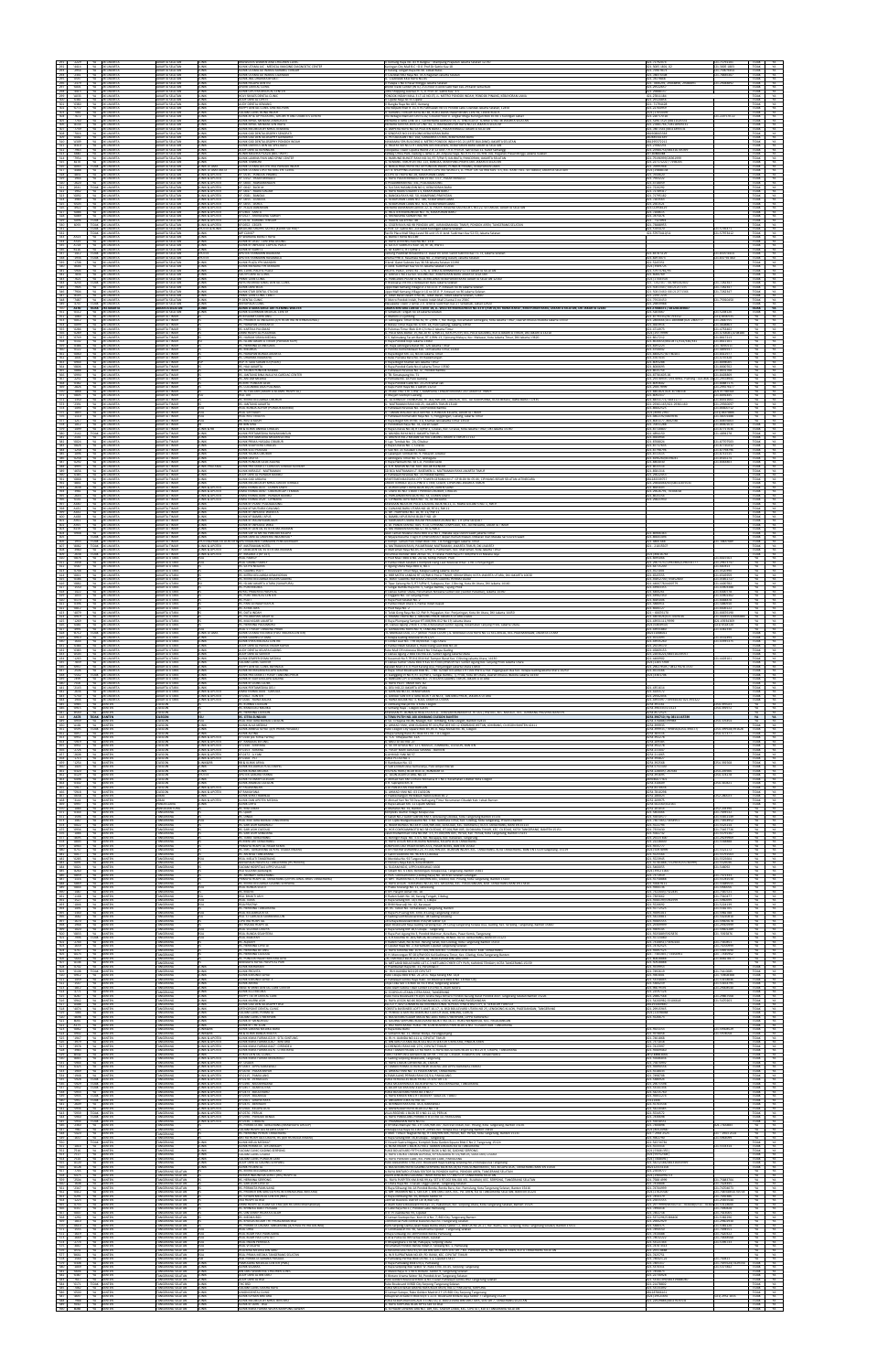| 591 A199 YA BANTEN<br>592<br>M95 YA BANTEN<br>593<br>AS95 YA BANTEN                                                                                                                                                                                                                                                                                                                                                                                                                                                             |                                                                  | TANGERANG SELATAN<br>TANGERANG SELATAN<br>TANGERANG SELATAN                                                | KLINIK<br>KLINIK<br>KLINIK                                                                | KLINIK KF.JOMBANG<br><b>CLINIK KF.TIARA</b><br><b>CLINIK KF.KEDAUN</b>                                                                                                       | JL. JOMBANG RAYA, KEC JOMBANG<br>IL PAMULANG PERMAI RAYA BLOK E NO. 8, TANGERANG SELATAN-BANTEN<br>IL. KEUANGAN RT 001 RW 002                                                                                                                                                                                                                                                                                                      |                                                                                                                |                                                                                  | <b>TIDAK</b><br><b>TIDAK</b><br>TIDAK                               | <b>YA</b><br>YA<br><b>YA</b>             |
|---------------------------------------------------------------------------------------------------------------------------------------------------------------------------------------------------------------------------------------------------------------------------------------------------------------------------------------------------------------------------------------------------------------------------------------------------------------------------------------------------------------------------------|------------------------------------------------------------------|------------------------------------------------------------------------------------------------------------|-------------------------------------------------------------------------------------------|------------------------------------------------------------------------------------------------------------------------------------------------------------------------------|------------------------------------------------------------------------------------------------------------------------------------------------------------------------------------------------------------------------------------------------------------------------------------------------------------------------------------------------------------------------------------------------------------------------------------|----------------------------------------------------------------------------------------------------------------|----------------------------------------------------------------------------------|---------------------------------------------------------------------|------------------------------------------|
| 594<br>A599 YA BANTEN<br>595<br>596<br>597<br>598<br>A601 YA BANTEN<br>A622<br>A957<br>A959                                                                                                                                                                                                                                                                                                                                                                                                                                     | YA BANTEN<br>YA BANTEN<br>YA BANTEN                              | RANG SELA<br>TANGERANG SELATAN<br>ANGERANG SELATAN<br><b>TANGERANG SELATAN</b><br><b>TANGERANG SELATAN</b> | KLINIK<br>KLINIK<br>KLINIK<br>KLINIK<br><b>KLINIK</b>                                     | INIK KF.INHOUSE TPI GRAE<br>LINIK KF.TAMAN TECHNO<br>INIK KF.PONPES MADIN<br>KLINIK KF.0817 - PONDOK BETUNG<br>CLINIK KF.0011 - SUPRATMAN                                    | L. JOMBANG ASTEK NO.1, RT.2/RW.4<br>JL. TEKNO WIDYA RUKO TAMAN TEKNO BLOK I 2 & I 3<br>SUMATERA NO. 97<br>JL. RAYA PONDOK BETUNG KOMP. RUKO GIANT NO. 4-5<br>IL W.R. SUPRATMAN NO. 72, CIBEUNYING KALER                                                                                                                                                                                                                            |                                                                                                                |                                                                                  | <b>TIDAK</b><br>TIDAK<br>TIDAK<br>TIDAK<br>TIDAK                    | YA<br>YA<br>YA<br>YA<br>YA               |
| $\frac{599}{600}$<br>'2807 YA BANTEN<br>'1935<br>$\frac{601}{602}$<br>10716 YA BANTEN                                                                                                                                                                                                                                                                                                                                                                                                                                           | TIDAK BANTEN                                                     | TANGERANG SELATAN<br>TANGERANG SELATAN<br>SERANG<br>SERANG                                                 | KLINIK<br>APOTEK & KLINI                                                                  | (LINIK PERTAMEDIKA PONDOK RANJI<br>POTIK FARMARIN & KLINIK FARMATAMA BINTARO<br>RSIA. BUDI ASIH<br>35. HERMINA CIRUAS (D/H RS. CITRA MEDIKA CIRILIAS                         | JL. PONDOK BETUNG RAYA NO.1 A RTO2/RW04, KEL. PONDOK RAYA, KEC. PONDOK AREN, TANGERANG SELATAP<br>Jl. Kyal H. Sokhari No.39, Sumurpecung, Kec. Serang, Kota Serang, Banten 42117<br>JL. RAYA SERANG KM.9 DS.RANJENG - CIRUAS– SERANG 42182                                                                                                                                                                                         | 021-27658342<br>121-735707<br>0254-212484<br>0254-281829                                                       | 0254-208583<br>254-281845                                                        | TIDAK<br>TIDAK<br>YA<br>YA                                          | YA<br><b>YA</b><br>YA<br>YA<br>YA        |
| 603<br>'1414 YA BANTEN<br>604<br>'3993 YA BANTEN<br>1272<br>605<br>0115 YA BANTEN<br>1004 YA BANTEN                                                                                                                                                                                                                                                                                                                                                                                                                             | YA BANTEN                                                        | SERANG<br>SERANG<br>SERANG<br>SERANG<br>SERANG                                                             | RSIA<br><b>RS</b><br>KLINIK<br>KLINIK                                                     | ISIA, PURI GARCIA<br>S. KURNIA SERANG<br>RS. SARI ASIH SERANG<br>LINIK SERANG MEDIKA                                                                                         | II. Griya Purnama No. 2 Nangka<br>Jl. Raya Cilegon KM 08 Kramatwatu<br>Jl. Jend. Sudirman No. 38, Cipocok, Serang, Banten<br>Jl. Raya Serang Cilegon Ruko Legok Sukmajaya Blok SC No. 1                                                                                                                                                                                                                                            | 0254-223333<br>0254-232648<br>0254-220022<br>0254-223992                                                       | 254-223786<br>254-8235050<br>YA<br>YA<br>1254-220345<br>1254-223992              | YA<br>TIDAK<br>TIDAK                                                | $\frac{YA}{YA}$<br>YA<br>YA              |
| $\frac{606}{607}$<br>'1008 YA BANTEN<br>'1009 YA BANTEN<br>610<br>1126                                                                                                                                                                                                                                                                                                                                                                                                                                                          | YA BANTEN                                                        | SERANG<br>SERANG<br>SERANG                                                                                 | KLINIK<br>KLINIK<br>KLINIK                                                                | LINIK WISATA MEDIKA<br>LINIK IKHLAS MEDIKA :<br>LINIK IKHLAS MEDIKA ;<br>LINIK KRAKATAU MEDIKA HEALTH CARE                                                                   | Jl. Raya Anyer No. 9<br>II. Komplek Bumi Agung Permai1 No.D1/6<br>II. Raya Serang-Jakarta (Depan kampus Untirt<br>Jl. A. Yani No. 114                                                                                                                                                                                                                                                                                              | 0254-605141<br>0254-207918<br>0254-7001824<br>0254-204407                                                      | 254-605141<br>254-281676<br>TIDAK<br>0254-221397<br>TIDAK                        | TIDAK                                                               | YA<br>YA<br>YA<br>YA                     |
| 611<br>'2389 YA BANTEN<br>$\frac{612}{613}$<br>'8070 YA BANTEN<br>A157<br>$614$<br>$615$<br>A159 YA BANTEN                                                                                                                                                                                                                                                                                                                                                                                                                      | YA BANTEN                                                        | <b>SERANG</b><br>SERANG<br>SERANG<br>SERANG                                                                | <b>KLINIK</b><br><b>KLINIK</b><br><b>KLINIK</b><br><b>KLINIK</b>                          | (LINIK & RB CIGADING MEDIKA<br><b>LINIK TONGGAK HUSADA</b><br>(LINIK KF.CIRUAS<br>KLINIK KF.SUDIRMAN CILEGON                                                                 | II. Raya Anyer Km 7, Kubangsari, Ciwandan, Cilegon - Banten<br>Jl. Bojonegara, Tunggak Kertasana, Bojonegara, Serang, Banten 42445<br>L. RAYA JAKARTA, DESA RANJENG RT/RW 001/001 KEC CIRUAS<br>IL. JEND. SUDIRMAN NO.227 KOTA SERANG                                                                                                                                                                                              | 0254-311323<br>0254-8494205                                                                                    | 254-310568                                                                       | <b>TIDAK</b><br><b>TIDAK</b><br>TIDAK<br>TIDAK I                    | YA<br>YA<br>YA                           |
| '2392 YA BANTEN<br>616<br>'5915 YA BANTEN<br>617<br>'5285<br>618<br>'5534 YA BANTEN                                                                                                                                                                                                                                                                                                                                                                                                                                             | YA BANTEN                                                        | SERAN<br>SERANG<br>SERANG<br>SERANG                                                                        | <b>KLINIK &amp; APOTER</b><br>KLINIK & APOTEK<br>RSIA                                     | LINIK & APOTIK BONA MEDIKA SERAN<br>KF KEPANDEAN<br><b>SIA DEPARATA CERDANA</b><br>RS. FATIMAH SERANG                                                                        | kmajaya No. 5A1 Serang<br>L. Raya Serang - Cilegon R<br>uko Legok Su<br>JL. RAYA CILEGON NO. 40 A RUKO D KEPANDEAN SERANG<br>. Serdang Harjatani RT/RW 001/003 Ds Serdang, Kec Kra<br>Jl. Raya Serang Cilegon KM 3,5 Kota Serang                                                                                                                                                                                                   | 0254-228005/28768<br>0254-8487210<br>0254-38751<br>0254-7913678                                                | 1254-205906<br>254-387494                                                        | TIDAK<br><b>TIDAK</b><br>YA<br>YA                                   | YA<br>YA<br>YA<br>YA                     |
| 619<br>'0303 YA JAWA BARA<br>620<br>0145 YA JAWA BARAT<br>621<br>0144<br>622<br>'0044 YA JAWA BARAT                                                                                                                                                                                                                                                                                                                                                                                                                             | YA JAWA BARA'                                                    | BANDUNG<br><b>BANDUNG</b><br>BANDUNG<br>BANDUNG                                                            |                                                                                           | RS. ADVENT BANDUNG<br><b><i>AUHAMMADIYAH (BANDUNG)</i></b><br>. IMMANUEL BANDUNG<br>S. HERMINA PASTEUR                                                                       | Jl. Cihampelas No. 161<br>Jl. KH. Ahmad Dahlan No 53<br>aeur, Kec. Bojongloa Kidul, Kota Bandung, Jawa Barat 40233<br>II. Raya Kopo No.161, Situ<br>JL. DR. DJUNDJUNAN, NO.107, PASTEUR, BANDUNG, JAWA BARAT                                                                                                                                                                                                                       | 022-2034386-9<br>022-7301062<br>022-5201656/5<br>022-6072525                                                   | 22-2043167<br>122-7323545<br>2-5201656/<br>YA<br>22-6037815                      | YA<br>YA<br>YA                                                      | YA<br>YA<br>YA<br>YA                     |
| 623<br>1087 YA JAWA BARAT<br>624<br>'1125 YA JAWA BARAT<br>1171<br>1169<br>'0761                                                                                                                                                                                                                                                                                                                                                                                                                                                | YA JAWA BARAT<br>YA JAWA BARAT<br>YA JAWA BARAT                  | <b>BANDUNG</b><br><b>BANDUNG</b><br>BANDUNG<br>BANDUNG<br><b>BANDUNG</b>                                   | RS                                                                                        | <b>IIPANIIR 25</b><br>S. CAHYA KAWALUYAN<br>INTOSA BANDUNG INTERNASIONAL HOSPITAL<br>AMC (ANNISA MEDICAL CENTER)<br>S. SANTO BORROMEU:                                       | Jl. Veteran No. 6<br>Jl. Parahyangan Km. 3, Kav. HOS, Komp. Kota Baru, Padalarang<br>I. Kebon Jati No.38, Kb. Jeruk, Kec. Andir, Kota Bandung, Jawa Barat 40181<br>II.Raya Cileunyi Rancaekek Bandung<br>II. Ir. H. Juanda No.100, Lebakgede, Kecamatan Coblong, Kota Bandung, Jawa Barat 40132                                                                                                                                    | 022-4231550<br>022-6803700<br>122-4248333<br>022-7781630/7080477<br>022-2552115/2552002/2552235/2552057        | 22-4231582<br>022-6803711<br>2-4248111<br>122-7781629<br>YA                      | YA<br>YA<br>YA<br>YA                                                | YA<br>YA<br>YA<br>YA<br>YA<br>YA         |
| $\begin{array}{r} 626 \\ 627 \\ 628 \end{array}$<br>1515 YA JAWA BARAT<br>$rac{629}{630}$<br>'1578   YA JAWA BARAT<br>1093                                                                                                                                                                                                                                                                                                                                                                                                      | YA JAWA BARAT                                                    | BANDUNG<br>BANDUNG<br>BANDUNG                                                                              |                                                                                           | <b>IELINDA 1</b><br>.<br>HERMINA ARCAMANIK<br>HUSUS BEDAH HALMAHERA !                                                                                                        | Jl. Pajajaran No. 46<br>IL AH.NASUTION, KM.7, NO.50 ANTAPANI, BANDUNG JAWA BARAT 40291<br>Jl. L.L.R.E Martadinata No. 28                                                                                                                                                                                                                                                                                                           | 022-4222388,788/4<br>022 - 87242525<br>022-4206061/7085                                                        | 22-2533760<br>22-4215700<br>022-7271771<br>022-4216436<br>YA                     | YA<br>YA                                                            | $\frac{YA}{YA}$                          |
| $\begin{array}{r} 631 \\ 632 \end{array}$<br>2221 YA JAWA BARAT<br>'2950 YA JAWA BARAT<br>633<br>3366<br>6391<br>634<br>635<br>6364 YA JAWA BARAT                                                                                                                                                                                                                                                                                                                                                                               | YA JAWA BARAT<br>YA JAWA BARAT                                   | BANDUNG<br>BANDUNG<br>BANDUNG<br><b>BANDUNG</b><br><b>BANDUNG</b>                                          | RS KHUSUS BEDAH                                                                           | AVISENA<br>RS. KHUSUS BEDAH MELINDA 2<br>ANTOSA HOSPITAL BANDUNG KOPO<br>IANDUNG EYE CENTER<br>CARISMA CIMAREME                                                              | II. Melong No. 170 Cijerah - Cimahi<br>II. Dr. Cipto No.1, Pasir Kaliki, Kec. Cicendo, Kota Bandung, Jawa Barat 40171<br>II. KH Wahid Hasyim no 461-463 Bandung 40227<br>IL: BUAH BATU NO.147 KEC. LENGKONG, TURANGGA KOTA BANDUNG<br>Jl. Raya Cimareme No.235 RT 03/RW 01 Desa Cimareme Kec. Ngamprah Kab Bandung Barat                                                                                                           | 022 - 6062582<br>022 4267888, 4233<br>022-54280333<br>022-73514682-83<br>022-6866221                           | 22-6000830<br>22-4247777<br>2-54280365<br>YA<br>2-73514684<br>22-6867821         | YA<br>YA<br>YA<br>YA                                                | YA<br>YA<br>$\frac{YA}{YA}$              |
| 636<br>A795 YA JAWA BARAT<br>637<br>BS69 YA JAWA BARAT<br>638<br>'4237 YA JAWA BARAT                                                                                                                                                                                                                                                                                                                                                                                                                                            |                                                                  | BANDUNG<br><b>BANDUNG</b><br>BANDUNG<br>BANDUNG                                                            | RSIA<br><b>RSIA</b>                                                                       | <b>EDELWEISS HOSPITAL</b><br>RS. HERMINA SOREANG<br>SIA, GRHA BUNDA<br>RSIA LIMIJATI                                                                                         | L. SOEKARNO - HATTA NO.550 SEKEJATI, BUAH BATU<br>JALAN TERUSAN AL FARTHU NO.9 RTO2/RWO8 SARILAMPING KEL. SOREANG, KEC SOREANG, KAB. BANDUNG<br>I. Terusan Jakarta No.15 - 17, Babakan Surabaya, Kec. Kiaracondong, Kota Bandung, Jawa Barat 40281<br>Jl. LLRE Martadinata No 39, RT 03 RW 01 Kelurahan Citarum Kecamatan Bandung Wetan                                                                                            | 022-86023000<br>022-5892525<br>022-87256789<br>022-84469472                                                    | YA<br>022-87256000<br>YA<br>022-4207770                                          | YA<br>YA                                                            | YA<br>YA<br>YA<br>YA<br>YA               |
| $\frac{639}{640}$<br>1829 YA JAWA BARAT<br>4654 YA JAWA BARAT<br>641<br>0958 YA JAWA BARAT<br>642<br>1568 YA JAWA BARAT<br>'5547 YA JAWA BARAT                                                                                                                                                                                                                                                                                                                                                                                  |                                                                  | BANDUNG<br>BANDUNG<br>BANDUNG                                                                              | KLINIK<br>KLINIK & RB<br>KLINIK                                                           | <b>CLINIK AN-NUR</b><br>INALISA MEDICAL CENTER<br>HC BANDUNG BUAH BATU                                                                                                       | frika No. 122-124 RT 06/01 KEL. Paledang KEC. Lengkong, Bandung<br>Jl. Setiabudi 63<br>l. Mochamad Ramdhan No. 32<br>Jl. Terusan Buah Batu No. 33 Bandung                                                                                                                                                                                                                                                                          | 022-2031922<br>022-5211311<br>021-21478802                                                                     | 022-2042213                                                                      | <b>TIDAK</b><br>TIDAK<br>TIDAK<br>TIDAK                             | YA<br><b>YA</b><br>YA<br>YA              |
| $rac{643}{644}$<br>'1900 YA JAWA BARAT<br>645<br>'5119 YA JAWA BARAT<br>646<br>7661<br>647<br>6742 YA JAWA BARAT                                                                                                                                                                                                                                                                                                                                                                                                                | YA JAWA BARAT                                                    | BANDUNG<br>BANDUNG<br>BANDUNG<br>BANDUNG                                                                   | <b>KLINIK</b><br>KLINIK<br><b>KLINIK</b><br>KLINIK                                        | <b>THC BANDUNG SENTOT</b><br>RAWIJAYA CLINIC BUAH BATU BANDUNG<br><b>CUNIK AMERITA MEDIKA RANDUNI</b><br><b>BANDUNG HEART CLINIC</b>                                         | Jl. Sentot Alibasyah No 4 Bandung<br>JL. KH. ACHMAD DAHLAN NO. 40, BUAH BATU, BANDUNG<br>L. CUARUWA GIRANG RAYA NO.16 KEL. SEKEJATI KEC. BUAH BATU BANDUNG<br>JI. BUAH BATU No.211                                                                                                                                                                                                                                                 | 021-21478802<br>022-7308104<br>122.87309357<br>08112224426                                                     |                                                                                  | TIDAK<br>TIDAK<br>TIDAK<br>TIDAK                                    | YA<br>YA<br>YA<br>YA                     |
| 648<br>7964 YA JAWA RARAT<br>649<br>650<br>5978 TIDAK JAWA BARAT<br>6512<br>$651$<br>$652$<br>A497                                                                                                                                                                                                                                                                                                                                                                                                                              | TIDAK JAWA BARAT<br>YA JAWA BARAT                                | BANDUNG<br><b>BANDUNG</b><br>BANDUNG<br>BANDUNG                                                            | <b>KLINIK</b><br>KLINIK<br>KLINIK<br>KLINIK                                               | <b>AUDY DENTAL BANDUN</b><br>KLINIK KF.SULANJANA 4<br>LINIK KF.DAGO UNPAD<br>KLINIK KF.0320 - CINUNUK                                                                        | Il. Gatot Subroto No.47A, Malabar Ba<br><b>JL SULANJANA NO.4AT</b><br>IALAN. IR.H. JUANDA NO.248 BANDUNG<br>IL RAYA CINUNUK NO.192                                                                                                                                                                                                                                                                                                 | 022-87327952/0821208                                                                                           |                                                                                  | TIDAK<br><b>TIDAK</b><br>TIDAK<br><b>TIDAK</b>                      | YA<br>YA<br>YA<br>YA<br>YA<br>YA         |
| A500<br>653<br>A505<br>654<br>A529<br>655<br>A539                                                                                                                                                                                                                                                                                                                                                                                                                                                                               | YA JAWA BARAT<br>YA JAWA BARAT<br>YA JAWA BARAT<br>YA JAWA BARAT | <b>BANDUNG</b><br>BANDUNG<br>BANDUNG<br>BANDUNG                                                            | <b>KLINIK</b><br><b>KLINIK</b><br>KLINIK<br>KLINIK                                        | (LINIK KF.HEMODIALISA BAND<br>LINIK KF.0043 - BUAH BAT<br>LINIK KF.0051 - MOXY<br>LINIK KF.KOPOSARI                                                                          | IL CIHAMPELAS NO 11<br>IL BUAH BATU NO.259<br>L. IR. H.DJUANDA NO.69<br>IL. KOPO CIRANGRANG NO.52                                                                                                                                                                                                                                                                                                                                  |                                                                                                                |                                                                                  | TIDAK<br><b>TIDAK</b><br><b>TIDAK</b><br>TIDAK                      | YA<br>YA                                 |
| 656<br>657<br>658<br>A941 YA JAWA BARAT<br>A942 TIDAK JAWA BARAT<br>A943 YA JAWA BARAT<br>A944 TIDAK JAWA BARAT<br>659<br>660<br>A945 TIDAK JAWA BARAT                                                                                                                                                                                                                                                                                                                                                                          |                                                                  | BANDUNG<br>BANDUNG<br>BANDUNG<br><b>BANDUNG</b><br><b>BANDUNG</b>                                          | klinik<br>Klinik<br>KLINIK<br>KLINIK<br><b>KLINIK</b>                                     | (LINIK KF.GEGER KALONG<br>(LINIK KF.SETIABUDHI<br>LINIK KF.0319 - METRC<br>(LINIK KF.0204 - ABD. SALE<br>KLINIK KF.KOPO MIKO MALL / KF.0381 - KOPO                           | L. GEGERKALONG NO.33<br>DR. SETIABUDHI<br>VENUS RAYA NO 27<br>ABDUL RACHMAN SALEH NO. 39<br>L. KOPO RAYA NO. 7. KOTA BANDUNG                                                                                                                                                                                                                                                                                                       |                                                                                                                |                                                                                  | TIDAK<br>TIDAK<br>TIDAK<br>TIDAK<br>TIDAK I                         | YA<br>YA<br>$\frac{YA}{YA}$              |
| 661<br>A949 YA JAWA BARAT<br>$rac{662}{663}$<br>A950 TIDAK JAWA BARAT<br>A951 TIDAK JAWA BARAT                                                                                                                                                                                                                                                                                                                                                                                                                                  |                                                                  | BANDUNG<br>BANDUNG<br>BANDUNG<br>BANDUNG                                                                   | klinik<br><b>KLINIK</b><br>KLINIK<br>KLINIK                                               | KLINIK KF.GEDE BAGE<br>KLINIK KE DO14 - CIHAMPELAS<br>CLINIK KF.0240 - RANCABOLAN<br>KLINIK KE PLANT RANDLING                                                                | L. GEDE BAGE NO.159<br>L. CIHAMPELAS NO.7<br>L. RANCA BOLANG NO. 6<br>IL. PAJAJARAN NO.42                                                                                                                                                                                                                                                                                                                                          |                                                                                                                |                                                                                  | TIDAK<br>TIDAK I<br>TIDAK<br><b>TIDAK</b>                           | YA<br>YA<br>YA<br>YA                     |
| 664 A952 TIDAK JAWA BARAT<br>665 A953 TIDAK JAWA BARAT<br>666<br>B116 YA JAWA BARAT<br>667<br>A200<br>A499 YA JAWA BARAT                                                                                                                                                                                                                                                                                                                                                                                                        | YA JAWA BARAT                                                    | BANDUNG<br>BANDUNG BAR<br><b>BANDUNG BARAT</b>                                                             | KLINIK<br>KLINIK<br>KLINIK                                                                | (LINIK KF.KOPO 75<br>INIK KF.0429 - PADALA<br>CLINIK KF.SARIWANGI                                                                                                            | CAR SELATAN NO.87<br>JL. KOPO NO. 75<br>L. RAYA PADALARANG NO.506, KEC PADALARANG<br>IL. SARIWANGI RAYA NO.132D                                                                                                                                                                                                                                                                                                                    |                                                                                                                |                                                                                  | <b>TIDAK</b><br>TIDAK<br><b>TIDAK</b><br>TIDAK                      | $\frac{YA}{YA}$<br><b>YA</b><br>YA<br>YA |
| 668<br>669<br>670<br>A667<br>'2310 YA JAWA BARAT<br>671<br>1989<br>672<br>'0847 YA JAWA BARAT                                                                                                                                                                                                                                                                                                                                                                                                                                   | TIDAK JAWA BARAT<br>YA JAWA BARAT                                | BANJAR<br>BANJAR<br><b>BEKASI</b><br><b>BEKASI</b>                                                         | KLINIK<br><b>RSIA</b>                                                                     | JNIK KF.0606 - BAN<br>RS. MITRA IDAMAN<br><b>RSIA KARUNIA KASIH (ex RSIA Karunia Bund</b><br>RS. ANNA PEKAYON                                                                | L. BADAN KEAMANAN RAKYAT NO.S, MEKARSARI, BANJAR, KOTA BANJAR<br>JL. SUDIRO W. NO.57 KOTA BANJAR<br>II. Jati Waringin No. 133 Pondok Gede Beka<br>Jl. Pekayon Raya No. 36, Bekasi Selatan                                                                                                                                                                                                                                          | 0265-742175<br>021-8461970<br>021-82432211                                                                     | 1265-740808<br>121-8460991<br>121-82419079                                       | TIDAK<br>YA<br>YA<br>YA                                             | YA<br>YA<br>YA<br>YA                     |
| 673<br>0766<br>674<br>'0016 YA JAWA BARAT<br>675<br>'0620<br>0384                                                                                                                                                                                                                                                                                                                                                                                                                                                               | YA JAWA BARAT<br>YA JAWA BARAT<br>YA JAWA BARAT                  | <b>BEKASI</b><br><b>BEKASI</b><br>BEKASI<br><b>BEKASI</b>                                                  | <b>RS</b>                                                                                 | RS ANANDA REKASI<br>RS. KARYA MEDIKA I CIKARANG BARA<br>S. KARYA MEDIKA II<br>MEKAR SARI                                                                                     | Jl. Sultan Agung No.173, Medan Satria Bekasi 17133<br>Jl. Raya Imam Bonjol No.9B, Cikarang Barat, Cibitung Bekasi<br>II. Sultan Hasanudin No.63, Tambun, Kec. Tambun Sel., Bekasi, Jawa Barat 17510<br>Jl. Mekar Sari No.1                                                                                                                                                                                                         | 021-8854338<br>021-8900190-1<br>021-88324366<br>021-8802641/8813787                                            | 021-88950141<br>021-8903004<br>21-88361980<br>021-8810055<br>YA                  | YA<br>YA<br>YA                                                      | YA<br>YA                                 |
| $\frac{676}{677}$<br>0036 YA JAWA BARAT<br>$rac{679}{680}$<br>$\begin{array}{r} \textcolor{red}{\textbf{0010}} \\ \textcolor{red}{\textbf{0185}} \end{array}$                                                                                                                                                                                                                                                                                                                                                                   | YA JAWA BARAT<br>YA JAWA BARAT                                   | BEKASI<br><b>BEKASI</b><br><b>BEKASI</b><br>BEKASI                                                         |                                                                                           | ILOAM HOSPITALS SENTOSA BEKASI<br>S. MITRA KELUARGA BEKASI TIMUR<br>RS. MITRA KELUARGA BEKASI BARAT<br>BHAKTI KARTINI                                                        | IL PAHLAWAN NO.60 DUREN JAYA, BEKASI TIMUR<br>IL PENGASINAN RAWA SEMUT RT.004/RW.012,, KEL. MARGAHAYU, BEKASI TIMUR, KOTA BEKASI, JAWA BARAT 17113<br>L. JEND. A.YANI RT.002/RW.011, KEL.KAYURINGIN JAYA, KEC. BEKASI SELATAN, KOTA BEKASI, JAWA BARAT 17144<br>II. Kartini No. 11                                                                                                                                                 | 021-8806140,8814968<br>(021) 89999222;021-88<br>021-8853333<br>021-8801954                                     | 021-8814950<br>021-8820707<br>21-8842550<br>YA<br>21-8824228                     | $\frac{YA}{YA}$<br>YA                                               | YA<br>YA<br>YA<br>YA<br>YA<br>YA         |
| 681<br>10178 YA JAWA BARAT<br>5611 YA JAWA BARAT<br>683<br>0324 YA JAWA BARAT<br>684<br>1053                                                                                                                                                                                                                                                                                                                                                                                                                                    | YA JAWA BARAT                                                    | <b>BEKASI</b><br>BEKASI<br>BEKASI<br>BEKASI                                                                |                                                                                           | S. HERMINA BEKASI<br>AYANG BUNDA<br>S GRAHA JUANDA<br>it. ELISABETH BEKAS                                                                                                    | IL. KEMAKMURAN NO.39, MARGAJAYA, BEKASI<br>I. Pondok Ungu Permai Sektor V Blok A1 No 22-25 Babelan Bekasi<br>II. Ir. H. Juanda No. 326<br>II. Raya Narogong No. 202, Kemang Pratama                                                                                                                                                                                                                                                | 021-8842121<br>021-88983843<br>021-88346880<br>021-82430101-824320                                             | 21-88952275<br>21-88983844<br>YA<br>21-8821004<br>21-82432083<br>YA              | YA<br>YA                                                            | YA<br>YA<br>$\frac{YA}{YA}$              |
| 685<br>0410 YA JAWA BARAT<br>635<br>0735 YA JAWA BARAT<br>687<br>1123 YA JAWA BARAT<br>688<br>0988                                                                                                                                                                                                                                                                                                                                                                                                                              | YA JAWA BARAT                                                    | <b>BEKASI</b><br>BEKASI<br><b>BEKASI</b><br><b>BEKASI</b>                                                  |                                                                                           | RS BELLA<br>RS KARTIKA HUSADA TAM<br>CITRA HARAPAN<br><b>ERMATA BUNDA</b>                                                                                                    | Jl. Ir. Juanda No. 141<br>Jl. Raya Mangunjaya Kampung Rukem, Tambun<br>Jl. Raya Harapan Indah Kawasan Sentra Niaga No. 3-5 Medan Satria<br>Jl. Gramapuri Blok C-I No. 8-10, Perumahan Gramapuri Tamansari Wanasa                                                                                                                                                                                                                   | 021-8801775/8801778<br>021-88327281<br>021-88870606/88870909<br>021-88373158/88328001                          | 21-88352506<br>021-88322529<br>021-88975555<br>YA<br>021-88328002                | YA<br>YA<br>YA                                                      | YA<br>YA<br>YA<br>YA                     |
| 689<br>1216 YA JAWA BARAT<br>'1261 YA JAWA BARAT<br>$rac{691}{692}$<br>1122 YA JAWA BARAT<br>1244                                                                                                                                                                                                                                                                                                                                                                                                                               | YA JAWA BARAT                                                    | <b>BEKASI</b><br><b>BEKASI</b><br>BEKASI                                                                   | <b>RSB</b>                                                                                | RSB JUWITA<br>M HOSPITALS BEKASI SEPANJANG JAYA (RS HOSANA MEDICA BEKASI<br>RS JATI SAMPURNA<br>MAS MITRA JATIMAKMUR                                                         | Jl. M. Hasibuan No. 78<br>MUKA NO.12 SEPANJANG JAYA, RAWA LUMB<br>Jl. Studio ANTV Jati Sampurna<br>. Kelurahan Jatimakmur No. 40, Pondok G                                                                                                                                                                                                                                                                                         | 021-8829590/8829591<br>021-8221570-7<br>021-8451457/8455875<br>021-84971766/1                                  | 021-8829592<br>1-822157<br>121-8455712<br>1-848304                               | YA<br>YA<br>YA<br>YA                                                | $\frac{YA}{YA}$<br>YA<br>YA              |
| $rac{693}{694}$<br>1486<br>1541<br>695<br>1296 YA JAWA BARAT<br>696<br>1576                                                                                                                                                                                                                                                                                                                                                                                                                                                     | YA JAWA BARAT<br>YA JAWA BARAT<br>YA JAWA BARAT                  | <b>BEKASI</b><br><b>BEKASI</b><br><b>BEKASI</b><br><b>BEKASI</b>                                           | RS<br><b>RSIA</b>                                                                         | RIMAYA HOSPITAL BEKASI BARAT (d/h RS AWAL BROS BEKASI BARAT)<br>S. PERMATA BEKASI<br>RSIA. TAMAN HARAPAN BARU<br>RS TAMAN HARAPAN RARII                                      | Jl. KH. Noer Alie Kav. 17-18, Kalimalang<br>II. Legenda Raya No. 9, Mustika Jaya<br>Jl. Taman Harapan Baru Raya Blok R1/20 Pejuang, Medan Satria, Bekasi Barat<br>II. Kaliabang Tengah RT 04/23 Kel. Pejuang Kec. Medan Satria                                                                                                                                                                                                     | 021-8868888<br>021-8254748<br>021-88871202<br>021-88981055                                                     | 21-88855210<br>21-8251919<br>021-88871203                                        | YA<br>YA<br>YA<br>YA                                                | YA<br>YA<br>YA<br>YA                     |
| 697<br>'8122 YA JAWA BARAT<br>698<br>'1553 YA JAWA BARAT<br>$\frac{699}{700}$<br>1304 YA JAWA BARAT<br>1334                                                                                                                                                                                                                                                                                                                                                                                                                     | YA JAWA BARAT                                                    | <b>BEKASI</b><br><b>BEKASI</b><br><b>BEKASI</b><br><b>BEKASI</b>                                           | RS<br><b>RSIA</b>                                                                         | EKA HOSPITAL BEKASI<br>RS. HERMINA GRAND WISAT<br>RSIA PUSPA HUSADA<br>S. ANNA MEDIKA                                                                                        | KOTA HARAPAN INDAH BLOK I2 - 9 NO.9 PUSAKA RAKYAT, TARUMAJAYA<br>Jl. Festival Boulevard Blok JA I No. 1 Grand Wisata Bek<br>Jl. Raya Pondok Timur Km.1, Jatimulya, Tambun Selatan<br>Jl. Raya Perjuangan No. 45 Harapan Baru                                                                                                                                                                                                       | 021-5093 5555<br>021 - 82651212<br>021-82618978, 79<br>021-88882211                                            | 121-8252963<br>021-82618977<br>21-88973042                                       | YA<br>YA<br>YA<br>YA                                                | YA<br>YA<br><b>YA</b>                    |
| $701$<br>$702$<br>$703$<br>0063<br>1586 YA JAWA BARAT<br>'0891 YA JAWA BARAT<br>704<br>1333<br>705<br>1308                                                                                                                                                                                                                                                                                                                                                                                                                      | YA JAWA BARAT<br>YA JAWA BARAT<br>YA JAWA BARAT                  | <b>BEKASI</b><br>BEKASI<br>BEKASI<br>BEKASI<br>BEKASI                                                      | RSU                                                                                       | RS MULTAZAM MEDIKA<br>S BUNDA MULIA (d/h RSIA Sritina)<br>RS. HERMINA GALAXY (d/h RS. Medika Galaxi)<br>SU KARTIKA HUSADA<br>S RIDHOKA SALMA                                 | Perumahan Jatimulya No 1 Tambun Selatan Bekasi 17510<br>Ji. Imam Bonjol No. 80A, Bekasi<br>Jin. Gardenia Raya Blok BA.I No. 11. Grand Galaxy City. Bekasi 17147<br>II. Swantara No. 72, Jati Asih<br>I. Imam Bonjol No. 10, Cibitung                                                                                                                                                                                               | 021-8215101/821510<br>021-8900579/891063171<br>021-8222525<br>021-82435585/82435587<br>021-89116527            | 021-82416678<br>021-89106633<br>021-82414130<br>21-82435586<br>21-89116528<br>YA | YA<br>$\frac{YA}{YA}$<br>YA                                         | YA<br>YA<br>YA<br>YA<br>YA<br>YA         |
| 706<br>1807 YA JAWA BARAT<br>1640 YA JAWA BARAT<br>708<br>1842 YA JAWA BARAT<br>2454 YA JAWA BARAT                                                                                                                                                                                                                                                                                                                                                                                                                              |                                                                  | BEKASI<br>BEKASI<br>BEKASI<br>BEKASI                                                                       |                                                                                           | <b>S TIARA BEKASI</b><br>S HELSA JATI RAHAYU (d/h RS Persada Medika Jati Rahayu<br>S MEDIROSSA 2 CIBARUSAH<br><b>IETRO HOSPITALS CIKARANG (d/h HOSANA M</b>                  | II. Raya Babelan No. 63<br>. Raya Hankam No. 17, pondok melati - Bekasi<br>II. Raya Cibarusah No.05, Desa Sindang Mulya, Kec Cibarusah, Bekasi<br>. Anggrek   B2/2, Jababeka, Cikarang Baru, Bekasi                                                                                                                                                                                                                                | 021-89131111<br>021-8462566/846<br>021-89955555<br>021-89895223                                                | 21-89132039<br>1-84992723<br>21-899952355<br>21-8983044                          | YA<br>$\frac{Y}{Y}$<br>YA<br>YA                                     | YA<br>YA<br>YA<br>YA                     |
| 709<br><b>YA</b><br>711 1062 YA JAWA BARAT 712 10147 YA JAWA BARAT 712 10147 YA JAWA BARAT                                                                                                                                                                                                                                                                                                                                                                                                                                      |                                                                  | <b>BEKASI</b><br><b>BEKASI</b><br><b>BEKASI</b>                                                            |                                                                                           | IDI ASIH CIKA<br>RS. CIBITUNG MEDIKA<br>RS KARYA MEDIKA BANTAR GEBANG<br>KARTIKA HUSADA SETU                                                                                 | II. Raya H Bosih No. 117<br>Jl. Raya Narogong No.KM. 11, RT.002/RW.010, Bantargebang, Kota Bks, Jawa Barat 17151<br>Jl. Burangkeng RT 01/06 Desa Burangkeng Setu, Bekasi                                                                                                                                                                                                                                                           | 896.77<br>021-8839 3181/8832 3444<br>021-8254629<br>021-82610003/4                                             | 021-8832 3449<br>021-8254630<br>021-82610005                                     | YA I<br>YA I<br>YA                                                  | YA<br>YA<br>YA                           |
| 714 4815 YA JAWA BARAT<br>715 2036 YA JAWA BARAT<br>716<br>7066 YA JAWA BARAT<br>717<br>'1090                                                                                                                                                                                                                                                                                                                                                                                                                                   | YA JAWA BARAT                                                    | <b>BEKASI</b><br>BEKASI<br><b>BEKASI</b><br>BEKASI                                                         | RSU<br><b>RSUD</b>                                                                        | RS. PERMATA KELUARGA JABABEKA<br>RSU. DR. IQBALI TAUFAI<br>DR. CHASBULLAH ABDULMADJID<br>S. PERMATA CIBUBUR                                                                  | Jl. Dr Cipto Mangunkusumo Blok A No. 1A Medical City, Kota Jababeka, Bekasi 17550<br>Vila Mutiara Cikarang 2 Blok B1 no. 27, Desa Sukasejati, Cikarang Selatan<br>IL. PRAMUKA NO.55 MARGAJAYA BEKASI SELATAN<br>Alternatif Cibubur No.6A, RT.001/RW.002, Jatikarya, Kec. Jatisampurna, Kota Bks, Jawa Barat 17435.                                                                                                                 | 021-2908 3399<br>021-89002361<br>021-8841005 / 021-8841311<br>121-845880                                       | 021-8932 1000<br>1-89902361<br>021-8853731                                       | $\begin{array}{c}\nYA \\ YA \\ YA \\ YA\n\end{array}$<br>YA  <br>YA | YA<br>YA                                 |
| 718<br>'2802 YA JAWA BARAT<br>719<br>2803 YA JAWA BARAT<br>720<br>'0188 TIDAK JAWA BARAT<br>721<br>0887                                                                                                                                                                                                                                                                                                                                                                                                                         | YA JAWA BARAT                                                    | <b>BEKASI</b><br><b>BEKASI</b><br><b>BEKASI</b><br><b>BEKASI</b>                                           | KLINIK<br><b>KLINIK</b><br>KLINIK<br><b>KLINIK</b>                                        | KLINIK PERTAMEDIKA BEKAS<br>CUNIK PERTAMEDIKA JATIWARINGIN ASR<br>KLINIK FAJAR MEDIKA<br>(LINIK MULYA MEDIKA I                                                               | RUKO KALIMALANG SQUARE BLOK J NO. 17, JL. KALIMALANG RAYA - BEKASI BARAT<br>JL. SANGATTA BLOK 1 NO.1 PONDOK GEDE, BEKASI<br>Ruko Kawasan Industri MM2100, Cibitung<br>Jl. Perumahan Grama Puri Blok D1 No. 5, Cibitung - Bekasi                                                                                                                                                                                                    | 021-88962946<br>021-8499064<br>021-8981162<br>021-88362481                                                     | 121-84970944<br>021-8981162<br>121-88362481                                      | TIDAK<br>TIDAK<br><b>TIDAK</b><br>TIDAK                             | YA<br>YA<br><b>YA</b><br>YA              |
| 722<br>0715 YA JAWA BARAT<br>723<br>'0843 TIDAK JAWA BARAT<br>724<br>'0250 YA JAWA BARAT<br>0588 YA JAWA BARAT                                                                                                                                                                                                                                                                                                                                                                                                                  |                                                                  | <b>BEKASI</b><br><b>BEKASI</b><br><b>BEKASI</b><br>BEKASI                                                  | KLINIK<br><b>KLINIK</b><br>KLINIK<br>KLINIK                                               | KLINIK MUTIARA I(Citra Husada I)<br><b>UNIK DHARMA BHAKTI</b><br>KLINIK KARYA MEDIKA I<br>LINIK MELVIANA                                                                     | Ruko Plaza Metropolitan Blok A1 No. 14 Jl. Sultan Hasanuddin No. 14. Tambun<br>Jl. Raya Kosih Blok A4 No. 23, Pondok Tanah Mas Cibitung<br>II. Ir. H. Juanda No. 38 C<br>II. Saparua Raya No. 239-240, Perum III                                                                                                                                                                                                                   | 021-88337919<br>021-8831441<br>021-8801293<br>021-8807610/88354744                                             | 021-88337919<br>21-8831441/88<br>021-8800381<br>21-88354744                      | TIDAK<br>TIDAK<br><b>TIDAK</b><br>TIDAK                             | YA<br>YA<br><b>YA</b>                    |
| $\begin{array}{r} 725 \\ 726 \\ 727 \\ 728 \end{array}$<br>1950 TIDAK JAWA BARAT 0151 YA JAWA BARAT<br>729<br>10294 TIDAK JAWA BARAT<br>0974 YA JAWA BARAT                                                                                                                                                                                                                                                                                                                                                                      | TIDAK JAWA BARAT                                                 | <b>BEKASI</b><br>BEKASI<br>BEKASI<br>BEKASI                                                                | KLINIK<br>KLINIK<br>KLINIK<br>klinik<br>Klinik                                            | KLINIK HOSANA MEDIKA III*<br>LINIK HOSANA MEDIKA IV<br>LINIK MULYA MEDIKA(Apotik Murni)<br>LINIK KARYA MEDIKA III (APOTIK MEKAR ASRI)                                        | Jl. Teuku Umar No. 19, Cibitung<br>Ji: Nangunjaya I Blok A No. 6, Tambun<br>Ji: Mangunjaya I Blok A No. 6, Tambun<br>Ji: Raya Jati Mulya No. 1, Bekasi Timur<br>ll. Perjuangan No.30, RT.003/RW.003, Tik. Pucung, Kec. Bekasi Utara, Kota Bks, Jawa Barat 17123                                                                                                                                                                    | 021-88338414<br>021-88328577<br>021-8203272<br>021-8851152                                                     | 021-832-0349<br>021-8203272<br>21-8851152                                        | <b>TIDAK</b><br>TIDAK<br>TIDAK<br>TIDAK                             | YA<br>YA<br>YA<br>YA<br>YA<br>YA         |
| 730<br>731<br>1136<br>7674 TIDAK JAWA BARAT<br>732<br>0819 YA JAWA BARAT<br>733                                                                                                                                                                                                                                                                                                                                                                                                                                                 | TIDAK JAWA BARAT                                                 | BEKASI<br>BEKASI<br>BEKASI<br>BEKASI                                                                       | <b>KLINIK</b><br>klinik.<br>KLINIK & RB                                                   | LINIK MITRA MEDIKA BEKA:<br><b>CLINIK PERMATA BUNDA BEKASI</b><br>LINIK Dr SANDERS B<br><b>ERMATA BUNDA SETU</b>                                                             | II. Agus Salim 52 F Bekasi<br>.<br>Jl. Bosih Raya Ruko Kartika Wanasari Blok C1/4 Cibitung<br>Jl. Teuku umar No 19, Cibitung Bekasi, Jawa Barat 17520<br>Perum Graha Mustika Media Blok A2/15                                                                                                                                                                                                                                      | 121-8802457<br>021-88373158<br>021-88338414<br>021-82611729                                                    | 1-89983579<br>TIDAK<br>21-88338413<br>021-82611729<br>021-89523994               | TIDAK<br>TIDAK<br><b>TIDAK</b>                                      | YA<br>YA<br>YA<br>YA                     |
| 7045<br>734<br>$\frac{735}{736}$<br>1277 YA JAWA BARAT<br>737 1203 YA JAWA BARAT<br>738 1204 YA JAWA BARAT                                                                                                                                                                                                                                                                                                                                                                                                                      | YA JAWA BARAT<br>TIDAK JAWA BARAT                                | BEKASI<br>BEKASI<br>BEKASI<br><b>BEKASI</b>                                                                | KLINIK & RB<br>KLINIK & RB<br>KLINIK<br>KLINIK                                            | (LINIK UMUM 24 Jam & RB PERMATA BUNDA<br>GUCI MEDIKA<br>(LINIK JATI ASIH*<br>SEHAT SEJAHTERA I                                                                               | .<br>Jl. Perum Bekasi Griya Asri 2 Blok A04 No. 1 & 2 Sumber Jaya Tambun Selatan<br>Jl. Pramuka No. 79 Rawalumbu, Bekasi Timur<br>Jl. Jati Asih Raya No. 8 Pondok Gede<br>Jl. Nusantara No. 2, Perumnas 3, Bekasi Timur                                                                                                                                                                                                            | 021-89523740<br>021-82433158<br>021-82431104/94<br>021-88349427                                                | 021-8221921<br>021-88349427                                                      | TIDAK<br>TIDAK<br><b>TIDAK</b><br>TIDAK I                           | YA<br>YA<br>YA                           |
| 739 1051 YA JAWA BARAT<br>740 1558 YA JAWA BARAT                                                                                                                                                                                                                                                                                                                                                                                                                                                                                |                                                                  | <b>BEKASI</b><br>BEKASI<br>BEKASI                                                                          | <b>KLINIK</b><br>KLINIK & RB                                                              | SEHAT SEJAHTERA II                                                                                                                                                           | Perumahan Permata Regency Bekasi Blok F1 No. 85 Kel. Wanasari, Cibitung                                                                                                                                                                                                                                                                                                                                                            | 021-88367194                                                                                                   | 021-88367194                                                                     | <b>TIDAK</b>                                                        | YA                                       |
| 741<br>1595 YA JAWA BARAT                                                                                                                                                                                                                                                                                                                                                                                                                                                                                                       |                                                                  | <b>BEKASI</b>                                                                                              | KLINIK                                                                                    | <b>CLINIK&amp;RB ANGELIKA</b><br>VNV MEDIESTETI                                                                                                                              | Pondok Tanah Mas Jl. Lurah Bosih Raya Blok ES/12 Rt. 03/07, Wanasari Cibitung<br>erumahan Villa Mutiara Jaya Blok N78/11-12, Wanajaya Cibitung<br>Komplek Pemda Blok C Jati Asih Bekasi                                                                                                                                                                                                                                            | 021-88330750<br>021-70217175<br>021-82435767                                                                   | 21-88338235<br>021-82435767                                                      | TIDAK<br>TIDAK<br><b>TIDAK</b>                                      | $\frac{YA}{YA}$<br>YA                    |
| 742<br>2975<br>743<br>7515 YA JAWA BARAT<br>744<br>'5221 YA JAWA BARAT<br>745<br>'6250 YA JAWA BARAT                                                                                                                                                                                                                                                                                                                                                                                                                            | YA JAWA BARAT                                                    | <b>BEKASI</b><br><b>BEKASI</b><br><b>BEKASI</b><br><b>BEKASI</b>                                           | <b>KLINIK</b><br>KLINIK<br><b>RS</b>                                                      | UTRA MEDIKA 3<br>ILOAM CLINIC CHANDRA SENTOSA<br>ILOAM HOSPITALS BEKASI TIMUR d/h BLU PLAZA<br>RIMAYA HOSPITAL BEKASI TIMUR (d/h RS AWAL BROS BEKASI TIMUR)                  | erum Kota Serang Baru, Kec Serang Baru Kab Beka<br>JL. PAHLAWAN RT 002 RW 001, KEL. AREN JAYA, BEKASI TIMUR<br>JL. CHAIRIL ANWAR BLU PLAZA NO.27 RT.004/009 KEL.MARGAHAYU, KEC.BEKASI TIMUR<br>JL. H.M JOYOMARTONO, MARGAHAYU, BEKASI TIMUR                                                                                                                                                                                        | 021-89842275<br>021-80611900<br>(021) 8267 9999                                                                | 21-89950334<br>(021) 806 11 911<br>(021) 8267 8989                               | TIDAK<br>TIDAK<br>YA<br>YA I                                        | YA<br>YA<br>YA<br><b>YA</b>              |
| $\frac{746}{747}$<br>4693 YA JAWA BARAT<br>'6386 YA JAWA BARAT<br>748<br>2461 YA JAWA BARAT<br>749<br>1415 YA JAWA BARAT                                                                                                                                                                                                                                                                                                                                                                                                        |                                                                  | <b>BEKASI</b><br><b>BEKASI</b><br><b>BEKASI</b><br><b>BEKASI</b>                                           | Klinik<br>Klinik & RB<br>Klinik & RB                                                      | <b>S CIKUNIR</b><br><b>NUDY DENTAL BEKASI</b><br>ERMATA BUNDA CIBITUN<br>RB & KLINIK PERMATA BUNDA FUDHOLI                                                                   | . Cikunir Raya Gang Hj. Napiah No. 8 Jakamulya Bekasi<br>Ruko Grand Galaxy City Blok Rgg No 26<br>Jl. Raya Desa Wanajaya 01/04 Desa Wanajaya Cibitung Bekasi<br>Jl. KH. Fudholi No 11 Karang Asih, Cikarang Utara, Bekasi                                                                                                                                                                                                          | 021-82437322<br>021-82733123<br>021-88323062<br>021-89106080                                                   | 021 - 82738891                                                                   | YA<br><b>TIDAK</b><br><b>TIDAK</b><br><b>TIDAK</b>                  | YA<br>YA<br>YA<br>YA                     |
| $\begin{array}{r} \n 750 \\  \hline\n 751 \\  \hline\n 752 \\  \hline\n 753\n \end{array}$<br>5902 YA JAWA BARAT<br>'6753 TIDAK JAWA BARAT<br>7025 YA JAWA BARAT 6714 YA JAWA BARAT                                                                                                                                                                                                                                                                                                                                             |                                                                  | <b>BEKASI</b><br><b>BEKASI</b><br>BEKASI<br>BEKASI                                                         | RS<br>RS<br>RSIA                                                                          | S SATRIA MEDIKA<br>RS. MUSTIKA MEDIKA<br>OMNI HOSPITAL PEKAYON<br>ISIA CAHAYA MEDIKA                                                                                         | Jl. Raya Bantar Gebang - Setu No 119 Padurenan Mustikajaya, Kota Bekas<br>Jl. Kelapa Dua No.110 RT007/RW008 Pandurenan, Mustikajaya, Kota Bekasi 17156                                                                                                                                                                                                                                                                             | 021-22105678<br>021-82622530<br>021-29779999<br>021-22137302                                                   | 021-22105677<br>021-82623572                                                     | YA<br>YA<br>$\frac{YA}{YA}$                                         | YA<br>YA<br>YA<br>YA                     |
| 754<br>7069 YA JAWA BARAT<br>1343 YA JAWA BARAT<br>755<br>$\frac{756}{757}$<br>6022 YA JAWA BARAT<br>'6969 YA JAWA BARAT                                                                                                                                                                                                                                                                                                                                                                                                        |                                                                  | BEKASI<br>BEKASI<br>BEKASI<br>BEKASI                                                                       | KLINIK<br><b>KLINIK</b><br><b>KLINIK</b>                                                  | GRHA MM2100<br>MERLANG SEHAT MA<br><b>CF BINTARA RAYA</b><br>LINIK KEJATIMEKAR                                                                                               | 11. Religia Cua (Ku. 110 K.) (KU. 110 K.) (K. 110 K.) (K. 110 K.) (K. 110 K.) (K. 110 K.) (K. 1113 K.)<br>11. Pulo Ribung No. 1, RT. (201/RW (221, Pekayon Jaya, Kec. Bekasi Sel., Kota Bist, Jawa Barat 17148<br>11. Raja Jajpien I<br>IL. BINTARA RAYA BLOK. 1A BINTARA, KOTA BEKASI<br>L. RAYA KODAU NO.39 JATI MEKAR                                                                                                           | 021-50570999<br>021-22162585<br>021-88969549<br>021-84902387                                                   | YA                                                                               | TIDAK<br>TIDAK<br><b>TIDAK</b><br>TIDAK I                           | YA<br>YA<br>YA<br>YA                     |
| 758<br>A925 YA JAWA BARAT<br>759<br>2689 YA JAWA BARAT<br>$\frac{760}{761}$<br>'1951 YA JAWA BARAT                                                                                                                                                                                                                                                                                                                                                                                                                              | TIDAK JAWA BARAT                                                 | BEKASI<br>BEKASI<br><b>BEKASI</b><br>BEKASI<br><b>BEKASI</b>                                               | <b>KLINIK</b><br>KLINIK & APOTEK<br>KLINIK & APOTEK<br>KLINIK & APOTEK<br>KLINIK & APOTEK | LINIK MEDIKIDS BEKASI BY MHDC BEKASI<br>IMIA FARMA 0367- JATIASIH<br>(IMIA FARMA 0387 - PONDOK GEDE<br>CIMIA FARMA 0446 - NAROGONI<br>KF.0591 - ZAMRUD                       | RUKO GRAHA BOULEVARD BLOK GB-B08 JL.BOULEVARD AHMAD YANI, SUMMARECON BEKASI<br>JL. JATI MEKAR NO. 3A JATIASIH, KOTA BEKASI<br>JL. RAYA JATIWARINGIN NO. 5 PONDOK GEDE<br>IL RAYA NAROGONG KM14 PANGKALAN 8, LIMUSNUNGGAL, CILEUNGSI, KAB BOGOR<br>JL. ZAMRUD UTARA KAV. NO. 1-2 CIMUNING, MUSTIKAJAYA - BEKASI                                                                                                                     | 021-89460123 / 08118905531<br>021-8473403<br>021-8461980<br>021-80488122/824837<br>021-22105041                |                                                                                  | <b>TIDAK</b><br>TIDAK<br><b>TIDAK</b><br>TIDAK YA                   | YA<br>YA<br>YA<br>YA                     |
| 764 '5999 YA JAWA BARAT<br>765 '5997 YA JAWA BARAT<br>766 '5995 YA JAWA BARAT                                                                                                                                                                                                                                                                                                                                                                                                                                                   |                                                                  | BEKASI<br>BEKASI<br>BEKASI<br><b>BEKASI</b>                                                                | KLINIK & APOTEK<br>KLINIK & APOTEK<br>KLINIK & APOTEK<br>KLINIK & APOTEK                  | KF.0618 - KRANGGAN<br>KF.0486 - JATIMULYA<br>(F.0461 - TAMBUN<br>(F.0400 GRAND GALAX)                                                                                        | JL. RAYA KRANGGAN NO. 38 JATISAMPURNA, KOTA BEKASI<br>JL DELTA TIMUR RAYA BLOK A NO. 147 KOMP. RUKO JATIMULYA PERMAJ<br>JL MANGUN JAYA, KP.RUKEM RPC 115 NO. 94-95, KAB.BEKASI<br>JL. GALAXY RAYA BLOK B 301 B-D PERUM GRAND GALAXY, BEKASI SELATAN                                                                                                                                                                                | 021-22853327<br>021-82436521<br>88322566<br>(021) 22016499                                                     |                                                                                  | TIDAK YA<br>TIDAK YA<br>TIDAK YA<br>TIDAK                           | YA                                       |
| $767$<br>$768$<br>6003<br>'6004 YA JAWA BARAT<br>769<br>'6005 YA JAWA BARAT<br>770<br>'6006 YA JAWA BARAT                                                                                                                                                                                                                                                                                                                                                                                                                       | YA JAWA BARAT                                                    | <b>BEKASI</b><br><b>BEKASI</b><br><b>BEKASI</b><br><b>BEKASI</b>                                           | <b>KLINIK &amp; APOTER</b><br>KLINIK & APOTEK<br>KLINIK & APOTER<br>KLINIK & APOTEK       | F.0507 CIBITUNG<br>KF.0508 NUSANTARA<br>(F. 0509 KEMANG PRATAMA<br><b>CF.0551 BOSIH</b>                                                                                      | IL IMAM BONJOL TELAGA ASIH, CIKARANG BARAT, KAB BEKASI<br>IL NUSANTARA RAYA BLOK A 4 NO. 10 PERUMNAS III, KOTA BEKAS<br>IL RAYA KEMANG PRATAMA BLOK AM 02C, RAWALUMBU, KOTA BEKASI<br>JL. BOSIH RAYA NO. 8 D-E, WANASARI, CIBITUNG - KAB.BEKASI                                                                                                                                                                                    | 021) 88334048<br>02188355482<br>021 82436008<br>(021) 88334048                                                 |                                                                                  | TIDAK<br><b>TIDAK</b><br>TIDAK<br>TIDAK                             | $YA$<br>$YA$<br>YA<br>YA                 |
| $\frac{771}{772}$<br>'6008<br>6970 YA JAWA BARAT<br>773 AS26 YA JAWA BARAT<br>774<br>AS43 YA JAWA BARAT                                                                                                                                                                                                                                                                                                                                                                                                                         | YA JAWA BARAT                                                    | <b>BEKASI</b><br><b>BEKASI</b><br><b>BEKASI</b><br><b>BEKASI</b>                                           | <b>KLINIK &amp; APOTER</b><br>KLINIK<br><b>KLINIK</b><br>KLINIK                           | (F. 0583 PASADENA<br>KLINIK KF.JATIRAHAYU<br>(LINIK KF.PEJUANG JAY.<br>KLINIK KF.KALI ABANG                                                                                  | L. TARUM BARAT BLOK Q1 NO. 23 RUKO PASADENA<br>JL. RAYA HANKAM NO.130-131 RT.001/RW.007<br>JL. PEJUANG JAYA TAMAN HARAPAN BARU<br>JL. KALI ABANG RAYA NO. 99                                                                                                                                                                                                                                                                       | (021) 29082624                                                                                                 |                                                                                  | <b>TIDAK</b><br>TIDAK<br><b>TIDAK</b><br>TIDAK                      | YA<br><b>YA</b><br>YA<br>YA              |
| $\frac{775}{776}$<br>A684<br>0987<br>TIDAK JAWA BARAT                                                                                                                                                                                                                                                                                                                                                                                                                                                                           | YA JAWA BARAT<br>YA JAWA BARAT                                   | BEKASI<br><b>BEKASI</b><br>BEKASI<br>BEKASI                                                                | KLINIK<br>KLINIK<br>KLINIK<br>KLINIK                                                      | LINIK KF.SUMMARECON<br>Klinik Harapan Sehat<br>.<br>KLINIK HARAPAN SEHAT III*<br>MITRASANA ALINDA (KALIABA                                                                   | L. RUKAN EMERALD COMMERCIAL BLOK UA NO. 20, RT.004/RW.011<br>Jl. Teuku umar No 33, Cibitung Bekasi, Jawa Barat<br>Ruko Green Emerald Blok R No 9 dan R no 10 jl. Telaga Asih Wanajaya Cibitung<br>perumahan Alinda, kencana permai 1 blok M 1 No.3-3A Lt1 RT3/RW21 Kel Kaliabang Tengah Bekasi Utara                                                                                                                               | 021-88336674<br>021-88393875<br>085100629065                                                                   | 2188336674<br>21-88336674                                                        | <b>TIDAK</b><br>TIDAK<br>TIDAK<br>TIDAK                             | YA<br>YA<br>YA<br>YA                     |
| 779<br>2539 YA JAWA BARAT<br>2513 YA JAWA BARAT<br>780<br>$\frac{781}{782}$<br>2508 YA JAWA BARAT<br>'7642 YA JAWA BARAT                                                                                                                                                                                                                                                                                                                                                                                                        |                                                                  | BEKASI<br>BEKASI<br>BEKASI<br>BEKASI                                                                       | <b>KLINIK</b><br><b>KLINIK</b><br><b>KLINIK</b><br><b>KLINIK</b>                          | <b>AITRASANA PONDOK TIMUR</b><br>ITRASANA MEGA REGENCY<br><b>MITRASANA TAMAN HARAPAN BARL</b><br>ILOAM CLINIC JATIMAKMUI                                                     | .<br>Perum Pondok Timur Blok G no 1 Kec Tambun selatan kab Bekasi Timur<br>Ruko Kota Mega Regency Blok A9, Jl Raya Cikarang Cibarusah,Sukarsari, Serang baru,Sukasari, Kec Serang Baru, Bekasi, Jawa Barat 17331<br>JI Taman harapan baru Blok E7 No 9, Pejuang, Medan Satria, Bekasi Barat - 17131<br>RUKO JATI MAKMUR RESIDENCE BLOK A NO.06 RT.01/RW.20 JATIMAKMUR, PD.GED                                                      | 085100822510<br>08510032666<br>085100418827<br>021) 8551 0351                                                  | TIDAK                                                                            | TIDAK<br>TIDAK I<br><b>TIDAK</b>                                    | YA<br>YA<br>YA<br>YA                     |
| 783<br>'7837 YA JAWA BARAT<br>784<br>'1937<br>785 7647 YA JAWA BARAT<br>786 1962 YA JAWA BARAT                                                                                                                                                                                                                                                                                                                                                                                                                                  | YA JAWA BARAT                                                    | BEKASI<br>BEKASI<br><b>BEKASI</b><br><b>BEKASI</b><br><b>BEKASI</b>                                        | KLINIK<br>APOTEK&PP<br>KLINIK<br>KLINIK<br>KLINIK                                         | <b>ILOAM CLINIC GRAND GALAXY</b><br>ARMARIN BEKASI<br><b>IANURO</b><br>(LINIK KEMALA<br>HAPPY DENTAL CLINIC CIPUTRA CIBUBUR                                                  | SALAXY CITY BLOK RGB NO. 17, JAKA SETIA, BEKASI SELATAN, JAWA BARAT<br>II. Gurame Raya Pertokoan Kav. 29 Perumnas II, Kel. Kayuringin Raya, Bekasi Selata<br>JI. Yudhistira Raya Blok B6 no 61 komplek Pemda Jatlasih Kota Bekasi 17423<br>RUKO GRAND ARTHA NIAGA RAYA JL. TARUM BARAT BLOK 02 NO.23-24 DESA JAYA MUKTI Kec. CIKARANG PUSAT Kab. BEKASI                                                                            | (021) 8275 2258<br>021-22101321/08778 311 5989<br>021-82740833<br>021-29083377<br>021-2937 6835/0812 8380 9970 | 021-82740833                                                                     | TIDAK I<br>TIDAK<br>TIDAK<br>TIDAK<br>TIDAK YA                      | YA<br>YA<br>YA<br>YA                     |
| 787 7981 YA JAWA BARAT<br>788 18107 YA JAWA BARAT                                                                                                                                                                                                                                                                                                                                                                                                                                                                               |                                                                  | BEKASI<br><b>BEKASI</b><br>BEKASI<br><b>BEKASI</b>                                                         | <b>KLINIK</b><br><b>RS</b>                                                                | HAPPY DENTAL CLINIC SUMMARECON BEKAS<br>RS ANANDA BABELAN<br>AYA HOSPITAL BEKASI UTARA (d/h RS AWAL BROS BEKASI UTARA)<br>S UNIMEDIKA (d/h Kasih Insani Setu)                | Mall Ciputra Cibubur lantai 2, Unit S-02, Jl. Alternatif Cibubur, Jatikarya, Kec. Jatisampurna, Kota Bekasi Jawa Barat 17435<br>Jl. Bulevar Ahmad Yani Blok M Marga Mulya Bekasi Utara Bekasi Jawa Barat 17142<br>JL RAYA BABELAN RT. 002 RW.001, KM 9,6, KEBALEN, BABELAN<br>Jl. Kaliabang Villa Indah Permai Blok G No. 1 (Golden City) Bekasi Utara 1712!<br>Jl. Raya Setu No. 99 RT.03/01, Lubangbuaya Setu-Bekasi, Jawa Barat | 082121711787<br>(021) 89234000<br>021-88892 000<br>021-82627591                                                |                                                                                  | TIDAK YA<br>YA<br>YA                                                | $\frac{YA}{YA}$<br>YA                    |
| 789 8026 YA JAWA BARAT<br>790 '8083 YA JAWA BARAT<br>791 7997 YA JAWA BARAT<br>792 7906 YA JAWA BARAT<br>793 0173 YA JAWA BARAT<br>794<br>'6027 YA JAWA BARAT                                                                                                                                                                                                                                                                                                                                                                   | TIDAK JAWA BARAT                                                 | <b>BEKASI</b><br><b>BEKASI</b><br><b>BEKASI</b><br><b>BEKASI</b>                                           | <b>KLINIK &amp; APOTER</b><br>KLINIK & APOTEK                                             | RS MITRA KELUARGA PRATAMA JATIASIR<br>SETO HASBADI<br><b>E TEMAH ARANG</b><br>(F CITRA GRAND                                                                                 | JL. RAYA JATIMEKAR RT.001/RW.012, JATIMEKAR, JATIASIH, KOTA BEKASI, JAWA BARAT 17422<br>JL. RAYA SEROJA NO.19 BEKASI UTARA KOTA BEKASI JAWA BARAT 17124<br>IIn. Cibarusah No.20, Lemah Abang, Cikarang, kab. Bekasi<br>JL. ALTERNATIF CIBUBUR CITY WALK III BLOK CW NO. 1-2 CIBUBUR, KOTA BEKASI                                                                                                                                   | 021-85511000<br>021-889 58674 / 021-88661412<br>021) 89324175<br>02184305162                                   | 021-85511222<br>021-8866141-2                                                    | YA<br>YA<br>TIDAK<br><b>TIDAK</b>                                   | YA<br>YA<br>YA<br><b>YA</b>              |
| 795<br>796<br>797<br>798<br>6028<br>'6007 YA JAWA BARAT<br>'5994 YA JAWA BARAT<br>3976 YA JAWA BARAT                                                                                                                                                                                                                                                                                                                                                                                                                            | YA JAWA BARAT                                                    | <b>BEKASI</b><br><b>BEKASI</b><br>BEKASI<br><b>BEKASI</b>                                                  | <b>KLINIK &amp; APOTER</b><br>KLINIK & APOTEK<br>KLINIK & APOTE<br>KLINIK & APOTEK        | (F KALIMANGGI<br>CF 0552 PILAR<br>KF.0330 - HARAPAN I<br>(F.0347 - PEKAYON                                                                                                   | L. KALIMANGGIS NO. 24 CIBUBUR, KOTA BEKASI<br>JL. KI HAJAR DEWANTARA NO. 10-11 KARANG ASIH, CIKARANG UTARA- KAB. BEKASI<br>JL. JL. BOULEVARD HIJAU BLOK BS/9 TAMAN HARAPAN INDAH<br>JL. RAYA PEKAYON RUKO PEKAYON KAV NO. 9                                                                                                                                                                                                        | 021-384332<br>021-89102992<br>(021) 29465444<br>(021) 82437780                                                 |                                                                                  | <b>TIDAK</b><br>TIDAK<br><b>TIDAK</b><br><b>TIDAK</b>               | YA<br>YA<br>YA<br>YA                     |
| '6000<br>'6021<br>6973 TIDAK JAWA BARAT                                                                                                                                                                                                                                                                                                                                                                                                                                                                                         | YA JAWA BARAT<br>YA JAWA BARAT                                   | BEKASI<br><b>BEKASI</b><br>BEKASI<br>BEKASI                                                                | <b>CLINIK &amp; APOTER</b><br>KLINIK & APOTEK<br>KLINIK & APOTEK<br>KLINIK                | F.0506 - GALUH JUANDI<br>KF.0624 - GGC<br>F. PEJUANG JAYA<br>AROM MEDIKA                                                                                                     | JL IR.HJUANDA NO 28 B,BEKASI<br>JLRUKO GRAND GALAXY CITY BLOK RGF NO. 11, JAKASETIA, BEKASI SELATAN<br>IL PEJUANG JAYA RUKO PHB BLOK H/44 PEJUANG, TAMAN HARAPAN BARU, MEDAN SATRIA<br>IL PEGADUNGAN RTO13/RW06 Ds.JAYA SAMPURNA Kec. SERANG BARU Kab.BEKASI JAWA BARAT                                                                                                                                                            | 021) 3847709<br>(021) 29571262<br>021-88383639                                                                 |                                                                                  | <b>TIDAK</b><br>TIDAK<br>TIDAK<br>TIDAK                             | YA<br>YA<br>YA<br>YA                     |
| $\begin{array}{r} \hline 799 \\ 800 \\ \hline 801 \\ 802 \\ 803 \\ \hline 804 \\ \hline \end{array}$<br>7743 YA JAWA BARAT<br>805<br>7485<br>3990 YA JAWA BARAT<br>0720 YA JAWA BARAT                                                                                                                                                                                                                                                                                                                                           | YA JAWA BARAT                                                    | BEKASI<br>BEKASI<br><b>BOGOR</b><br><b>BOGOR</b>                                                           | KLINIK<br><b>KLINIK</b><br>RSIA<br>RSIA                                                   | LINIK RIZKI<br>MPAT DARA SEHA<br>RSIA. BUNDA SURYATNI<br>rsia, citra insani                                                                                                  | Ruko Taman Sentosa Blok M10/1 Perumahan Taman Sentosa Cikarang Bekasi<br>JL . JATIMAKMUR RUKO TAMAN JATIMAKMUR INDAH NO.17 A PONDOK GEDE BEKASI KOTA 17413<br>Jl. Soleh Iskandar No 21 Cibadak Tanah Sareal Bogor                                                                                                                                                                                                                  | 021-89920643<br>021-8498-682<br>0251-7543891 /0251-7543892<br>0251-8611507/86                                  | 0251-7543893<br>251-8617493                                                      | TIDAK<br>TIDAK<br>$\frac{YA}{YA}$                                   | YA<br>YA<br>YA<br>YA                     |
| 806<br>807<br>808<br>809<br>'2788 YA JAWA BARAT<br>8005                                                                                                                                                                                                                                                                                                                                                                                                                                                                         | YA JAWA BARAT                                                    | <b>BOGOR</b><br><b>BOGOR</b><br>BOGOR<br><b>BOGOR</b>                                                      | rsia<br>RSIA<br>RSIA<br>RSKIA                                                             | SIA ASSALAM<br>RSIA, NURAIDA<br>RSIA, PASUTRI BOGOR<br>RSKIA SAWOJAJAR                                                                                                       | Jl. Raya Parung No. 242, Lebakwangi Pemagarsari<br>JL. RAYA BOGOR KM 46,7 RT001/RW003 NANGGEWER MEKAR, CIBINONG<br>Jl. Achmad Sobana No. 105 Kel. Tegal Gundi Kec. Bogor Utara, Kota Bogor 16152<br>L. MERAK NO. 3 TANAH SAREAL, BOGOR<br>Jl. Sawojajar No.9, RT.01/RW.04, Pabaton, Kecamatan Bogor Tengah, Kota Bogor, Jawa Barat 16121                                                                                           | 021-8753724<br>0251-8368866<br>(0251) 8349707<br>(0251) 8324371                                                | 0251) 8331938                                                                    | YA<br>YA<br>YA YA<br>YA YA                                          | YA<br>YA                                 |
| 812 3000 YA JAWA BARAT<br>813 '0468 YA JAWA BARAT                                                                                                                                                                                                                                                                                                                                                                                                                                                                               |                                                                  | <b>BOGOR</b><br><b>BOGOR</b><br><b>BOGOR</b><br>BOGOR                                                      | RSUD<br><b>RS</b><br>RS.                                                                  | KOTA BOGOR<br>RS. PMI BOGOR<br>RS. HERMINA BOGOR                                                                                                                             | IL dr.SUMERU NO.120 KOTA BOGOR 16111<br>il. Raya Pajajaran No.80, RT.02/RW.05, Tegallega, Kecamatan Bogor Tengah, Kota Bogor, Jawa Barat 16143<br>JL RING ROAD-1 KAV.23,25,27 PERUM.TAMAN YASMIN,CURUG MEKAR, BOGOR<br>Jl. Raya Narogong Km. 21, Komp A 6-8, Cileungsi 16820                                                                                                                                                       | 0251-8312292<br>0251-8324080<br>0251-8382525<br>021-82492222                                                   | 1251-8371001<br>0251-8324709<br>0251-8328252<br>021-82493902                     | YA YA<br>YA<br>$\frac{YA}{YA}$                                      | YA<br>$\frac{YA}{YA}$                    |
| 816<br>'0755 YA JAWA BARAT<br>817 0190 YA JAWA BARAT<br>818<br>0389 YA JAWA BARAT<br>819<br>0835 YA JAWA BARAT                                                                                                                                                                                                                                                                                                                                                                                                                  |                                                                  | <b>BOGOR</b><br><b>BOGOR</b><br><b>BOGOR</b><br><b>BOGOR</b>                                               | <b>RSI</b><br><b>RS</b><br>RS                                                             | RS. BINA HUSADA CIBINONG<br>ISI AM ROGOR<br><b>MHT. CILEUNGSI</b><br>S. FAMILY MEDICAL CENTER                                                                                | Jl. Mayor Oking Jayaatmaja No. 101, Cibinong<br>Jl. Perdana Raya No. 22, Budi Agung - Kedung Badak 16710<br>Jl. Raya Narogong, Km. 16 Limusnunggal Cileungsi Bogor<br>Jl. Raya Bogor Km. 51                                                                                                                                                                                                                                        | 021-8753422/875104<br>0251-8316822<br>021-8235052<br>0251-8652391/86                                           | 021-8752463<br>251-8347139<br>121-82491332<br>21-8661605                         | YA<br>YA<br>YA<br>YA                                                | YA<br>YA<br>YA<br>YA                     |
| 820<br>'1385 YA JAWA BARAT<br>821<br>1353 YA JAWA BARAT<br>$\begin{array}{ c c }\n\hline\n822 \\ \hline\n823\n\end{array}$<br>1680 YA JAWA BARAT<br>0673                                                                                                                                                                                                                                                                                                                                                                        | YA JAWA BARAT                                                    | <b>BOGOR</b><br><b>BOGOR</b><br><b>BOGOR</b><br><b>BOGOR</b>                                               | <b>RSU</b>                                                                                | RS. SENTRA MEDIKA CIBINONG<br>CITAMA<br>RSU SENTOSA (BOGOR)<br><b>S MELANIA</b>                                                                                              | Jl. Mayor Oking Jayaatmaja No 9, Cibinong<br>Jl. Raya Pabuaran No. 52 Bojong Gede<br>Jl. Raya Kemang No. 18 Bogor<br>Jl. Pahlawan No. 91, Bondongan - Bogor                                                                                                                                                                                                                                                                        | 021-87909999<br>021-8798555<br>0251-7541900<br>0251-8321196                                                    | 121-87909377<br>YA<br>251-7541900<br>51-833177                                   | YA .<br>YA<br>YA                                                    | <b>YA</b><br>YA<br>YA<br>YA              |
|                                                                                                                                                                                                                                                                                                                                                                                                                                                                                                                                 |                                                                  | <b>BOGOR</b><br>BOGOR<br><b>BOGOR</b><br><b>BOGOR</b>                                                      |                                                                                           | S. ANNISA CITEUREUP<br>S. AZRA<br>RS. HERMINA MEKARSARI<br>S. MEDIKA DRAMAGA                                                                                                 | Jl. Karanggan No. 02, Citeureup - Bogor<br>II. Raya Pajajaran No. 216<br>IL RAYA CILEUNGSI - JONGGOL KM 1, KEL. CILEUNGSI KIDUL, KEC. CILEUNGSI, BOGOR                                                                                                                                                                                                                                                                             | 021-8756780<br>0251-8318456<br>021-29232525<br>0251-8308901                                                    | 021-8752628<br>1251-331773<br>021-2923770                                        | YA I<br>YA<br>YA                                                    | YA<br>YA                                 |
| 224 1679 17 A JAWA BARAT 225<br>225 19411 17 A JAWA BARAT 226<br>226 12116 17 A JAWA BARAT 226<br>227 1291 17 A JAWA BARAT 228<br>$\frac{829}{830}$<br>12393 YA JAWA BARAT<br>3420 YA JAWA BARAT<br>I VA                                                                                                                                                                                                                                                                                                                        |                                                                  | <b>BOGOR</b><br><b>BOGOR</b><br><b>BOGOF</b><br><b>BOGOR</b>                                               |                                                                                           | S. EMC SENTUL (D/H RS. PERTAMEDIKA SENTUL CITY<br><b>UMMI</b><br>S. MULIA PAJAJARAN<br>ARYA RHAKTI PR<br>EKA HOSPITAL CIBUBUR                                                | .<br>II. Raya Dramaga Km. 7,3 - Margajaya, Bogor<br>IL. MH.THAMRIN KAV.57 SENTUL CITY, CITARINGGUL, KEC. BABAKAN MADANG, BOGOR, JAWA BARAT 16810<br>l. Empang II No.2, Empang, Kec. Bogor Sel., Kota Bogor, Jawa Barat 16132<br>II. Raya Pajajaran no 98<br>PERUM KOTA WISATA KAV V2 NAGRAK, GUNUNG PUTRI                                                                                                                          | 021-29672977<br>0251-8341600<br>0251-8379898<br>021-50855555                                                   | 251-8625776<br>21-29672978<br>251-8371400<br>151-8378800                         | $\frac{YA}{YA}$<br>YA<br>YA<br>YA                                   | YA<br>YA<br>YA<br>YA<br>YA<br>YA.        |
| 232 73120 YA JAWA BARAT<br>833 1103 YA JAWA BARAT<br>834 '6123 YA JAWA BARAT<br>835<br>2955 YA JAWA BARAT                                                                                                                                                                                                                                                                                                                                                                                                                       |                                                                  | <b>BOGOR</b><br><b>BOGOR</b><br><b>BOGOR</b><br><b>BOGOR</b>                                               |                                                                                           | S TRIMITRA<br><b>ILOAM HOSPITALS BOGOR</b><br>S. PERMATA JONGGOL<br>OGOR SENIOR HOSPITAL                                                                                     | Jl. Raya Cibinong Km. 43<br>IL. PAJAJARAN NO.27, BABAKAN, BOGOR TENGAH<br>II. Raya Jonggol no.1 A Sukamanah Kecamatan Jonggol Kabupaten Bogor<br>IL. RAYA TAJUR NO.168 MUARA SARI, BOGOR SELATAN                                                                                                                                                                                                                                   | 021-8763055<br>(0251) 8303911<br>021-89931222<br>1251-755677                                                   | 021-8755311<br>021-89931836                                                      | YA<br>YA<br>YA  <br>YA                                              | YA<br>YA<br>YA                           |
|                                                                                                                                                                                                                                                                                                                                                                                                                                                                                                                                 |                                                                  | <b>BOGOR</b><br>BOGOR<br>BOGOR                                                                             | <b>RS</b><br>rb<br>Klinik                                                                 | MC MAYAPADA HOSPITAL D/H RS. BOGOR MEDICAL CENTER<br>B. BUNDA AUNI<br>INIK PERTAMEDIKA BOGOR<br>MMA MEDICAL CENTER                                                           | IL. PAJAJARAN INDAH V/97 BOGOR 16143<br>Villa Nusa Indah, Blok DS, No. 19, Bogor<br>IL: PANDAWA BLOK A-1 NO 14-15 BANTAR JATI II BUMI INDAH PRASTA I BOGOR UTARA                                                                                                                                                                                                                                                                   | 0251-8346002<br>021-82402286<br>0251-8363994                                                                   | 0251-8390619<br>)21-82410136<br>)251-8363993                                     | YA<br>TIDAK<br>TIDAK                                                | YA<br>YA<br>YA<br>YA                     |
| 335 5923 14 JAWA BARAT 337 1992 14 JAWA BARAT 337 1992 14 JAWA BARAT 340 232 14 JAWA BARAT 340 232 14 JAWA BARAT 340 1325 110 MA<br>841 0986 YA JAWA BARAT<br>842 1419 YA JAWA BARAT<br>843 1734 YA JAWA BARAT<br>844 7520 YA JAWA BARAT                                                                                                                                                                                                                                                                                        |                                                                  | <b>BOGOR</b><br>BOGOR<br><b>BOGOR</b><br>BOGOR<br><b>BOGOR</b>                                             | <b>KLINIK</b><br>KLINIK<br>KLINIK PRATAMA<br>KLINIK<br><b>KLINIK</b>                      | LINIK MEDISTIRA II<br><b>CLINIK PRATAMA CITAMA</b><br><b>FELEMEDIKA HEALTH CENTER (THC)BOGOF</b><br><b>ILOAM CLINIC BOGOR BARAT</b>                                          | Jl. Raya Cicadas Km. 9 No. 21 Gunung Putri<br>Jl. Gunung Putri Desa Cicadas RT 31/10 Gunung Putr<br>Jl. Kedung Waringin No. 37 Bojong Gede<br>IL. PENGADILAN NO.14 Bogor<br>JI.KHABDULLAH BIN NUH No.46A, BUBULAK,BOGOR BARAT                                                                                                                                                                                                      | 021-8675955<br>021-8670130<br>021-87983434<br>0251 - 8380134<br>0251-8473213                                   | 1-91304486<br>TIDAK<br>21-8670130<br>TIDAK<br>021-87986666                       | TIDAK I<br><b>TIDAK</b><br>TIDAK I                                  | YA<br>YA<br>YA<br>YA<br>YA               |
| 845 7521 YA JAWA BARAT<br>846 7104 YA JAWA BARAT 847 1235 YA JAWA BARAT<br>848 2703 TIDAK JAWA BARAT                                                                                                                                                                                                                                                                                                                                                                                                                            |                                                                  | <b>BOGOR</b><br><b>BOGOR</b><br><b>BOGOR</b>                                                               | KLINIK<br><b>KLINIK</b><br>KLINIK & APOTE<br>KLINIK & APOTEK                              | <b>SILOAM CLINIC BOGOR SELATAR</b><br>AUDY DENTAL BOGOR<br>VA.0007 - JUANDA<br>KIMIA FARMA.0362 - CIBINONG                                                                   | ILPAHLAWAN No.77A, EMPANG, BOGOR SELATAN<br>Jl. Pandu Raya No.145 Tegal Gundil, Bogor<br>DA NO 30, BOGOR TEN<br>JL. MAYOR OKING NO. 112 C, CIBINONG                                                                                                                                                                                                                                                                                | 0251-8365261<br>0251-8342780/081388808686<br>0251-87914400                                                     |                                                                                  | <b>TIDAK</b><br>TIDAK YA<br>TIDAK<br><b>TIDAK</b>                   | YA<br>YA<br>YA                           |
| 849 4329 TIDAK JAWA BARAT<br>$\begin{array}{ c c }\n\hline\n\text{850} \\ \hline\n\text{851}\n\end{array}$<br>'1952 TIDAK JAWA BARAT<br>6029 TIDAK JAWA BARAT<br>852<br>6030 TIDAK JAWA BARAT                                                                                                                                                                                                                                                                                                                                   |                                                                  | BOGOR<br><b>BOGOR</b><br><b>BOGOR</b><br><b>BOGOR</b>                                                      | KLINIK & APOTE<br>KLINIK & APOTEK<br>KLINIK & APOTER<br>KLINIK & APOTEK                   | IMIA FARMA.0348 - DRAMAGA<br>(F.0050 - MERDEKA<br>(F.O113 - TAJUR SATL<br>(F.0595 - TAJUR DUA                                                                                | L. RAYA DRAMAGA KM 8, DRAMAGA<br>JL. MERDEKA 24, BOGOR TENGAH<br>L. RAYA WANGUN NO. 240 D, BOGOR TIMUR<br>JL. RAYA WANGUN NO. 431, BOGOR TIMUR                                                                                                                                                                                                                                                                                     | 0251-8421234<br>0251-8321525<br>1251 - 8243212<br>0251-8242233                                                 |                                                                                  | <b>TIDAK</b><br>TIDAK<br><b>TIDAK</b><br><b>TIDAK</b>               | YA<br>YA<br>YA<br>YA                     |
| 853 6031 TIDAK JAWA BARAT<br>854 5736 TIDAK JAWA BARAT<br>855 A637 TIDAK JAWA BARAT<br>856 A643 YA JAWA BARAT                                                                                                                                                                                                                                                                                                                                                                                                                   |                                                                  | <b>BOGOR</b><br><b>BOGOR</b><br><b>BOGOR</b><br><b>BOGOR</b>                                               | KLINIK & APOTER<br>KLINIK & APOTEK<br><b>KLINIK</b><br>KLINIK                             | (F.0628 - SUKAHAT<br>KF.0110 - KEBON PEDES<br>KLINIK KF.CILENDEK<br>KLINIK KF.GUNUNG PUTR                                                                                    | L. RAYA SUKAHATI NO.3, CIBINONG<br>JL. KEBON PEDES NO 45, TANAH SAREAL<br>ΙΙ RRIGIEN SΔΡΤΑΙΙ ΗΔΠΙΡRAWIRA RT/RW 004/001<br>JL. RAYA GN. PUTRI NO.65, TLAJUNG UDIK, KEC. GN. PUTRI, BOGOR, JAWA BARAT                                                                                                                                                                                                                                | 0251-8750172<br>0251-8335904                                                                                   |                                                                                  | <b>TIDAK</b><br><b>TIDAK</b><br><b>TIDAK</b><br><b>TIDAK</b>        | YA<br>YA<br>YA<br>YA                     |
| 857<br>A647 TIDAK JAWA BARAT                                                                                                                                                                                                                                                                                                                                                                                                                                                                                                    |                                                                  | <b>BOGOR</b><br><b>BOGOR</b><br><b>BOGOR</b><br><b>BOGOR</b>                                               | KLINIK<br>KLINIK<br>KLINIK<br><b>KLINIK</b>                                               | LINIK KF.CIPAYUNG<br>KLINIK KF.CILEUNGSI<br><b>CLINIK KF.INHOUSE PT ZINUS</b><br>LINIK GIORDANO                                                                              | L RAYA PUNCAK - GADOG NO.KM. 75, CIPAYUNG GIRANG, KEC. MEGAMENDUNG, BOGOR, JAWA BARAT<br>IL. RAYA ALTERNATIF CIBUBUR-CILEUNGSI NO.1B RT.01/ RW. 04, CILEUNGSI<br>L. SERPONG PARUNG NO.68<br>.<br>Il. Kepang, Ruko Festival Citra Indah City Indah blok CIF 01 No 15 RT 10/09 Desa Singajaya kecamatan Jonggol Kabupaten Bogor                                                                                                      | 021-22966292/'087730720130                                                                                     |                                                                                  | <b>TIDAK</b><br>TIDAK<br><b>TIDAK</b><br><b>TIDAK</b>               | YA<br>YA<br>$\frac{YA}{YA}$              |
|                                                                                                                                                                                                                                                                                                                                                                                                                                                                                                                                 |                                                                  | BOGOR<br><b>BOGOR</b><br>CIAMIS<br><b>CIANJUR</b>                                                          | KLINIK<br>KLINIK<br>rsu                                                                   | <b>BOGOR DENTAL CENTER</b><br>(LINIK METRO MEDIKA<br>ERMATA BUNDA CIAMIS<br>S Dr. HAFI2                                                                                      | II.KS TUBUN RUKO 7 NO.12 CIBULUH BOGOR UTARA<br>II. Ruko PTM 1 Metland Transyogi, Kec. Cileungsi Kab. Bogor<br>Jl. Ir. Iwa Kusumasomantri No. 1, Clamis 46213<br>JL. Pramuka No. 15 Sukamulya, Karang Tengah, Clanjui<br>II. RAYA IANGARI, MANDE                                                                                                                                                                                   | 0251-8386178<br>021-84293702<br>0265-771650<br>0263-2910000                                                    | 0265-777658                                                                      | <b>TIDAK</b><br>TIDAK<br>$\frac{YA}{YA}$                            | YA<br>YA<br>YA<br>YA                     |
| $\begin{tabular}{ c c c c c } \hline $\otimes$52/&A641&{\rm HOMK} & {\rm AMM} & {\rm BAMR} & {\rm AMR} & {\rm AMR} & {\rm AMR} & {\rm AMR} & {\rm AMR} & {\rm AMR} & {\rm AMR} & {\rm AMR} & {\rm AMR} & {\rm AMR} & {\rm AMR} & {\rm AMR} & {\rm AMR} & {\rm AMR} & {\rm AMR} & {\rm AMR} & {\rm AMR} & {\rm AMR} & {\rm AMR} & {\rm AMR} & {\rm AMR} & {\rm AMR} & {\rm AMR} & {\rm AMR} & {\rm AMR} & {\rm AMR} & {\rm AMR} & {\rm AMR$<br>065 669 TIDAK JAWA BARAT<br>867 669 TIDAK JAWA BARAT<br>868 6659 TIDAK JAWA BARAT |                                                                  | <b>CIANJUR</b><br><b>CIANJUR</b><br><b>CIANJUR</b><br><b>CIANJUR</b><br>CIMAHI                             | <b>KLINIK</b><br><b>KLINIK</b><br>KLINIK<br><b>KLINIK</b>                                 | LINIK KF.MANDE CIANJUR<br>(LINIK KF.0505 - CIPANAS<br>KLINIK KF.0365 - SELAKOPI<br>KLINIK KF.0317 - BY PASS<br>RS. MITRA KASIH                                               | L. NATA JANGANI, MANUA.<br>IL RAYA CIPANAS KM 81.3 RT 03/02 DESA GADONG KECAMATAN PACET, GADOG, PACET, CIANJUR<br>JL IR. H. JUANDA NO. 15 RT 01/13 KEL PAMOYANAN, PAMOYANAN<br>L. DR. MUARDI NO.150E, BOJONGHERANG, CIANJUR<br>JLJEND, H. AMIR MAHMUD NO.341 CIGUGUR TENGAH, CIMAHI TENGAH, KOTA CIMAHI, JAWA BARAT                                                                                                                | 022-6654852/6652774                                                                                            | 022-6654875                                                                      | <b>TIDAK</b><br>TIDAK<br>TIDAK I<br><b>TIDAK</b><br>YA I            | YA<br>YA<br>YA<br>YA<br>YA               |
| 869 0268 YA JAWA BARAT<br>870 18097 YA JAWA BARAT<br>871   2467   TIDAK JAWA BARAT<br>872   B115   TIDAK JAWA BARAT<br>873 0093 YA JAWA BARAT                                                                                                                                                                                                                                                                                                                                                                                   |                                                                  | CIMAHI<br><b>CIMAHI</b><br>CIKAMPEK                                                                        | RS.<br>KLINIK                                                                             | RS. BAROS CIMAHI<br>RSU, KASIH BUNDA<br>KLINIK AQMA                                                                                                                          | IL. RAYA BAROS NO.E46, BAROS, KOTA CIMAHI<br>IL MAHAR MARTANEGARA NO.166 LEUWIGAJAH - CIMAHI<br>Jl. Stasiun No 93                                                                                                                                                                                                                                                                                                                  | 022-20670808<br>022-6614221/ 6630585<br>0264-310524                                                            | 022-6630583<br>0264-319307                                                       | YA<br>YA<br>TIDAK<br><b>TIDAK</b>                                   | YA<br>$\frac{YA}{YA}$<br>YA              |
| 874 1497 YA JAWA BARAT<br>875<br>1302 YA JAWA BARAT<br>876<br>1172 YA JAWA BARAT<br>877<br>'0406 TIDAK JAWA BARAT                                                                                                                                                                                                                                                                                                                                                                                                               |                                                                  | <b>IKAMPEK</b><br>CIKAMPEK<br>CIKAMPEK<br>CIKARANG                                                         | KLINIK<br>KLINIK<br><b>KLINIK</b><br>KLINIK                                               | <b>INIK SEHAT</b><br>(LINIK PURI ASIH CIKAMPEK<br>autra Medika Cikampek (Group Aqma<br>KLINIK ANNISA II                                                                      | .<br>Pawarengan No. 37, Desa Dawuan Timur, Cikampek Karawang 41373<br>Jl. Stasiun No 2 cikampek<br>Jl. Ir. H. Juanda No 19 Sukaseur<br>Jl. Perempatan Lippo Cikarang                                                                                                                                                                                                                                                               | 0264-8385103<br>0264-909558<br>0264-301652/0264-310524<br>021-8970651                                          | 264-303558<br>264-8387129                                                        | <b>TIDAK</b><br><b>TIDAK</b><br>TIDAK<br><b>TIDAK</b>               | YA<br><b>YA</b><br>YA<br>YA              |
| 878 0406 YA JAWA BARAT<br>879 '0850 TIDAK JAWA BARAT<br>880<br>0929 YA JAWA BARAT<br>1567 YA JAWA BARAT                                                                                                                                                                                                                                                                                                                                                                                                                         |                                                                  | CIKARANG<br>CIKARANG<br>CIKARANG<br>CIKARANG                                                               | <b>KLINIK</b><br>KLINIK<br><b>KLINIK</b><br>KLINIK                                        | (LINIK ANNISA III<br>KLINIK HOSANA MEDIKA II<br><b>CHAIR DEMAIN UA DITTOA</b><br>KLINIK PUTRA MEDIKA 2                                                                       | Jl. Raya Cibarusah No 31 R, Komp Ruko Point Sukaresmi -Cikarang<br>Jl. Kawasan Industri I Ruko B8, Cikarang<br>Jl. Raya Cikarang Cibarusah, Lippo Cikarang<br>JL. Perum Villa Mutiara Cikarang, Kp Kukun, Desa Ciantra Kec. Cikarang Selatan - Bekasi                                                                                                                                                                              | 021-8976189<br>021-8937941-42<br>021-8971852<br>021-8971612                                                    | 021-8976189<br>021-8971658<br>021-8971614                                        | <b>TIDAK</b><br>TIDAK<br>TIDAK<br>TIDAK                             | YA<br>YA<br>YA<br>YA                     |
| $\begin{array}{ c c }\n\hline\n & 881 \\ \hline\n & 882\n\end{array}$<br>1119 YA JAWA BARAT<br>883 1041 YA JAWA BARAT<br>884 0738 YA JAWA BARAT<br>885 0275 YA JAWA BARAT<br>886 0306 YA JAWA BARAT<br>887 0391 YA JAWA BARAT<br>888 0709 YA JAWA BARAT                                                                                                                                                                                                                                                                         |                                                                  | CIKARANG<br>CIKARANG<br><b>CIKARANG</b><br>CIKARANG<br>CIKARANG<br>CIKARANG                                | KLINIK                                                                                    | <b>LINIK SAPTA MITRA CIKARANG</b><br>RS HARAPAN KELUARGA JABABEKA (ex:Harapan Internasional)<br>S. AMANDA<br>IS. SENTRA MEDIKA<br>S ANNISA<br>ILOAM HOSPITALS LIPPO CIKARANG | Ruko Cikarang Central City Blok H 29-30 Ciantra Cikarang Selata<br>Jl. Kasuari Raya Kav. 1A-1B<br>Jl. Raya Serang No. 83, Cikarang Selatan 17550<br>Jl. Raya Industri Pasir Gombong,Jababeka<br>II. Cikarang Baru No. 31, Lemahabang                                                                                                                                                                                               | 121-29470099<br>021-89840745<br>021-8971643,897080<br>021-8904160-64<br>021-8904165-4503                       | 021-89835839<br>21-8971643<br>021-8904159<br>21-8903350                          | TIDAK<br>YA I<br>YA<br>YA YA<br>YA YA                               | YA<br>YA<br>$\frac{YA}{YA}$              |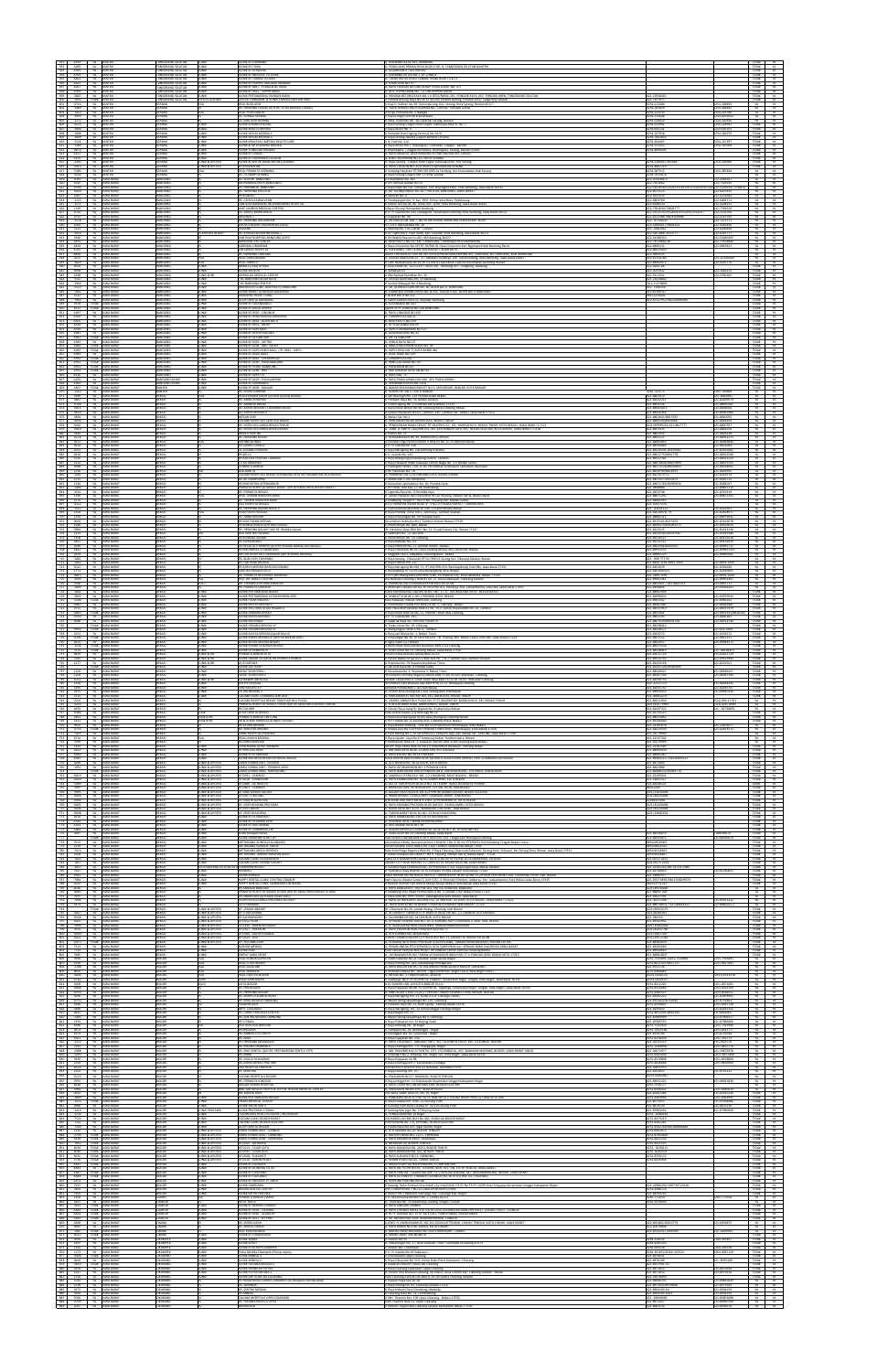|            |                                                                                                                                                                                                                                                                                                                                                                                                                |                  | 890 14670 YA JAWA BARAT<br>891 0913 YA JAWA BARAT<br>892 1462 YA JAWA BARAT                                                                            | CIKARANG<br><b>CIKARANG</b>                      |                                                       | OMNI HOSPITAL CIKARANI<br>RS ASRI MEDIKA ( ex RSIA Graha Asri )                                                         | Comp. The Oasis kav. No. 1. Jl. Raya Cikarang Cibarusah Selatan Bekasi Jawa Barat 17530<br>l. Citanduy Raya Blok L 11 No. 1, Cikarang Utara<br>L. RAYA INDUSTRI NO.100 , KEL. MEKARMUKTI LEMAH ABANG, KEC. CIKARANG UTARA, BEKASI, JAWA BARAT 17550                                                      | 021-29779995<br>021-89142968/89143036                                                                 | 0212977995<br>021-89143860<br>021-89845489                   | YA YA<br>YA YA<br>YA YA                                                                   |
|------------|----------------------------------------------------------------------------------------------------------------------------------------------------------------------------------------------------------------------------------------------------------------------------------------------------------------------------------------------------------------------------------------------------------------|------------------|--------------------------------------------------------------------------------------------------------------------------------------------------------|--------------------------------------------------|-------------------------------------------------------|-------------------------------------------------------------------------------------------------------------------------|----------------------------------------------------------------------------------------------------------------------------------------------------------------------------------------------------------------------------------------------------------------------------------------------------------|-------------------------------------------------------------------------------------------------------|--------------------------------------------------------------|-------------------------------------------------------------------------------------------|
|            | 893 0660<br>894 A339                                                                                                                                                                                                                                                                                                                                                                                           |                  | YA JAWA BARAT<br>YA JAWA BARAT                                                                                                                         | CIKARANG<br><b>CIKARANG</b><br>CIKARANG          |                                                       | RS. MITRA KELUARGA CIKARANG<br>RS. PERMATA KELUARGA LIPPO CIKARAI<br>RS. MITRA MEDIKA NAROM                             | l. MH. Thamrin Kav. 129, Lippo Cikarang-Bekasi 17550<br>L. JATIWANGI NO.1, KP. KAMURANG RTO01/RW001, CIKEDOKAN, CIKARANG BARAT, BEKASI 17530                                                                                                                                                             | 121-89840500/89<br>021-89905588<br>021-89983741                                                       | 021-89901860<br>021-89983575                                 | YA YA<br>YA YA                                                                            |
|            | 895 'A130<br>896 '0960                                                                                                                                                                                                                                                                                                                                                                                         | YA<br>YA         | YA JAWA BARAT<br><b>JAWA BARAT</b><br><b>JAWA BARAT</b>                                                                                                | CIKARANG<br>CIKARANG<br><b>CIKARANG</b>          | RSB                                                   | RS. HERMINA METLAND CIBITUNG<br>RSB. MEKAR MULIA CIKARANG<br>RSIA GIZAR                                                 | PERUMAHAN METLAND CIBITUNG JL. RAYA METLAND CIBITUNG, TELAGA MURNI, CIKARANG BARAT<br>I. Kasuari IV - Sektor Mekar Alam Passimal - Cikarang Baru<br>. Villa Mutiara Cikarang 1, Ruko Pasadena Blok Ra No. 3,5 & 6. Ciantra Cikarang Selatan                                                              | 121-88362626<br>021-893 6940<br>021-896 77 240                                                        | 021-88352626<br>021-8936966<br>021-896 77 239                | YA YA<br>YA YA                                                                            |
|            | 897 2058<br>898 1050<br>899 0916                                                                                                                                                                                                                                                                                                                                                                               |                  | YA JAWA BARAT<br>YA JAWA BARAT                                                                                                                         | CIKARANG<br>CIKARANG                             | RSIA<br>KLINIK & RB                                   | RSIA AMANDA<br><b>GRAHA BINA HUSADA</b>                                                                                 | Jl. Raya Industri No.36, Cikarang Utara<br>I. Industri Selatan No.1A Blok NN 3A Industri Jababeka II                                                                                                                                                                                                     | 021-8900277/891<br>021-89836243                                                                       | 021-89110011                                                 | YA YA<br>YA YA<br>TIDAK YA                                                                |
| 902        | 900 1034<br>901 7710                                                                                                                                                                                                                                                                                                                                                                                           |                  | YA JAWA BARAT<br>TIDAK JAWA BARAT<br>TIDAK JAWA BARAT                                                                                                  | CIKARANG<br>CIKARANG<br>CIKARANI                 | <b>KLINIK</b><br>KLINIK PRATAM                        | HARAPAN SEHAT II<br>KLINIK PRATAMA ASSYABIL MEDIKA<br>KLINIK DUTA MEDIKA                                                | Ruko Telaga Harapan Blok F No 16, Perumahan Telaga Harapan, Cikarang Barat<br>I Cemara Blok Ai No. 19 Perumahan Central Park Ds. Karang Raharja Kec. Cikarang Utara<br>l. Raya Cibarusah No. 16E, Ruko Mega Surya, Cikarang Be                                                                           | 021-8904519<br>'085213610272<br>021-89903533                                                          | 021-89900294                                                 | TIDAK YA<br><b>TIDAK</b><br>YA<br>TIDAK<br>YA                                             |
|            | 903 0966<br>904 1567<br>905 2462                                                                                                                                                                                                                                                                                                                                                                               |                  | YA JAWA BARAT<br>YA JAWA BARAT<br>YA JAWA BARAT                                                                                                        | CIKARANG<br>CIKARANG<br>CIKARANG                 | KLINIK & RB<br>KLINIK & RB<br>KLINIK & RB             | CENTRAL MEDIKA<br><b>PUTRA MEDIKA</b><br>PERMATA BUNDA CIKARANO                                                         | I. Pilar - Sukatani Ds. Sukaraya No. 84 Rt 05/06 Kec. Karang Bahagia, Cikarang Utara - Bekasi<br>. Perum Vila Mutiara Cikarang No. 115 Rt. 012/06 Ds. Ciantra Kec. Cikarang Selatan - Bekas<br>Jl. Ruko Grama Niaga Blok H2/15-15a, Perum Gramapuri Persada Desa Sukajaya-Cikarang Utara                 | 021-89111103/982441<br>021-89677219<br>021-29282165                                                   | 021-89111101<br>021-89677216                                 | TIDAK YA<br><b>TIDAK</b><br>YA<br><b>TIDAK</b><br>YA                                      |
|            | 906 1719<br>907 1064                                                                                                                                                                                                                                                                                                                                                                                           |                  | YA JAWA BARAT<br>YA JAWA BARAT<br>TIDAK JAWA BARAT                                                                                                     | CIKARANG<br>CIKARANG<br><b>CIKARAN</b>           | <b>RB &amp; KLINIE</b><br>KLINIK & RB<br>LINIK & RB   | <b>CMC CIKARANG</b><br>Klinik & RB HOSANA MEDIKA SERANG BARL<br>KLINIK CAHAYA MEDIKA                                    | . Jababeka Raya, Kawasan Industri Jababeka Cikarang Bekasi<br>Jl. Raya Serang - Cibarusah KP. Bunisari RT. 07/04 Ds. Sukaragam Serang Baru                                                                                                                                                               | 021-8934371<br>021-89952605<br>(021) 89984                                                            | 021893403                                                    | <b>TIDAK</b><br>YA<br><b>TIDAK</b><br>YA<br>TIDAK                                         |
| 909<br>910 | 908 2402<br>7087                                                                                                                                                                                                                                                                                                                                                                                               |                  | TIDAK JAWA BARAT<br>YA JAWA BARAT                                                                                                                      | CIKARANG<br>CIKARANG                             | KLINIK<br>KLINIK                                      | FHL DENTAL CLINIC *<br>SILOAM CLINIC ROBSON                                                                             | Kp. Rawa Julang RT 02 RW 01 Ds. Ganda mekar Cikarang Barat<br>Jl. Raya cibarusah No 63 Serang Baru Bekasi<br>RUKO ROBSON SQUARE JL. M.H. THAMRIN BLOK C NO. 18, LIPPO CIKARANG BARAT                                                                                                                     | 021-89954434<br>(021) 89911432                                                                        | 021-89954434                                                 | YA<br><b>TIDAK</b><br>YA<br>TIDAK<br>YA                                                   |
|            | 912 4385<br>913 1218                                                                                                                                                                                                                                                                                                                                                                                           | YA               | 911 '6935 TIDAK JAWA BARAT<br>JAWA BARAT<br>YA JAWA BARAT                                                                                              | CIKARANG<br>CIKARANG<br>CIKARANG                 | KLINIK<br><b>LINIK &amp; APOTE</b><br><b>KLINIK</b>   | KYOAI MEDICAL SERVICES-EJIP CIKARANG<br>KIMIA FARMA 0340 - CIKARAN<br>KLINIK CIKARANG MEDIKA                            | EJIP Center Lantal 2 Kawasan Industri EJIP Plot 3A Cikarang Selatan, Bekasi 17550<br>KEDASIH RAYA NO. 112 JABABEKA II<br>I. Yos Sudarso No 27 Desa Karang Asih Cikarang Utama, Kab. Bekasi                                                                                                               | 021-89677310<br>121-89840904<br>021-22182669                                                          | 021-89677309<br>021-8901318                                  | TIDAK YA<br>YA<br><b>TIDAK</b><br><b>TIDAK</b><br>YA                                      |
|            | 914 2742<br>915 1514<br>916 0602                                                                                                                                                                                                                                                                                                                                                                               |                  | <b>YA JAWA BARAT</b><br>YA JAWA BARAT                                                                                                                  | CIKARAN<br>CIKARANG<br>CIREBON                   | KLINIK                                                | KLINIK SUMBER SEHA<br>KLINIK SUMBER WARAS<br>RS. PERTAMINA CIREBON (KLAYAN)                                             | I. KH. Fudholi RT 01 RW 04 no 50 Karang Asih, Cikarang Utara, Bekasi<br>I. Raya Cibarusah RT 04, RW 02 Desa Sukadami Cikarang Selatan kab, Bekasi<br>. Patra Raya Klayan Cirebon No.1, Klayan, Kec. Gunungjati, Cirebon, Jawa Barat 45151                                                                | 021-8900566<br>021-8970524<br>231-2512116;(0231) 224798                                               | 021-8900566<br>0231-2224646                                  | TIDAK YA<br>TIDAK YA                                                                      |
|            | 917 0293<br>918 1091<br>919 1029                                                                                                                                                                                                                                                                                                                                                                               | YA               | JAWA BARAT<br>YA JAWA BARAT<br>YA JAWA BARAT                                                                                                           | CIREBON<br>CIREBON<br><b>CIREBON</b>             |                                                       | RS PELABUHAN (Cirebon<br>SILOAM HOSPITALS CIREBON (RS PUTERA BAHAGIA)<br>RS SUMBER WARAS (Cirebon                       | Sisingamangaraja No. 45<br>L. CIREMAI RAYA NO.114 PERUMNAS, CIREBON                                                                                                                                                                                                                                      | 1231-208948, 2056!<br>0231-207351/490900/48<br>0231-341079/33008                                      | 0231-234670<br>00231-486356<br>0231-342112                   | YA YA<br>YA YA<br>YA YA<br>YA YA                                                          |
|            | $\begin{array}{r@{\hspace{1em}}c@{\hspace{1em}}c@{\hspace{1em}}c@{\hspace{1em}}c@{\hspace{1em}}c@{\hspace{1em}}c@{\hspace{1em}}c@{\hspace{1em}}c@{\hspace{1em}}c@{\hspace{1em}}c@{\hspace{1em}}c@{\hspace{1em}}c@{\hspace{1em}}c@{\hspace{1em}}c@{\hspace{1em}}c@{\hspace{1em}}c@{\hspace{1em}}c@{\hspace{1em}}c@{\hspace{1em}}c@{\hspace{1em}}c@{\hspace{1em}}c@{\hspace{1em}}c@{\hspace{1em}}c@{\hspace{1em$ | YA               | YA JAWA BARAT<br><b>JAWA BARAT</b>                                                                                                                     | <b>CIREBON</b><br>CIREBON                        |                                                       | RS MITRA PLUMBON<br>RS PERMATA CIREBON                                                                                  | . Urip Sumoharjo No. 5, Ciwaringin<br>Raya Plumbon Km, 11 plumbon Cirebon, 45155<br>L. Tuparev No.117 Kedawung, Kab. Cirebon                                                                                                                                                                             | 0231-323100<br>(0231) 883 8877                                                                        | 0231-322355<br>(0231) 833 889                                | YA YA<br>YA YA                                                                            |
|            | 922 6629<br>923 1174                                                                                                                                                                                                                                                                                                                                                                                           | YA               | <b>JAWA BARAT</b><br>YA JAWA BARAT<br>YA JAWA BARAT                                                                                                    | CIREBON<br><b>CIREBON</b><br><b>CIREBON</b>      | <b>RSIA</b><br><b>RSIA</b>                            | RS MEDIMAS<br>RSIA SUMBER KASIH<br>RSIA, CAHAYA BUNDA                                                                   | I. Evakuasi No 116 kota Cirebor<br>Jl. Siliwangi No. 135 Cirebon 45124<br>l. Perjuangan No.8, Sunyaragi, Kec. Kesambi, Kota Cirebon, Jawa Barat 45131                                                                                                                                                    | 0231-481165<br>0231-203815<br>0231-8333377                                                            | 0231-210040                                                  | $\begin{array}{c c}\n\text{YA} & \text{YA} \\ \hline\n\text{YA} & \text{YA}\n\end{array}$ |
|            | 924 3882<br>925 A299<br>926 A670<br>927 A675                                                                                                                                                                                                                                                                                                                                                                   |                  | YA JAWA BARAT<br>TIDAK JAWA BARAT<br><b>TIDAK JAWA BARAT</b>                                                                                           | CIREBON<br>CIREBON<br><b>CIREBON</b>             | KLINIK<br>KLINIK<br><b>KLINIK</b>                     | SOCIAMEDIC CLINIC CIREBON<br>KLINIK KF.0531 - PERUMNAS<br>KLINIK KF.0493 - GUNUNG JAT                                   | I. Terusan Cipto No 12 Kel. Pekiringan Ke. Kesambi Kota Cirebo<br>L. CIREMAI RAYA NO. 275<br>L. KESAMBI NO. 169 B                                                                                                                                                                                        | 0231-221000                                                                                           |                                                              | YA YA<br>TIDAK YA<br>TIDAK YA<br><b>TIDAK</b><br>YA                                       |
|            | 928 4939<br>929 A940                                                                                                                                                                                                                                                                                                                                                                                           |                  | TIDAK JAWA BARAT<br>TIDAK JAWA BARAT                                                                                                                   | CIREBON<br><b>CIREBON</b>                        | KLINIK<br>KINK                                        | KLINIK KF.TEGAL GUBUG<br>KLINIK KF.0422 - SUMBER                                                                        | <b>IL. RAYA CIREBON</b><br>'L. DEWI SARTIKA NO 36                                                                                                                                                                                                                                                        |                                                                                                       |                                                              | TIDAK YA<br>TIDAK<br>YA                                                                   |
|            | 930 4313<br>931 0107<br>932 0346                                                                                                                                                                                                                                                                                                                                                                               |                  | YA JAWA BARAT<br>YA JAWA BARAT<br>YA JAWA BARAT                                                                                                        | CIREBON<br><b>DEPOK</b><br>DEPOK                 | APOTEK&PRAKTEK DOKTER B FARMARIN CIREBON              | RS SIMPANGAN DEPO<br>RS TUGU IBU                                                                                        | I. Kesambi Raya No 92 A Cirebon<br>. Raya Bogor Km. 36,Sidamukti, Sukmajaya                                                                                                                                                                                                                              | 0231-205 792<br>021-8741549-8747<br>021-8710870                                                       | 0231-231 428<br>021-8741574<br>021-8708266                   | <b>TIDAK</b><br>YA<br>YA<br>YA<br>YA   YA                                                 |
|            | 933 0265<br>934 7634                                                                                                                                                                                                                                                                                                                                                                                           |                  | YA JAWA BARAT<br>YA JAWA BARAT<br>YA JAWA BARAT                                                                                                        | <b>DEPOK</b><br>DEPOK<br><b>DEPOK</b>            |                                                       | RS UNIVERSITAS INDONESIA<br>RSU BHAKTI YUDHA                                                                            | Jl. Raya Bogor Km 29, Cimanggis<br>JL. RAYA SILIWANGI NO.50, PANCORAN MAS, DEPOI<br>I. Prof. Dr. Bahder Djohan Kampus UI Depok<br>. Raya Sawangan                                                                                                                                                        | 021-5082929<br>021-7520082                                                                            | 021-7763309<br>021-50829123<br>021-7775862                   | YA<br>YA<br>YA I<br>YA<br>YA<br>YA                                                        |
|            | 935 0009<br>936 2760<br>937 '1098                                                                                                                                                                                                                                                                                                                                                                              | YA<br>YA         | YA JAWA BARAT<br><b>JAWA BARAT</b><br><b>JAWA BARAT</b>                                                                                                | <b>DEPOK</b><br><b>DEPOK</b><br><b>DEPOK</b>     |                                                       | RS CITRA MEDIKA DEPOK<br>RS. GRHA PERMATA IBU (DEPO<br>RSU. BUNDA MARGONDA                                              | Jl. Raya Kalimulya No 68 Cilodong Kota Kembang Depok<br>KH. M. Usman 168, Kukusan Kecamatan Beji, Kota Depok, Jawa Barat 16425<br>I. Margonda Raya No. 28 Pondok Cina 16424                                                                                                                              | 021-2967 1000/021-296707000<br>21-7778899/777462<br>021-78890551                                      | 021-2967 8000<br>021-7778998<br>021-7889958                  | YA YA<br>YA<br>$\frac{YA}{YA}$<br>YA I                                                    |
|            | $\frac{938}{939}$ $\frac{1056}{0776}$                                                                                                                                                                                                                                                                                                                                                                          |                  | 939 10776 YA JAWA BARAT 940 0470 YA JAWA BARAT                                                                                                         | <b>DEPOK</b><br><b>DEPOK</b>                     |                                                       | RS. PURI CINERE<br>RS SENTRA MEDIKA CISALAK                                                                             | I. Maribaya Blok F.2 No. 10 Puri Cinere<br>I. Raya Bogor Km. 33, Cisalak-Depok                                                                                                                                                                                                                           | 021-7545488<br>021-8743790                                                                            | 021-7545486<br>021-8743230                                   | $\begin{array}{c c}\nYA & YA \\ YA & YA\n\end{array}$                                     |
|            | 941 1194<br>942 '1485<br>943 2722                                                                                                                                                                                                                                                                                                                                                                              | YA<br>YA         | YA JAWA BARAT<br>JAWA BARAT<br><b>JAWA BARAT</b>                                                                                                       | <b>DEPOK</b><br>DEPOK<br>DEPOK                   |                                                       | RSU HASANAH GRAHA AFIAI<br>RS. MITRA KELUARGA DEPO<br>RS. PERMATA DEPOK                                                 | . Raden Saleh No. 42 Depok 16412<br>. MARGONDA RAYA, KEC. PANCORAN MAS, KOTA DEPOK, JAWA BARAT 16424<br>Jl. Raya Muchtar no 22, Sawangan - Depok<br>Jl. Alternatif Cibubur No.KM.1, Harjamukti, Kec. Cimanggis, Kota Depok, Jawa Barat 16454                                                             | 021-77826267<br>021-77210700<br>021-29669000                                                          | 021-77826276<br>021-77212155<br>021-29668897<br>021-84598952 | <b>YA</b> YA<br>YA YA<br>YA 1<br>YA YA<br>YA YA                                           |
|            | 944 '1085<br>945 1094<br>946 10777                                                                                                                                                                                                                                                                                                                                                                             | YA<br>YA<br>YA   | JAWA BARAT<br><b>JAWA BARAT</b><br><b>JAWA BARAT</b>                                                                                                   | DEPOK<br>DEPOK<br>DEPOK                          | <b>RS KHUSUS</b>                                      | RS MEILIA<br>SILOAM HOSPITALS JANTUNG DIAGRAM DEPOK (d/h Klinik Kardiovaskular Hospital Cinere)<br>RSIA. TUMBUH KEMBANG | CINERE RAYA NO.19 PURI CINERE DEPOK 16514<br>Raya Bogor Km. 31, No. 23 Cimanggis                                                                                                                                                                                                                         | 021-8444444/8459895<br>121-50 900 100, emergency 021-50 900 111, am 021-7536965<br>021-8701873,870187 | 021-8712300                                                  | YA YA<br>YA YA                                                                            |
|            | 947 1615<br>948 6658                                                                                                                                                                                                                                                                                                                                                                                           | YA               | <b>JAWA BARAT</b><br>YA JAWA BARAT                                                                                                                     | <b>DEPOK</b><br><b>DEPOK</b>                     |                                                       | RSIA ASY ASYIFA MEDICAL CENTER<br>RSIA BUNDA ALIYAH DEPOK                                                               | l. Raya Cinere-Depok No. 9 Rangkapan Jaya Baru - Depok<br>I. Kartini No 2 Pancoran Mas kota depok 16431 Jawa barat                                                                                                                                                                                       | 021-77883905<br>021-77803600                                                                          | 021-77885454<br>021-77803700                                 | YA YA<br>YA YA                                                                            |
|            | 951 1737                                                                                                                                                                                                                                                                                                                                                                                                       | YA               | YA JAWA BARAT<br><b>JAWA BARAT</b><br>YA JAWA BARAT                                                                                                    | DEPOK<br>DEPOK<br>DEPOK                          | KLINIK PRATAM<br>KLINIK                               | RSIA. BRAWIJAYA BOJONGSARI D/H SAWANGAN<br>KLINIK PRATAMA CITAMA<br>TELEMEDIKA HEALTH CENTER (THC) DEPOI                | I. Raya Ciputat Parung, Bojongsari Sawangan Depok<br>I. Raya Cipayung No. 27 Pancoran Mas-Depok<br>L. RAYA KARTINI NO.17 RT.02/RW.09 PANCORAN MA                                                                                                                                                         | 021-29836640<br>021-87989203<br>021-77219925                                                          | 021-29836647<br>021-8282869                                  | YA YA<br>TIDAK YA<br>TIDAK YA                                                             |
|            | 952 8099<br>953 7985<br>954 8112                                                                                                                                                                                                                                                                                                                                                                               | YA               | JAWA BARAT<br>YA JAWA BARAT<br>YA JAWA BARAT                                                                                                           | <b>DEPOK</b><br>DEPOK<br><b>DEPOK</b>            | <b>KLINIK</b><br><b>KLINIK</b><br><b>KLINIK</b>       | PRIME CARE CLINIC DEPOK<br>KLINIK MEDIKIDS BY MHDC WAKAF DEPOR<br>AUDY DENTAL DEPOK                                     | I. Margonda Raya No. 481, Pondok Cina Beji, Kota Depok 1642<br>MALL PESONA SQUARE LANTAI 3. L3-1.2.3 JL.H.IRJUANDA NO.99 DEPO<br>.<br>Komjen Pol. M. Jasin No.45B, Tugu, Kec. Cimanggis Kota Dep                                                                                                         | 021-2200 7384<br>021-77817199 08119925531<br>021-84050925/08569224888                                 |                                                              | <b>TIDAK</b><br>YA<br>TIDAK YA<br><b>TIDAK</b><br>YA                                      |
|            | 955 B757<br>956 2630<br>957 2627                                                                                                                                                                                                                                                                                                                                                                               |                  | YA JAWA BARAT<br>YA JAWA BARAT<br>YA JAWA BARAT                                                                                                        | DEPOK<br><b>DEPOK</b><br><b>DEPOK</b>            | KLINIK<br>KLINIK & APO<br>KLINIK & APOTEK             | KLINIK GAHARU MEDIK<br>KIMIA FARMA.0202 - KEJAYAAN<br>KIMIA FARMA.0352 - MARGONDA                                       | JL. KRAMAT 3 RUKO PERUMAHAN GAHARU BLOK C7, SUKATANI, KEC.TAPOS, DEPO<br>L. KEJAYAAN RAYA NO. 202 BLOK IX NO. 2, SUKMAJAYA<br>L. MARGONDA RAYA NO. 326, BEJI                                                                                                                                             | 021-229200931081213922131<br>021-78884611                                                             |                                                              | TIDAK YA<br>TIDAK YA<br>TIDAK YA                                                          |
| 958        | A629<br>959    4629<br>960 4638                                                                                                                                                                                                                                                                                                                                                                                |                  | JAWA BARAT<br>YA JAWA BARAT<br>TIDAK JAWA BARAT                                                                                                        | <b>DEPOK</b><br>DEPOK                            | KLINIK & API<br>KLINIK                                | KF.0375 - KARTIN<br>KLINIK KF.PONDOK DUTA<br>KLINIK KF.ADELINA TANAH BAR                                                | . RAYA CITAYAM RT/RW 001/0<br>L. PONDOK DUTA RAYA RT.05 RW.01                                                                                                                                                                                                                                            | 121-2909743                                                                                           |                                                              | <b>TIDAK</b><br>YA<br><b>TIDAK</b><br>YA                                                  |
|            | 961 A640<br>962   4650                                                                                                                                                                                                                                                                                                                                                                                         |                  | YA JAWA BARAT<br>TIDAK JAWA BARAT                                                                                                                      | <b>DEPOK</b><br><b>DEPOK</b><br><b>DEPOK</b>     | KLINIK<br>KLINIK<br>KLINIK                            | KLINIK KF.ADELINA SAWANGAM<br>KLINIK KF.0456 - CINERE                                                                   | . RAYA TANAH BARU<br>IL. RAYA MUHTAR<br>LIMO RAYA NO.101 A-B, LIMO, KEC. LIMO, KOTA DEPOK, JAWA BARAT                                                                                                                                                                                                    |                                                                                                       |                                                              | TIDAK YA<br>TIDAK YA<br>TIDAK YA                                                          |
|            | 963 4658<br>964 4680<br>965 B117                                                                                                                                                                                                                                                                                                                                                                               | YA<br>YA<br>YA   | <b>JAWA BARAT</b><br><b>JAWA BARAT</b><br><b>JAWA BARAT</b>                                                                                            | <b>DEPOK</b><br><b>DEPOK</b><br><b>DEPOK</b>     | <b>KLINIK</b><br><b>KLINIK</b><br><b>KLINIK</b>       | KLINIK KF.0568 - BOJONG SA<br>KLINIK KF.RATU JAYA<br>KLINIK KF.CIMANGGIS                                                | RUKO KARFFANA SARI NO. 5 JL. RAYA BOJONGSARI KM 1, RT.01/RW.10<br>L. RAYA CITAYAM NO.23<br>MANGGIS CENTER NO.9, JL. RAYA JAKARTA-BOGOR NO.KM. 32                                                                                                                                                         |                                                                                                       |                                                              | <b>TIDAK</b><br>YA<br>TIDAK YA<br>TIDAK YA                                                |
|            | 966 2806<br>967 2808                                                                                                                                                                                                                                                                                                                                                                                           |                  | TIDAK JAWA BARAT<br><b>TIDAK JAWA BARAT</b><br>TIDAK JAWA BARAT                                                                                        | <b>DEPOK</b><br><b>DEPOK</b>                     | KLINIK<br>APOTEK&PRAKTEK DOKT                         | KLINIK PERTAMEDIKA CINERI<br>KLINIK PERTAMEDIKA DEPOK (M<br><b>BEARMARIN DEPOK</b>                                      | L. CINERE RAYA NO. 11B, CINERE, DEPOK<br>L. MARGONDA RAYA NO.518 PONDOK CINA, BEJI, DEPOK<br>l. Arif Rahman Hakim, Simpang 3 No 7, Margonda Depok                                                                                                                                                        | 021-7535022<br>021-27802840                                                                           | 021-77219364                                                 | TIDAK YA<br>TIDAK YA                                                                      |
|            | 968 2078<br>969 5953<br>970 5954<br>971 '1950<br>972 5779                                                                                                                                                                                                                                                                                                                                                      | YA               | <b>IDAK JAWA BARAT</b><br>TIDAK JAWA BARAT<br><b>JAWA BARAT</b>                                                                                        | DEPOK<br>DEPOK<br>DEPOK<br>DEPOK                 | KLINIK & APOTEK<br>KLINIK & APOTEK<br>KLINIK & APOTEK | KF. SENTOSA<br>KF. TOLE ISKANDAR<br>KF.0143 - MARGONDA                                                                  | ln. Sentosa Raya No 11 Sukmajaya Depok.<br>L. TOLE ISKANDAR NO.17, ABADUAYA, SUKMAJAYA, KOTA DEPOK, JAWA BARAT.<br>. Margonda Raya No. 154 A, Depok, Pancoran MAS, Kemiri Muka, Kecamatan Be                                                                                                             | 021-7757117<br>(021) 7700677<br>(021) 7701673<br>(021) 7522997<br>(021) 77887855                      |                                                              | TIDAK YA<br>TIDAK YA<br>TIDAK YA<br>TIDAK YA                                              |
|            | 973 5949                                                                                                                                                                                                                                                                                                                                                                                                       |                  | <b>TIDAK JAWA BARAT</b><br><b>TIDAK JAWA BARAT</b>                                                                                                     | <b>DEPOK</b><br><b>DEPOK</b>                     | <b>CLINIK &amp; APOTEI</b><br>KLINIK & APOTER         | KF.0366 - MAHARAJA<br>KF.0491 - SAWANGAN                                                                                | l. Raya sawangan ,Ruko Maharaja blok A1/3<br>In. Raya Sawangan, Depok                                                                                                                                                                                                                                    | 0251) 8615556                                                                                         |                                                              | TIDAK YA<br>TIDAK YA                                                                      |
| 974        | 975 7077<br>976 1627                                                                                                                                                                                                                                                                                                                                                                                           | YA               | TIDAK JAWA BARAT<br>JAWA BARAT<br>YA JAWA BARAT                                                                                                        | <b>DEPOK</b><br>GARUT<br>GARUT                   | KLINIK & APOTEI<br>KLINIK                             | KF.0448 - CIBUBUR TRANSYOGI*<br>RS. INTAN HUSADA GARUT<br>BETHESDA MEDICAL CENTRI                                       | L. ALTERNATIF TRANSYOGI NO.98, CIMANGGIS, DEPOK<br>L. MAYOR SUHERMAN NO.72 GARUT<br>. Ciwalen No. 43                                                                                                                                                                                                     | 021-84306298<br>0262-2247769<br>0262-2244466                                                          | 0262-242663                                                  | TIDAK I<br>YA<br>YA YA<br>TIDAK YA                                                        |
| 979        | 977 4664<br>978 A669<br>1759                                                                                                                                                                                                                                                                                                                                                                                   |                  | <b>TIDAK JAWA BARAT</b><br>TIDAK JAWA BARAT<br>YA JAWA BARAT                                                                                           | <b>GARUT</b><br>GARUT<br><b>INDRAMA</b>          | <b>KLINIK</b><br>KLINIK                               | KLINIK KF.LELES GARU'<br>KLINIK KF.0605 - CIAMIS<br>PERTAMINA HOSPITAL BAI                                              | L. RAYA LELES NO.39, LELES, KEC. LELES, KABUPATEN GARUT, JAWA BARAT<br>L KABUPATEN NO.01, RT.1/RW.1, PAMINGGIR, KEC. GARUT KOTA, KABUPATEN GARUT, JAWA BARAT<br>BUMI PATRA RAYA, KARANGANYAR, INDRAMAYU 45213                                                                                            | 0234-7121603 / 7121605 / 7121607                                                                      |                                                              | <b>TIDAK</b><br>YA<br>TIDAK YA<br>YA L<br>YA                                              |
|            | 980 A683<br>981   4938                                                                                                                                                                                                                                                                                                                                                                                         |                  | TIDAK JAWA BARAT<br><b>IDAK JAWA BARAT</b>                                                                                                             | INDRAMAYI<br>INDRAMAY                            | KLINIK                                                | KLINIK KF.JATIBARANG<br>KLINIK KF.0594 - INDR                                                                           | L. RAYA BULAK NO. 23<br>L. JENDRAL SUDIRMAN NO 94                                                                                                                                                                                                                                                        |                                                                                                       |                                                              | TIDAK YA<br>TIDAK YA                                                                      |
| 983        | 982 '0083<br>1023<br>984 '0255                                                                                                                                                                                                                                                                                                                                                                                 |                  | YA JAWA BARAT<br><b>JAWA BARAT</b><br>YA JAWA BARAT                                                                                                    | KARAWANG<br>KARAWAN<br>KARAWANG                  |                                                       | RS. DEWISRI<br><b>ISLAM KARAWA</b><br>RS. BAYUKARTA                                                                     | I. Arif Rahman Hakim No.1<br>Pangkal Perjuangan Km. 2, by Pass Karawang<br>I. Kertabumi No. 44                                                                                                                                                                                                           | 0267-401475<br>0267-41452<br>0267-401817                                                              | 0267-404010<br>0267-41327<br>0267-404474                     | YA   YA<br>YA<br>YA .<br>YA .<br>YA                                                       |
|            | 985 1133<br>986 0869<br>987 0540                                                                                                                                                                                                                                                                                                                                                                               | YA<br>VA.        | JAWA BARAT<br>YA JAWA BARAT<br><b>JAWA BARAT</b>                                                                                                       | KARAWANO<br>KARAWANG<br>KARAWANO                 |                                                       | RS. MANDAYA(D/H RS.CITO KARAWA<br>RS. DELIMA ASIH SISMA MEDIKA<br>RS SARASWATI                                          | Arteri Tol Karawang Barat Teluk Jambe<br>I. Wirasaba No.54, Johar<br>A. Yani No. 27, Cikampek                                                                                                                                                                                                            | 0267-414245<br>0267-403073<br>264-311527, 316101/0264-31610                                           | 0267-414264<br>0267-405598<br>0264-311531                    | $\begin{array}{c c}\nYA & YA \\ YA & YA\n\end{array}$<br>YA<br>YA                         |
|            | 988 0375<br>989 1239                                                                                                                                                                                                                                                                                                                                                                                           | YA<br>YA         | <b>JAWA BARAT</b><br><b>JAWA BARAT</b>                                                                                                                 | KARAWANG<br><b>KARAWANG</b>                      |                                                       | RS KARYA HUSADA<br>.<br>RS IZZA (ex Aqma)<br>RSU HELSA CIKAMPEK (d/h RS Titian Bunda                                    | I. Jend. A. Yani No. 98 Karawang Jawa bara<br>I. Kp. Ciselan, Cikampek Utara - Karawang<br>I. Ir. Hj Juanda No 123, Cikampek , Jawa Barat                                                                                                                                                                | 0264-316188, 316189<br>264-319307/0264-8386829: 0264-8386830                                          | 0264-301626,312<br>02648386832                               | YA<br>YA I<br>$\begin{array}{cc}\nYA & YA \\ YA & YA\n\end{array}$                        |
|            | 990 2445<br>991 1006<br>992 1022                                                                                                                                                                                                                                                                                                                                                                               | YA<br>YA<br>YA   | <b>JAWA BARAT</b><br><b>JAWA BARAT</b><br><b>JAWA BARAT</b>                                                                                            | KARAWANG<br>KARAWANG<br>KARAWANG                 | RSU                                                   | RSU CITRA SARI HUSADA<br>RSU FIKRI MEDIKA GROUP (ex klinik&RB Fikri Medika)                                             | l. Raya Telagasari - Kosambi No.3, Cibalongsari, Kec. Klari, Kabupaten Karawang, Jawa Barat 41371<br>l. Raya Telagasari - Kosambi No.KM.3, Belendung, Kec. Klari, Kabupaten Karawang, Jawa Barat 41371                                                                                                   | 1264-8385999/83862<br>0267-437507<br>0267-8615555/861556                                              | 0264-8388936<br>0267-438681<br>0267-8615544                  | YA 1<br>YA<br>YA<br>YA 1                                                                  |
|            | 993 1314<br>994 '4699<br>995 1409                                                                                                                                                                                                                                                                                                                                                                              | YA<br>YA<br>YA   | <b>JAWA BARAT</b><br><b>JAWA BARAT</b><br><b>JAWA BARAT</b>                                                                                            | KARAWANG<br>KARAWANG                             |                                                       | RSIA Dr. DJOKO PRAMONO<br>RSIA. SENTUL CIKAMPEK<br>RS. PURI ASIH JATISAR                                                | l. Panatayudha I No. 35<br>I. Jend. A Yani No 16, Sentul Cikampek, Karawang                                                                                                                                                                                                                              | 0267-418818/403009<br>0264-8386671/83890<br>264-361459                                                | 0267-411744<br>064-316096<br>0264-8375276                    | YA YA<br>YA YA                                                                            |
|            | 996 2731<br>997 2823                                                                                                                                                                                                                                                                                                                                                                                           | YA<br>YA         | <b>JAWA BARAT</b><br><b>JAWA BARAT</b>                                                                                                                 | KARAWANG<br>KARAWANG<br><b>KARAWANG</b>          |                                                       | RS. ROSELA<br>RS. LIRA MEDIKA                                                                                           | .<br>Linterchange Tol Karawang Barat, Ds Wadas, Kec Jambe Timur,Karawang<br>Linterchange Tol Karawang Barat, Ds Wadas, Kec Jambe Timur,Karawang<br>II. Syech Quro No.14, Lamaran - Karawang<br>IL TUPAREV BLOK SUKASARI NO.386A RT.003/RW.004 KARAWANG WETAN, KARAWANG TIMUR, KAB.  KARAWANG, JAWA BARAT | 1267-8637207<br>0267-407488                                                                           | 0267-8637209<br>0267-405752                                  | YA YA<br>YA YA<br><b>YA</b> YA<br>YA YA                                                   |
| 1000       | 998 8796<br>999 '8978<br>1035                                                                                                                                                                                                                                                                                                                                                                                  | YA<br>YA         | JAWA BARAT<br>VA LAWA RARAT<br>JAWA BARAT                                                                                                              | KARAWANG<br>KARAWANG<br>KARAWANG                 | KLINIK 24 JAM                                         | RS. HERMINA KARAWANG<br>PRIMAYA HOSPITAL KARAWANG<br>KLINIK MITRA GEMPO                                                 | useurjaya, Kec. Telukjambe Tim., Kabupaten Karawang, Jawa Barat 41361<br>Proklamasi No 15 KW 8 RT 03/05 Kel Tunggakjati, Kec Karawang Barat Karawan                                                                                                                                                      | 02678412525<br>0267) 8417777<br>0267-8451114                                                          |                                                              | YA I<br>YA<br><b>TIDAK</b><br>YA                                                          |
|            | 1001 1027<br>1002 0689<br>1003 0690                                                                                                                                                                                                                                                                                                                                                                            | YA               | YA JAWA BARAT<br><b>JAWA BARAT</b><br>YA JAWA BARAT                                                                                                    | KARAWANO<br>KARAWANI<br>KARAWANG                 | KLINIK 24 JAN<br>KLINIK                               | KLINIK BINA MEDIKA<br><b>VI INIV MITOA CEUAT</b><br>KLINIK YAKESTI                                                      | I. Raya Telukjambe No 08 Karawang<br>ırug-Babakan Nganjal<br>Jl. Raya Klari Rt. 004/001 Kranjan Guntur Kerta, Karawang Timur                                                                                                                                                                             | 0267-641968<br>0267-437138<br>0267-432416                                                             | 0267-641968<br>0267-432416                                   | <b>TIDAK</b><br>YA<br><b>TIDAK</b><br>YA<br><b>TIDAK</b><br>YA                            |
|            | 1004 0691<br>1005 0704                                                                                                                                                                                                                                                                                                                                                                                         | YA               | JAWA BARAT<br>YA JAWA BARAT<br>YA JAWA BARAT                                                                                                           | <b>GRAWANO</b><br>KARAWANG<br><b>KARAWAN</b>     | KLINIK<br><b>KLINIK</b><br>KLINIK                     | KLINIK PURWA ME<br>KLINIK CITO<br>KLINIK GEMPO                                                                          | Raya Tamelang No. 53, Karawang<br>I. Kertabumi No. 29                                                                                                                                                                                                                                                    | 1267-43365<br>0267-410173<br>0267-412117                                                              | 0267-415957<br>0267-412117                                   | <b>TIDAK</b><br>YA<br><b>TIDAK</b><br>YA                                                  |
| 1008       | 1006 0197<br>1007 0095<br>3400                                                                                                                                                                                                                                                                                                                                                                                 |                  | YA JAWA BARAT<br>YA JAWA BARAT                                                                                                                         | KARAWANG<br><b>KARAWANO</b>                      | <b>KLINIK</b><br>KLINIK                               | KLINIK GRAHA MEDIS KOSAMB<br>KLINIK GRAHA MEDIS CILAMAYA                                                                | Ranggagede No. 29<br>L. RAYA KOSAMBI, NO.23, DUREN KLARI, KARAWANG TIMUR 41371<br>. PASAR CILAMAYA KP.PANDE DSN KRAJAN II RTOS/RWO4 DS CILAMAYA KEC.CILAMAYA WETAN KAB.KARAWANG 4138-                                                                                                                    | 0267-435527<br>0264-34020                                                                             | 0264-310101                                                  | TIDAK<br>YA<br><b>TIDAK</b><br>YA<br><b>TIDAK</b><br>YA                                   |
|            | 3401<br>1010 1059 YA<br>1011 0899 YA                                                                                                                                                                                                                                                                                                                                                                           | YA               | WA BARAT<br>JAWA BARA<br><b>JAWA BARAT</b>                                                                                                             | KARAWAN<br>KARAWANG                              | KLINIK & RB<br>KLINIK                                 | <b>UNK GRAHA MEDIS KOPEL</b><br>(LINIK PURI ASIH TELUKJAMB<br>KLINIK AULIA KARAWANG                                     | RAYA KIARI - KOPEL NO 37 KAMPUNG KRAJAN RT OS/RW 01 DESA CIRALONGSARI KIAR<br>sun Sukamulya, Desa Pinayungan,Teluk Jambi<br>. Purwasari Km. 6. Purwasari - Karawang                                                                                                                                      | 1267-646845<br>0264-316580                                                                            | 0264-8375276<br>0267-8386272                                 | TIDAK<br>tidak ya<br>Tidak ya                                                             |
|            | 1012 1058<br>1013 4658<br>1014 1572                                                                                                                                                                                                                                                                                                                                                                            | YA<br>I YA<br>YA | JAWA BARAT<br><b>JAWA BARAT</b><br><b>JAWA BARAT</b>                                                                                                   | KARAWANO<br>KARAWANG<br>KARAWANG                 | KLINIK UTAMA<br><b>KLINIK</b><br><b>KLINIK</b>        | KLINIK UTAMA DTP NAFILA MEDIKA<br>KLINIK INTERNA MEDIKA<br>DHARMA DENTAL CLINIC (DDC                                    | Pringgondani Raya Kav. J No. 47, perumnas bumi - telukjambe<br>L. Melati No. 9A RT, 001/010, Guroll, KEL, Karawang Wetan KEC, Karawang Timur, Karawang                                                                                                                                                   | 0267-8456419<br>0267-8452733<br>0267-8453633                                                          | 0267-8456419<br>0267-8452733<br>0267-403962                  | TIDAK YA<br>TIDAK YA                                                                      |
|            | 1015 4320<br>1016 5434                                                                                                                                                                                                                                                                                                                                                                                         | YA<br>YA         | <b>JAWA BARAT</b><br><b>JAWA BARAT</b>                                                                                                                 | Karawang<br>KARAWANG<br>KARAWANG                 | KLINIK<br>KLINIK<br>KLINIK                            | KLINIK SETYA MEDIKA<br>εί INIX ΔR-RAHMAN MEDIKA                                                                         | l.Kertabumi No.62 Karawang 41311<br>I. Belakang Pasar Karawang RT 02/09 desa Nagasari Karawang Barat 41312<br>Peruri No 7 Desa Sukakarya RT 2 RW 1 Teluk Jambe Timur Karawang 41361                                                                                                                      | 0267402025<br>021-8458155                                                                             |                                                              | TIDAK YA<br>TIDAK YA<br>TIDAK YA                                                          |
|            | 1017 6017<br>1018 0908<br>1019 '6934                                                                                                                                                                                                                                                                                                                                                                           | YA<br>YA         | <b>JAWA BARAT</b><br><b>JAWA BARAT</b><br><b>IDAK JAWA BARAT</b>                                                                                       | KARAWANG<br>KARAWANG                             | KLINIK<br>KLINIK                                      | KLINIK LAMARAN<br>KLINIK GRAHA MEDIS CIKAMPEK<br>KYOAI MEDICAL SERVICES-KIIC                                            | l. Syech Quro No.04, Palumbonsari - Karawang Timur, Karawang<br>L. ACHMAD YANI NO. 51 DAWUAN TIMUR CIXAMPEK KARAWANG 41373<br>Gedung Sentra KIIC Unit No. 40 Lantai 1 Jl. Permata Raya Lot CA-1 (Depan Pom Bensin KICC) Kawasan Industri KICC, Karawang 41361                                            | 0267-8453951<br>0264-310101<br>021-29569380 s/d 8                                                     | 021 295 69383                                                | TIDAK YA<br>TIDAK YA                                                                      |
|            | 1020 4509<br>1021 3213<br>1022 AS20                                                                                                                                                                                                                                                                                                                                                                            | YA               | TIDAK LAWA RARAT<br>TIDAK JAWA BARAT<br><b>JAWA BARAT</b>                                                                                              | <b>KARAWANG</b><br>KARAWANO<br><b>KARAWANG</b>   | <b>GLINIK</b><br>KLINIK<br><b>KLINIK</b>              | KYOAI MEDICAL SERVICES-SURYA CIPTA<br>KLINIK BIOMEDILAB<br>KLINIK KF.TANJUNG PURA                                       | sedung The Manor Lantal 2 Jl. Surya Utama Kav. C-1 Kawasan Industri Surya Cipta, Karawang 41363.<br>Jedung The Manor Lantal 2 Jl. Surya Utama Kav. C-1 Kawasan Industri Surya Cipta, Karawang 41363.<br>I PROKLAMASI NO 6 TANJUNGPURA KARAWANG RARAT                                                     | 21-30424007<br>267-418240                                                                             | 02130424010<br>0267 416971                                   | TIDAK YA<br>TIDAK YA                                                                      |
|            | 1023 A521<br>1024 AS22                                                                                                                                                                                                                                                                                                                                                                                         | YA               | JAWA BARAT<br>VA IAWA RARAT                                                                                                                            | KARAWANG<br>KARAWANG                             | <b>KLINIK</b><br>KLINIK                               | KLINIK KF.SUKASEURI<br>KLINIK KE RENGAS DENGKLOR                                                                        | L. IR. H JUANDA RUKO SUKASEURI<br>L. PROKLAMASI NO.115                                                                                                                                                                                                                                                   |                                                                                                       |                                                              | TIDAK YA<br>TIDAK YA                                                                      |
|            | 1025 A528<br>1026 AS35<br>1027 A537                                                                                                                                                                                                                                                                                                                                                                            | YA<br>YA         | JAWA BARAT<br>YA JAWA BARAT<br><b>JAWA BARAT</b>                                                                                                       | KARAWANG<br>KARAWANG<br>KARAWANO                 | KLINIK<br>KLINIK<br>KLINIK                            | KLINIK KF.0079 - DEWI SARTIK<br>KLINIK KF.KOSAMBI II<br>KLINIK KF.KOSAMBI                                               | L. ARIEF RACHMAN HAKIM NO.29<br>L. RAYA KOSAMBI NO.6, RT.2/RW.7<br>RAYA KOSAMBI - TELAGASAR                                                                                                                                                                                                              |                                                                                                       |                                                              | TIDAK YA<br>TIDAK YA<br>TIDAK<br>YA                                                       |
|            | 1028 A554<br>1029 ASS8<br>1030 AS65                                                                                                                                                                                                                                                                                                                                                                            |                  | YA JAWA BARAT<br>YA JAWA BARAT<br>YA JAWA BARAT                                                                                                        | KARAWANG<br><b>GRAWANO</b><br>KARAWANG           | <b>KLINIK</b><br><b>KEINIK</b><br><b>KLINIK</b>       | KLINIK KF.GRAHAYANA / GREEN VILLAGE<br>KLINIK KF.CIKAMPEK II<br>KLINIK KF.BATU JAYA                                     | L. BHARATA NO. 55, SUKAHARJA<br>L. A. YANI DAWUA<br>IL. RAYA BATU JAYA-KARAWANG                                                                                                                                                                                                                          |                                                                                                       |                                                              | TIDAK YA<br>TIDAK YA<br>TIDAK YA                                                          |
| 1032 1311  | 1031 A566<br>1033 1345                                                                                                                                                                                                                                                                                                                                                                                         |                  | YA JAWA BARAT<br>YA JAWA BARAT<br>YA JAWA BARAT                                                                                                        | <b>KARAWAN</b><br>KARAWANG<br>KIININGAN          | KLINIK<br>KLINIK                                      | KLINIK KF.A. YANI BY PAS<br>KLINIK PURI ASIH KOSAMBI<br>RS. JUANDA                                                      | L. JEND. AHMAD YANI NO. 43<br>L. KOSAMBI - TELAGASARI KM 2. PANCAWATI KLARI KARAWANG<br>Ir. H Juanda No. 207                                                                                                                                                                                             | 085280002348<br>0232-876433                                                                           | 0232-875871                                                  | <b>TIDAK</b><br>YA<br><b>TIDAK</b><br>YA<br>YA YA                                         |
|            | 1034 7031<br>1035 6797                                                                                                                                                                                                                                                                                                                                                                                         | YA               | YA JAWA BARAT<br>JAWA BARAT                                                                                                                            | KUNINGAN<br>MAJALENGKA                           | KLINIK                                                | KUNINGAN EYE CENTER<br>RSIA LIVASYA                                                                                     | I. Jendral Sudirman No 150 Kuningan Jawa Barat<br>. Raya Timur III No 875 Dawuan, Dawuan Majalengka Jawa Barat 45453                                                                                                                                                                                     | 0232-8881100<br>0233-662273                                                                           | 0233-8668019                                                 | TIDAK YA<br>YA YA<br>TIDAK YA                                                             |
|            | 1036 A679<br>1037   4682<br>1038 1043                                                                                                                                                                                                                                                                                                                                                                          |                  | <b>TIDAK JAWA BARAT</b><br>TIDAK JAWA BARAT<br>YA JAWA BARAT                                                                                           | MAJALENGKA<br>MAJALENGKA<br>PURWAKARTA           | KLINIK<br>KLINIK<br><b>RSU</b>                        | KLINIK KF.MAJALENGKA<br>KLINIK KF JATIWANG<br>SILOAM HOSPITALS PURWAKARTA ( d/h RS Efarina Etaham                       | L. AHMAD YANI NO. 172<br>L. RAYA CIBOLERANG NO.86<br>IL. BUNGURSARI NO.1                                                                                                                                                                                                                                 | 0264-219168;0264-8628900/8628911 0264-231 0264-212674                                                 |                                                              | <b>TIDAK</b><br>YA<br>YA YA                                                               |
|            | 1039 1526<br>1040 '1545<br>1041 1718                                                                                                                                                                                                                                                                                                                                                                           | YA               | <b>JAWA BARAT</b><br>YA JAWA BARAT<br>YA JAWA BARAT                                                                                                    | PURWAKARTA<br>PURWAKARTA<br>URWAKARTA            | S KHUSUS BEDAI                                        | <b>RS AMIRA</b><br>RSU DR.ABDUL RADJAK D/H RS. MH THAMRIN PURWAKARTA<br>RS RAMA HADI                                    | . Ipik Gandamanah Rt. 35 Rw.3, Kel. Munjul Jaya, Kec. Purwakarta<br>I. Raya Bungur Sari No. 36<br>I Raya Sadang - Subang Desa Ciwangi                                                                                                                                                                    | 0264-8221191/8221192<br>0264-8222222<br>0264-202136                                                   | 0264-8221193<br>0264-8222221                                 | $\begin{array}{cc}\nYA & YA \\ YA & YA\n\end{array}$                                      |
|            | 1042 1057<br>1043 7038                                                                                                                                                                                                                                                                                                                                                                                         | YA<br>YA         | <b>JAWA BARAT</b><br><b>JAWA BARAT</b><br><b>IDAK JAWA BARAT</b>                                                                                       | PURWAKARTA<br>PURWAKARTA<br>URWAKARTA            | <b>LINIK</b>                                          | RSIA ASRI PURWAKARTA (Asri Medical Center)<br>.<br>KLINIK TELAGASARI<br>KLINIK KOPINDOSAT (Puri Medika)                 | Veteran Sadang No. 15<br>. Raya Syech Quro Telagasari, Karawang Jawa Barat<br>RE Martadinata No. 39                                                                                                                                                                                                      | 0264-211680<br>0267-510 771; 08156667774<br>0264-202382                                               | 0264-219046<br>0264-215201                                   | YA YA<br>YA YA<br>TIDAK YA                                                                |
|            | 1045 1315<br>1046 '5986                                                                                                                                                                                                                                                                                                                                                                                        | YA.<br>TIDAK     | <b>JAWA BARAT</b><br>JAWA BARAT                                                                                                                        | URWAKARTA<br>URWAKARTA                           | LINIK<br>KLINIK                                       | KLINIK MIRACLE CIKAMPEK (Miracle Group)<br>KLINIK ANNISA                                                                | .<br>Imp.Aneka Jasa Blok All NO.9-10 Kota Bukti Indah<br>Industri No 343 Maracang Purwakarta                                                                                                                                                                                                             | 1264-35166, 35137<br>1264-8222596                                                                     | 0264-351355                                                  | TIDAK YA<br>TIDAK YA                                                                      |
|            | 1047 '5987<br>1048 0189                                                                                                                                                                                                                                                                                                                                                                                        |                  | TIDAK JAWA BARAT<br><b>JAWA BARAT</b><br>1049 4763 TIDAK JAWA BARAT                                                                                    | PURWAKARTA<br>PURWAKARTA<br>PURWAKARTA           | KLINIK<br><b>KLINIK</b><br>KLINIK                     | KLINIK ANNISA 2<br>KLINIK AQMA<br>KLINIK SPESIALIS SILOAM PURWAKARTA                                                    | L. PRAMUKA NO. 107 DESA BUNDER KEC. JATILUHUR PURWAKARTA<br>I. Ibrahim Singadilaga No. 14<br>L VETERAN RT. 031/004, KEL. NAGRI KALER, KEC.PURWAKARTA, JAWA BARAT                                                                                                                                         | 0264) 822 0201<br>0264-200377<br>0264-8628901                                                         |                                                              | TIDAK YA<br>TIDAK YA<br>TIDAK YA                                                          |
| 1050       | 1175<br>1051 8119<br>1052 8120                                                                                                                                                                                                                                                                                                                                                                                 | YA               | YA JAWA BARAT<br>YA JAWA BARAT<br>JAWA BARAT                                                                                                           | PURWAKARTA<br>PURWAKARTA<br><b>NIRWAKARTA</b>    | KLINIK<br>KLINIK<br>KLINIK                            | KLINIK AQMA PLERED<br>KLINIK KF.MUNJUL<br>KLINIK KF.0440 - PU                                                           | I. Anjun No 96 Plered Purwakarta<br>L. IPIK GANDAMANAH RT.11 RW.03<br>L. VETERAN NO. 152                                                                                                                                                                                                                 | 0264-270830                                                                                           |                                                              | TIDAK YA<br>TIDAK YA<br><b>TIDAK</b><br>YA                                                |
|            | 1053 4054<br>1054 0191                                                                                                                                                                                                                                                                                                                                                                                         |                  | YA JAWA BARAT<br>YA JAWA BARAT                                                                                                                         | PURWAKARTA<br>SUBANG                             |                                                       | RSU. KARINA MEDIKA<br>RS. PERKEBUNAN NUSANTARA (PTPN) VIII SUBAN                                                        | Jl. Baru Kp. Krajan RT 31/09 Maracang Babakan Cikao Purwakarta 41151<br>Otto Iskandardinata No.1, Karanganyar, Coklat, Kabupaten Subang, Jawa Barat 4121                                                                                                                                                 | (0264) 8220544                                                                                        | 1260-420391                                                  | YA YA<br>YA<br>YA                                                                         |
|            | 1055 6516<br>1056 0056<br>1057 0832                                                                                                                                                                                                                                                                                                                                                                            | YA               | YA JAWA BARAT<br>JAWA BARAT<br>YA JAWA BARAT                                                                                                           | SUBANG<br>SUKABUMI<br>SUKABUMI                   | KLINIK                                                | KLINIK KF.0405 - SUBANG<br>RS. ISLAM ASSYIFA<br>RS. HERMINA SUKABUMI                                                    | L. OTTO ISKANDARDINATA NO.199<br>han No.3, Gunungpuyuh, Kec. Gunungpuyuh, Kota Sukab<br>ımi, Jawa Barat 43123<br>L. RAYA SUKARAJA RT.003/03, SUKARAJA, SUKABUMI, JAWA BARAT                                                                                                                              | 0266-222663<br>0266-6252525                                                                           | 0266-213433<br>0266-235020                                   | <b>TIDAK</b><br>YA<br>YA  <br>YA<br>YA YA                                                 |
|            | 1058 1507<br>1059 1506                                                                                                                                                                                                                                                                                                                                                                                         |                  | YA JAWA BARAT<br>YA JAWA BARAT                                                                                                                         | <b>SI IKABUMI</b><br>SUKABUMI<br>SUKABUM         |                                                       | RS. BHAKTI MEDICARE<br>RS. KARTIKA KASIH (D/H RS.KARTIKA MEDICAL CENTER)<br>RS. BETHA MEDIKA                            | I. Raya Siliwangi No. 186 B, Cicurug<br>Jl. A. Yani No.18 A, Nyomplong, Kec. Warudoyong, Kota Sukabumi, Jawa Barat 43131<br>I. Raya Cisaat No. 595                                                                                                                                                       | 0256-731555<br>0266-6250902-90<br>0266-6248407/22412                                                  | 0266-731899<br>0266-6250901<br>0266-6248406                  | YA YA<br>YA YA                                                                            |
|            | 1062 'A138                                                                                                                                                                                                                                                                                                                                                                                                     |                  | 1060 1107 YA JAWA BARAT<br>1061 2892 YA JAWA BARAT<br>YA JAWA BARAT                                                                                    | SUKABUMI<br>SUKABUMI                             |                                                       | RS. KARTIKA CIBADAK<br>PRIMAYA HOSPITAL SUKABUM                                                                         | I. Siliwangi No.139, Cibadak, Sukabumi<br>L. R.A KOSASIH NO.45 SUKARAJA, KEC SUKARAJA, SUKABUMI REGENCY, JAWA BARAT 43192                                                                                                                                                                                | (0266) 7160068 - 71<br>0266-6221166                                                                   | 0266) 535586                                                 | $YA$ $YA$<br>$YA$ $YA$<br>YA YA<br>TIDAK YA                                               |
|            | 1063 8053                                                                                                                                                                                                                                                                                                                                                                                                      |                  | TIDAK JAWA BARAT<br>TIDAK JAWA BARAT                                                                                                                   | SUKABUMI<br>SUKABUM<br>SUKABUMI                  | KLINIK<br><b>KEINIK</b><br>KLINIK                     | KLINIK KF.0549 - SUKARAJA<br>KLINIK KF.CIMANGKOR<br>KLINIK KF.CISAAT                                                    | IL.RAYA NGAWENG NO.35 SUKARAJA<br>L. RAYA SUKABUMI KM. 12<br>L RAYA CIBOLANG RT 01 RW 01 DESA CIBOLANG KALER KECAMATAN CISAAT KABUPATEN SUKABUM                                                                                                                                                          |                                                                                                       |                                                              | TIDAK YA<br>TIDAK YA                                                                      |
|            | 1066 A662<br>1067 A674                                                                                                                                                                                                                                                                                                                                                                                         | YA<br>YA         | TIDAK JAWA BARAT<br><b>JAWA BARAT</b><br><b>JAWA BARAT</b>                                                                                             | SUKABUMI<br>SUKABUMI<br>SUKABUMI                 | KLINIK<br>KLINIK<br>SUD                               | KLINIK KF.0008 - VETERAN MANDIRI<br>KLINIK KF.INHOUSE PT. NIKE<br>RSUD SYAMSUDIN SH KOTA SUKABUMI                       | L. VETERAN II NO. 2, SELABATU, CIKOLE, SUKABUMI<br>L. RAYA SUKABUMI - CIANJUR NO.KM 14<br>L. RUMAH SAKIT NO.1 CIKOLE KOTA SUKABUMI 43113                                                                                                                                                                 |                                                                                                       | (0266) 212988                                                | TIDAK YA<br>TIDAK YA                                                                      |
|            | $\begin{array}{r} 1068 \\ 1069 \end{array} \qquad \begin{array}{r} 2913 \\ 1128 \end{array}$<br>1070 'B182                                                                                                                                                                                                                                                                                                     |                  | YA JAWA BARAT<br>YA JAWA BARAT<br>1071  0256  YA JAWA BARAT                                                                                            | <b>UMEDANO</b><br>SUMEDANG<br>TASIKMALAYA        | <b>CLINIK</b>                                         | RS. PAKUWON<br>KLINIK KEJATINANGOR<br>RSI. HJ. SITI MUNIROH TASIKMALAY                                                  | RD. Dewi Sartika No. 17<br>L. RAYA JATINANGOR NO.49<br>. Tamansari No.228, Mulyasari, Kec. Tamansari, Tasikmalaya, Jawa Barat 46196                                                                                                                                                                      | (0266) 225180 - 225181<br>0261-210834<br>0265-323686                                                  | 261-201132<br>0265-327630                                    | YA YA<br>YA YA<br>TIDAK YA<br>YA YA                                                       |
|            | 1072 0253<br>1073 2390                                                                                                                                                                                                                                                                                                                                                                                         |                  | YA JAWA BARAT<br><b>JAWA BARAT</b>                                                                                                                     | <b>TASIKMALAYA</b><br>TASIKMALAYA                |                                                       | RS. JASA KARTINI<br>RSU. PRASETYA BUNDA                                                                                 | l. Otto Iskandardinata No.15, Empangsari, Kec. Tawang, Tasikmalaya, Jawa Barat 46131<br>l. Ir.H. Djuanda No.1                                                                                                                                                                                            | 0265-331808<br>0265-320100                                                                            | 0265-331808<br>0265-332555                                   | YA YA<br>YA YA                                                                            |
|            | 1075 4798<br>1076 6514                                                                                                                                                                                                                                                                                                                                                                                         |                  | 1074 1625 YA JAWA BARAT<br>YA JAWA BARAT<br>YA JAWA BARAT                                                                                              | <b>TASIKMALAYA</b><br>TASIKMALAYA<br>TASIKMALAYA | <b>RSIA</b><br>KLINIK                                 | RS. TASIK MEDIKA CITRATAMA (TMC)<br>RSIA, BUNDA AISYAH<br>KLINIK KF.0195 - SUTISNA SENJAYA                              | I. KHZ. Mustofa No.310, Tuguraja, Kec. Cihideung, Tasikmalaya, Jawa Barat 46125<br>Jl. R.E. Martadinata No 200B Tasikmalaya<br>JL SUTISNA SENJAYA NO 26 EMPANGSARI, TAWANG, KOTA TASIKMALAYA                                                                                                             | 0265-322333<br>0265-729700                                                                            | 0265-326767<br>0265-7297401                                  | YA YA<br>YA YA<br>TIDAK YA                                                                |
| 1079       | 1077 6515<br>1078 A663<br>7711                                                                                                                                                                                                                                                                                                                                                                                 |                  | TIDAK JAWA BARAT<br>TIDAK JAWA BARAT<br>YA DAERAH ISTIM                                                                                                | <b>TASIKMALAYA</b><br>TASIKMALAYA                | KLINIK                                                | KLINIK KF.SINGAPARNA<br>KLINIK KF.SILIWANGI<br>RS. UNIVERSITAS ISLAM INDONESIA (UI                                      | . RAYA TIMUR NO. 34 KUDANG SINGAPARNA<br>L. RAYA TIMUR NO. 34 KUDANG SINGAPARNA<br>I. Srandakan Km, 5,5 Wijirejo, Kelurahan Pandak Kabupaten Bantul DIY                                                                                                                                                  | 274-281299                                                                                            |                                                              | TIDAK YA<br>TIDAK YA<br>YA<br>YA                                                          |
| 1081       | 1080 1437<br>'4334<br>1082 1229                                                                                                                                                                                                                                                                                                                                                                                |                  | YA DAERAH ISTIMEWA YOGYAKARTA<br>YA DAERAH ISTIMEWA YOGYAKARTA<br>YA DAERAH ISTIMEWA YOGYAKARTA                                                        | <b>BANTUL</b><br><b>SI FMAN</b><br>SLEMAN        |                                                       | RS. PKU MUHAMMADIYAH BANTUL<br>RS. HERMINA YOGYA<br><b>JOGJA INTERNASIONAL HOSPITAL</b>                                 | I. Jend. Sudirman No. 124-126, Nyangkringan, Bantul, Kec. Bantul, Bantul, Daerah Istimewa Yogyakarta 55711<br>L. SELOKAN MATARAM RT 06 RW 50 DESA MAGUWOHARIO, DEPOK, SLEMAN, DIY<br>I. Ring Road No. 160 Condong Catur Depok Sleman                                                                     | 0274-367437/368238<br>0274-2800808<br>0274-4463535                                                    | 0274-368587<br>0274-2800909<br>0274-4463444                  | YA I<br>YA<br>YA I<br>YA<br>YA YA                                                         |
|            | 1083 2974                                                                                                                                                                                                                                                                                                                                                                                                      |                  | YA DAERAH ISTIMEWA YOGYAKARTA<br>1084 1674 YA DAERAH ISTIMEWA YOGYAKARTA                                                                               | <b>SEMAN</b><br>SLEMAN                           |                                                       | RS. ISLAM YOGYAKARTA PDH<br>RS. PKU MUHAMMADIYAH GAMPIN                                                                 | Solo KM 12,5 Kalasan, Sleman Yogyakarta<br>I. Wates Km 5,5 Bodeh, Ambarketawang, Kec. Gamping, Kabupaten Sleman, Daerah Istimewa Yogyakarta 55294                                                                                                                                                        | 0274 - 498000<br>0274-6499704-649970                                                                  | 0274 498 464<br>0284-949972                                  | YA YA<br>YA I<br>YA                                                                       |
| 1085       | 1086 B162<br>1087 B163                                                                                                                                                                                                                                                                                                                                                                                         |                  | TIDAK DAERAH ISTIMEWA YOGYAKARTA<br>YA DAERAH ISTIMEWA YOGYAKARTA<br>YA DAERAH ISTIMEWA YOGYAKARTA                                                     | SLEMAN<br>SLEMAN<br>YOGYAKART                    | KLIND                                                 | PANTI RINI**<br>KLINIK KF.0070 - YOGYAKARTA<br>KLINIK KF.0207 - PARANGTRITIS                                            | Solo KM 12,5 Kalasan, Sleman<br>L. ADISUCIPTO NO.63<br>L. PARANGTRITIS NO 130                                                                                                                                                                                                                            | 0274-496022                                                                                           | 0274-497206                                                  | YA<br>TIDAK<br>TIDAK YA<br><b>TIDAK</b><br>YA                                             |
|            | 1088 1255                                                                                                                                                                                                                                                                                                                                                                                                      |                  | YA DAERAH ISTIMEWA YOGYAKARTA<br>1089    10747    YA DAERAH ISTIMEWA YOGYAKARTA<br>1090    1400    YA DAERAH ISTIMEWA YOGYAKARTA                       | YOGYAKARTA<br><b>YOGYAKARTA</b><br>YOGYAKARTA    |                                                       | RS MATA Dr. YAP<br><b>RS. PANTI RAPIH</b><br>RS. BETHESDA LEMPUYANGWANG                                                 | Jl. Cik Ditiro No. 5<br>I. Cik Ditiro 30<br>I. Hayam Wuruk No. 6, Yogyakarta 55211                                                                                                                                                                                                                       | 0274-562054/547448<br>0274-514014<br>0274-512257/58800                                                | 0274-550380<br>0274-564583                                   | YA YA<br>$\begin{array}{c c}\nYA & YA \\ YA & YA\n\end{array}$                            |
|            | 1091 1286<br>1092 '0991<br>1093 '0077                                                                                                                                                                                                                                                                                                                                                                          | YA               | YA DAERAH ISTIMEWA YOGYAKARTA<br>DAERAH ISTIMEWA YOGYAKARTA<br>YA DAERAH ISTIMEWA YOGYAKARTA                                                           | YOGYAKARTA<br><b>OGYAKARTA</b><br>YOGYAKARTA     |                                                       | RS. HAPPYLAND MEDICAL CENTER<br>SILOAM HOSPITALS YOGYAKARTA<br>RS. BETHESDA YOGYAKARTA                                  | L Ipda Tut Hars. Ono No. 53, Timoho<br>L LAKSDA ADISUCIPTO NO. 32-34 DEMANGAN GONDOKUSUMAN YOGYAKARTA<br>Jend, Sudirman No. 70                                                                                                                                                                           | 1274-550060/58<br>1274-4600 900<br>0274-586701                                                        | 0274-550061<br>0274 4600 922<br>0274-563312                  | YA YA<br>YA YA                                                                            |
|            | 1095 '0606                                                                                                                                                                                                                                                                                                                                                                                                     |                  | 1094 0604 YA DAERAH ISTIMEWA YOGYAKARTA<br>YA DAERAH ISTIMEWA YOGYAKARTA                                                                               | <b><i>FOGYAKART</i></b><br>YOGYAKARTA            |                                                       | RS. LUDIRA HUSADA TAMA<br>RS. PKU MUHAMMADIYAH YOGYAKARTA                                                               | . Wiratama No. 4 Tegalrejo 55244<br>. KH. Ahmad Dahlan No.20, Ngupasan, Kec. Gondomanan, Kota Yogyakarta, Daerah Istimewa Yogyakarta 55122                                                                                                                                                               | 1274 620333/620<br>0274-512653                                                                        | 0274-589087<br>0274-562613                                   | YA YA<br>YA YA<br>YA YA<br>TIDAK YA                                                       |
|            |                                                                                                                                                                                                                                                                                                                                                                                                                |                  | 1096 7512 YA DAERAH ISTIMEWA YOGYAKARTA<br>1097 3986 YA DAERAH ISTIMEWA YOGYAK<br>1098 4310 YA DAERAH ISTIMEWA YOGYAK<br>YA DAERAH ISTIMEWA YOGYAKARTA | <b>YOGYAKART</b><br>YOGYAKARTA<br>YOGYAKART      | KLINIK UTAMA<br>CLINIK<br><b>APOTEK&amp;PRAKTEK</b>   | KLINIK UTAMA PERI GIGI YOGYAKARTA<br>ΤΗΣ ΤΙΜΟΗΩ ΥΩΓΥΔΚΑΒΤΑ<br>KLINIK FARMARIN YOGYAKART                                 | .<br>Prof Yohanes, Ruko Sagan Square Kav 4-5 Sagan Terban, Gondokusuman Yogyakarta, 55223<br>L. TIMOHO NO. 86 YOGYAKARTA<br>I. P. Mangkubumi No 73 Yogyakarta                                                                                                                                            | 0274-589751<br>0274-5305079<br>0284-586397                                                            | 0274-551929                                                  | TIDAK YA<br>TIDAK YA                                                                      |
|            | 1100 '0825<br>1101 '1445                                                                                                                                                                                                                                                                                                                                                                                       |                  | 1099 '6625 YA JAWATENGAH<br>YA JAWA TENGAH<br>YA JAWA TENGAH                                                                                           | BANYUMAS<br>BANYUMAS<br>BANYUMAS                 |                                                       | RS. HERMINA PURWOKERTO<br>RS. ST. ELISABETH - PURWOKERTO<br>RS. TK III WIJAYA KUSUMA 040601                             | .<br>Iln. Yos Sudarso Rt. 003 Rw. 001, Kel. Karanglewas Lor, Kec. Purwokerto Barat, Banyumas, Jawa Tengah 53136<br>I. Jend. Gatot Subroto No. 44<br>I. Prof. HR. Bunyamir                                                                                                                                | 0281-7772525<br>0281-631761<br>0281-633062/6261                                                       | 0281-626472<br>0281-640005<br>0281-637100                    | YA I<br>YA<br>YA YA<br>YA YA                                                              |
|            | 1102 1351<br>1103 '0201<br>1447                                                                                                                                                                                                                                                                                                                                                                                | YA               | YA JAWA TENGAH<br>YA JAWA TENGAH<br><b>JAWA TENGAH</b>                                                                                                 | ANYUMA!<br>BANYUMAS<br>ANYUMA!                   | <b>RSU</b>                                            | RS. ORTHOPAEDI PURWOKERTI<br>RSU. BUNDA PURWOKERTO<br>RSU. ANANDA PURWOKER                                              | Il. Soepardjo Roestam No. 99<br>I. Pramuka No. 249<br>Pemuda No. 30                                                                                                                                                                                                                                      | 0281-6844166<br>0281-635424<br>281-63143                                                              | 0281-6844188<br>0281-632514<br>0281-636417                   | YA YA<br>YA   YA<br>YA<br>YA                                                              |
| 1105       | 1106 7471<br>1107 1448                                                                                                                                                                                                                                                                                                                                                                                         | YA               | TIDAK JAWA TENGAH<br><b>JAWA TENGAH</b><br>YA JAWA TENGAH                                                                                              | BANYUMAS<br><b>BANYUMAS</b><br>BANYUMAS          | RSU<br><b>RSIA</b>                                    | RSU HIDAYAH*<br><b>RSU DADI KELUARGA</b><br>RSIA. BUNDA ARIF PURWOKERTO                                                 | I. Supriyadi No. 22<br>L. SULTAN AGUNG NO.8A TELUK PURWOKERTO SELATAN<br>. Jatiwinangun No.16                                                                                                                                                                                                            | 0281-636269/62722<br>(0281) 6847366<br>0281-636555                                                    | 0281-630966                                                  | YA TIDAK<br>YA<br>YA<br>YA YA                                                             |
|            | 1108 8365<br>1109 2292                                                                                                                                                                                                                                                                                                                                                                                         |                  | YA JAWA TENGAH<br>YA JAWA TENGAH                                                                                                                       | <b>BOYOLALI</b><br><b>BREBES</b>                 |                                                       | RS INDRIATI ROYOLALI<br>RS. BHAKTI ASIH BREBE!                                                                          | L. RAYA BOYOLALI-SOLO KM. 02, KEC. MOJOSONGO BOYOLAL<br>Jl. Pangeran Diponegoro No. 125, pesantunan - Brebes                                                                                                                                                                                             | 0276-3281010<br>0283-673481                                                                           | 0283-671279                                                  | YA I<br>YA<br>YA   YA                                                                     |
|            |                                                                                                                                                                                                                                                                                                                                                                                                                |                  | 1110 1889 YA JAWATENGAH<br>1111 1438 YA JAWATENGAH<br>YA JAWA TENGAH                                                                                   | <b>BREBES</b><br><b>BLORA</b><br>CILACAP         |                                                       | RS. MUHAMMADIYAH SIT<br>RS. MUHAMMADIYAH CEPU<br>RS. ISLAM FATIMAH CILACA                                               | I. Diponegoro, Ds Jatisawit kec. Bumiayu Brebes, Jawa Tenga<br>I. Rongolawe No. 137                                                                                                                                                                                                                      | 1289 432 209<br>0296-421727<br>0282-542396                                                            | 0289-430683<br>0296-424678<br>0282-541065                    | $\begin{array}{c c}\nYA & YA \\ YA & YA\n\end{array}$<br>YA YA                            |
|            |                                                                                                                                                                                                                                                                                                                                                                                                                |                  | YA JAWA TENGAH<br>1114 3526 TIDAK JAWA TENGAH                                                                                                          | CILACAP<br><b>CILACAP</b><br>SUKOHARIC           | RS<br><b>KLINIK</b><br>KLINIK                         | PERTAMINA HOSPITAL CILACA<br>KLINIK KF. CILACAP<br>KLINIK GENTAN DENTAL CARE                                            | I. DR. SETIABUDI TEGAL KATILAYU, CILACAP, JAWA TENGAH 5321.<br>GATOT SUBROTO NO. 59, SIDANEGARA, CILACAP TENGAH<br>IL. GATOT SUBROTO NO. 59, SIDANEGARA, CILACAP TENGAH<br>KOMPLEK GENTAN TOWN HOUSE B-2 GENTAN, BAKI, SUKOHARJO, JAWA TENGAH 57556                                                      | 0282-509955,5099<br>0271-7894339                                                                      | 0282-509987                                                  | YA   YA<br>TIDAK YA<br>TIDAK YA                                                           |
| 1118       | 1116 A293<br>1117 8161                                                                                                                                                                                                                                                                                                                                                                                         |                  | TIDAK JAWA TENGAH<br><b>JAWA TENGAH</b><br>TIDAK LAWA TENGAH                                                                                           | SUKOHARIC                                        |                                                       | KLINIK KF.0228 - SUKOHARIO                                                                                              | . VETERAN NO 11                                                                                                                                                                                                                                                                                          |                                                                                                       |                                                              | TIDAK YA<br>TIDAK YA                                                                      |
| 1120 A298  |                                                                                                                                                                                                                                                                                                                                                                                                                | YA               |                                                                                                                                                        | <b>SUKOHARIO</b><br><b>DEMAK</b>                 | CLINIK                                                | KLINIK KF.0420 - KARTASURA<br>ISLAM NU DEMAK*                                                                           | . ADISUMARMO 114                                                                                                                                                                                                                                                                                         | 0291-685723                                                                                           |                                                              | YA TIDAK<br>YA YA                                                                         |
|            |                                                                                                                                                                                                                                                                                                                                                                                                                |                  | 1119 1224 YA JAWA TENGAH<br>YA JAWA TENGAH                                                                                                             | <b>JEPARA</b><br><b>JEPARA</b>                   | KLINIK                                                | RS. GRAHA HUSADA JEPAR<br><b>KLINIK KF.MAYONG</b>                                                                       | Jogoloyo No. 9, Demak<br>Mh Thamrin No. 14, Jepara - Jawa Tengah<br>L. RAYA JEPARA - KUDUS KM. 22                                                                                                                                                                                                        | 291-592067                                                                                            | 1291-597806                                                  |                                                                                           |
|            | 1121 '1243<br>1122 1870<br>1123 78558                                                                                                                                                                                                                                                                                                                                                                          |                  | YA JAWA TENGAH<br>YA LAWA TENGAH<br>YA JAWA TENGAH                                                                                                     | KEBUMEN<br>KEBUMEN<br>KEBUMEN                    |                                                       | RS. PALANG BIRU<br>RS. PERMATA MEDIKA KEBUMEN<br>RSU. WUAYAKUSUMA KEBUMEN                                               | Yos Sudarso No.Timur, Pucang, Kedungpuji, Kec. Gombong, Kabupaten Kebumen, Jawa Tengah 54416<br>I. Indrakita 17, Kebumen<br>L. GELATIK NO.1, PANJER, KEC. KEBUMEN 54312                                                                                                                                  | 0287-471290<br>0287-3870779<br>0287-381954                                                            | 0287-473762<br>0287-3870779                                  | TIDAK YA<br>YA YA<br><b>YA</b> YA<br>YA YA                                                |
|            |                                                                                                                                                                                                                                                                                                                                                                                                                |                  | 1124 '8163 YA JAWA TENGAH<br>1125 '0754 YA JAWA TENGAH<br>1126 1441 YA JAWA TENGAH                                                                     | <b>KENDAL</b><br>KLATEN<br>KLATEN                | RSI                                                   | CHARLIE HOSPITAL<br>RS. ISLAM KLATEN<br>RS. CAKRA HUSADA KLATEN                                                         | Jl. Raya Ngabean Kav 1A, Kecamatan Boja Kabupaten Kendal<br>Jl. Raya Solo Km.4<br>I. Merbabu No. 7                                                                                                                                                                                                       | 024-86005000<br>0272-322252<br>0272-322386                                                            | 0272-332235<br>0272-329029                                   | YA YA<br>YA YA<br>YA YA                                                                   |
|            | 1127 1519<br>1128 1222                                                                                                                                                                                                                                                                                                                                                                                         |                  | YA JAWA TENGAH<br>YA JAWA TENGAH                                                                                                                       | KLATEN<br><b>KUDUS</b><br><b>KUDUS</b>           |                                                       | RS. PKU MUHAMMADIYAH DEL<br>RS. ISLAM SUNAN KUDUS<br>RS MARDI RAHAYU KU                                                 | . Raya Delanggu Utara No. 19, Gatak, Kec. Delanggu, Kabupaten Klaten, Jawa Tengah 57471<br>I. Kudus Permai No. 1, Kudus                                                                                                                                                                                  | 0272-551051<br>0291-432008<br>0291-43470                                                              | 0272-554041<br>0291-432008                                   | YA YA<br>YA   YA                                                                          |
| 1129       | 0146<br><b>B183</b>                                                                                                                                                                                                                                                                                                                                                                                            | YA               | YA JAWA TENGAH<br><b>AWA TENGAH</b>                                                                                                                    |                                                  |                                                       | <b>INK KE KARANGANYAR</b><br>DE HARARAN MACELANI                                                                        | AKBP. R. Agil Kut                                                                                                                                                                                                                                                                                        | 0293-36403                                                                                            | 0291-43471<br>0293-364037                                    | YA  <br>YA<br>YA<br><b>TIDAK</b><br>YA YA                                                 |
|            |                                                                                                                                                                                                                                                                                                                                                                                                                |                  | 1132 1132 YA JAWA TENGAH<br>1133 8030 YA JAWA TENGAH<br>1134 1299 YA JAWA TENGAH                                                                       | MAGELANG<br>MAGELANG<br>PATI                     |                                                       | RS. LESTARI RAHARJA<br>RSU. SYUBBANUL WATHON TEGALREJO (SILOAM GROUP)<br>KELUARGA SEHAT HOSPITAL                        | I. Sutopo No. 5<br>l.Magelang Kopeng km.08. Dusun Nuren, Kel.Purwosari, Kec.Tegalrejo Kab Magelang Jawa Tengah<br>Jl. P. Sudirman No. 9                                                                                                                                                                  | 0293-362649<br>0293-2911900<br>0295-386111                                                            | 0293-362225<br>0295-384422                                   | YA   YA<br>YA YA<br>YA YA                                                                 |
|            | $-1534$                                                                                                                                                                                                                                                                                                                                                                                                        |                  | 1135 1534 YA JAWA TENGAH<br>1136 1220 YA JAWA TENGAH<br>YA JAWA TENGAH                                                                                 | <b>PEKALONGAN</b><br><b>PEKALONGAN</b>           |                                                       | RS. MITRA BANGSA PATI<br>RS. BUDI RAHAYU PEKALONGAN<br>RS. HERMINA PEKALONGAN                                           | I. Kolonel Sugiyono No. 75, Pati<br>Jl. Barito 5<br>.<br>Jend Sudirman No.16 A Pekalongan RT 01/RW 05 Kel. Podosugih Kec. Pekalongan Barat Kota Pekalongan                                                                                                                                               | 0295-38255<br>0285-424340<br>0285) 4498888                                                            | 0295-419199<br>0285-432002                                   | YA YA<br>YA YA                                                                            |
|            | 1137 7534                                                                                                                                                                                                                                                                                                                                                                                                      |                  | 1138 1219 YA JAWA TENGAH                                                                                                                               | PEMALANG                                         |                                                       | RSU. SANTA MARIA PEMALANG<br>RSU. HARAPAN IBU PURBALINGGA                                                               | I. Pemuda No. 24<br>Mayjen Soengkono No.1, Purbalingga                                                                                                                                                                                                                                                   | 0284-321251                                                                                           | 0284-322335                                                  | YA YA<br>YA YA                                                                            |
|            | 1141 '4971                                                                                                                                                                                                                                                                                                                                                                                                     |                  | 1139 1138 YA JAWA TENGAH<br>1139 1226 YA JAWA TENGAH<br>YA JAWA TENGAH<br>1142 7075 YA JAWA TENGAH                                                     | PURBALINGGA<br>PURWODADI<br><b>PURWOREIG</b>     |                                                       | RS. PANTI RAHAYU " Yakkum<br>RS. ISLAM PURWOREJO<br>RS. BHINA BHAKTI HUSADA REMBAN                                      | . Letjen. R. Soeprapto No. 6, Grobogan, Jateng<br>. MAGELANG KM 2 PURWOREJO<br>- INNULLING AN AT VINYONDO<br>- PEMUDA KM.04 DS TURUS GEDE KEC.REMBANG KAB. REMBANG JAWA TENGAH                                                                                                                           | 0281-892222<br>0292-421087<br>275) 325570<br>1295-698 0999 / 69                                       | 0281-982277<br>0292-422325<br>0295-6980598                   | $\begin{array}{cc}\nYA & YA \\ YA & YA\n\end{array}$<br>YA YA<br>YA YA                    |
|            |                                                                                                                                                                                                                                                                                                                                                                                                                |                  | 1143 '1145 YA JAWA TENGAH<br>1144 6885 YA JAWA TENGAH<br>1145 0053 YA JAWA TENGAH                                                                      | <b>SALATIGA</b><br>SALATIGA<br>SEMARANG          |                                                       | RS. PURI ASIH SALATIGA<br>RSIA HERMINA MUTIARA BUNDA SALATIGA<br>RS. ROEMANI MUHAMMADIYAH                               | I. Jend. Sudirman No. 169<br>Merak No.8 Klaseman Kel.Mangunsari, Kec.Sidomukti Kota Salatiga Jawa Tengah 50721<br>Wondri o, 22                                                                                                                                                                           | 0298-323209<br>1298-328873<br>024-8444623                                                             | 0298-322898<br>0298-328873<br>024-8415752                    | YA YA<br>YA YA                                                                            |
|            |                                                                                                                                                                                                                                                                                                                                                                                                                |                  | 1146 '0050 YA JAWA TENGAH                                                                                                                              | SEMARANG<br>SEMARANG                             |                                                       | RS. PANTI WILASA DR. CIPTO<br>RS. PANTI WILASA CITARUM                                                                  | I. Dr. Cipto No. 50<br>I. Citarum No. 98                                                                                                                                                                                                                                                                 | 024-3546040<br>024-3542224                                                                            | 024-3546042<br>024-3542064                                   | YA YA<br>YA YA                                                                            |
|            |                                                                                                                                                                                                                                                                                                                                                                                                                |                  | 1147 '0379 YA JAWA TENGAH<br>1148 '0182 YA JAWA TENGAH<br>1149 '0299 YA JAWA TENGAH<br>1150 '2969 YA JAWA TENGAH                                       | SEMARANG<br>SEMARANG<br>SEMARANG                 | - IRS                                                 | RS. ISLAM SULTAN AGUNG<br>RS. HERMINA PANDANARAN<br>RS. HERMINA BANYUMANIK                                              | Jl. Kaligawe Km.4<br>Jln. Pandanaran No 24 Semarang, Jawa Tengah<br>JL. JENDRAL POLISI ANTON SOEDJARWO NO.195A, SEMARANG, JAWA TENGAH                                                                                                                                                                    | 024-6580019<br>024-8411112<br>(024) 7648 8989                                                         | 024-6581928<br>021-8450818<br>(024) 7647 9080                | YA YA<br>YA YA<br>YA I YA<br>YA YA                                                        |
|            | 1152 '0377<br>1153 '0901                                                                                                                                                                                                                                                                                                                                                                                       |                  | 1151 '0160 YA JAWA TENGAH<br>YA JAWA TENGAH<br>YA JAWA TENGAH                                                                                          | SEMARANG<br>SEMARAN<br>SEMARANG                  |                                                       | RS. ST. ELISABETH - SEMARANG<br>RS. TELOGOREJO<br>RS. BANYUMANIK                                                        | Jl. Kawi No. 1<br>KH. Ahmad Da<br>I. Bina Remaja No. 61                                                                                                                                                                                                                                                  | 024-8310035/8310076<br>024-8448448/845<br>024-7471519                                                 | 024-8412392<br>024-8446000<br>024-7462181                    | YA YA<br>YA YA<br>YA YA                                                                   |
|            | 1154 1450<br>1156 A148                                                                                                                                                                                                                                                                                                                                                                                         |                  | YA JAWA TENGAH<br>1155 2822 YA JAWA TENGAH<br>YA JAWA TENGAH                                                                                           | SEMARANG<br>SEMARANG<br>SEMARANG                 |                                                       | DC DEDMATA MEDIVA<br>RS. COLUMBIA ASIA SEMARANO<br>PRIMAYA HOSPITAL SEMARANG                                            | . Moch. Ichsan No. 93-97, Ngaliyan<br>Jl. Siliwangi No. 143<br>.<br>SMUNDU NO.24 KEDUNGMUNDU, KEC.TEMBALANG KOTA SEMARANG, JAWA TENGAH 50273<br>I KEDUN                                                                                                                                                  | 024-762500<br>$024 - 76209999$<br>024-8600 8600/024                                                   | 024-7621733<br>8646 2099                                     | YA YA<br>YA YA                                                                            |
|            |                                                                                                                                                                                                                                                                                                                                                                                                                |                  | 1157 6963 YA JAWA TENGAH<br>1158 1663 YA JAWA TENGAH                                                                                                   | SEMARANG<br>SEMARANO                             |                                                       | SILOAM HOSPITALS SEMARANG<br>RS. KEN SARAS                                                                              | I. Kompol Maksum No 296, Peterongan Semarang, Jawa tengah<br>: Hatta Km. 29, Bergas. Ungaran Kabupaten S                                                                                                                                                                                                 | 024-8600 1900<br>024-6922269                                                                          | 0298-522706                                                  | YA YA<br>YA   YA<br>YA YA                                                                 |
|            | $-4457$                                                                                                                                                                                                                                                                                                                                                                                                        |                  | 1159 5430 YA JAWA TENGAH<br>YA JAWA TENGAL                                                                                                             | SEMARANG<br>SEMARANO<br><b>SEMARANG</b>          | <b>RSIA</b><br><b>RSIA</b>                            | RSIA. ANUGERAH SEMARANG<br><b>RSIA GUNUNG SAWO</b><br>RSIA. BUNDA SEMARANG                                              | IL. KALISARI BARU NO.7, KOTA SEMARANG 50245<br>Gunung Sawo No. 21, Semarang<br>JL. BRIGJEND KATAMSO NO. 8, SEMARANG                                                                                                                                                                                      | 024-8313543<br>024-8315171<br>(024) 8413060                                                           | 024-8311011<br>024 - 8416037                                 | YA YA<br>YA<br>YA<br>YA YA                                                                |
|            | 1164 A304                                                                                                                                                                                                                                                                                                                                                                                                      |                  | 1162 A295 YA JAWA TENGAH<br>1163 A296 YA JAWA TENGAH                                                                                                   | SEMARAN<br><b>SEMARANG</b><br>SEMARAN            | KLINIK<br>KLINIK                                      | KLINIK KF.USM<br>KLINIK KF.SRONDOL                                                                                      | SOEKARNO HATTA NO.3<br>JL. PERINTIS KEMERDEKAAN NO.178 B<br>. GAJAH RAYA NO. 138 A                                                                                                                                                                                                                       |                                                                                                       |                                                              | TIDAK YA<br>TIDAK YA                                                                      |
|            | 1166 A306                                                                                                                                                                                                                                                                                                                                                                                                      |                  | 1164 A304 YA JAWA TENGAH<br>1165 A305 YA JAWA TENGAH<br>YA JAWA TENGAH                                                                                 | SEMARANG<br>SEMARANG                             | KLINIK<br>KLINIK<br>KLINIK<br>KLINIK                  | KLINIK KF.0468 - GAJAH / MAJAPAHIT<br>KLINIK KF.0445 - CITARUM<br>KLINIK KF.0324 - NGALIYAN                             | CITARUM RAYA NO. 60<br>NGALIYAN RAYA NO 1 B                                                                                                                                                                                                                                                              |                                                                                                       |                                                              | TIDAK YA<br>TIDAK YA<br>TIDAK YA                                                          |
|            |                                                                                                                                                                                                                                                                                                                                                                                                                |                  | 1167 A307 YA JAWA TENGAH<br>1168 A308 YA JAWA TENGAH<br>1169 A363 YA JAWA TENGAH                                                                       | SEMARANG<br>SEMARANG<br>SEMARANG                 | <b>KLINIK</b><br>KLINIK                               | KLINIK KF.0271 - ATTIN<br>KLINIK KF.0071 - SUTOMO<br>KLINIK KF.0018 - OSHCS PEMUD                                       | . DR. CIPTO NO. 49 RT 8 RW 8<br>L. DR. SUTOMO NO. 3<br>. PEMUDA NO. 135                                                                                                                                                                                                                                  |                                                                                                       |                                                              | TIDAK YA<br>TIDAK YA<br>TIDAK YA                                                          |
|            |                                                                                                                                                                                                                                                                                                                                                                                                                |                  | 1170 '5554 YA JAWA TENGAH<br>1171 '2168 TIDAK JAWA TENGAH                                                                                              | SEMARANG<br>SEMARANG<br>soro                     | LINIK<br>APOTEK&PRAKTEK DOKTEI                        | TELEMEDIKA HEALTH CENTER (THC) SEMARANG<br><b>BEARMARIN SEMARANG</b><br>RS. DR. OEN SOLO BARU                           | . Sriwijaya no.3 Semarang<br>I. Kaligarang No 8 C, Semarang<br>omp. Perum Solo Baru, Grogol, Sukoharjo                                                                                                                                                                                                   | 02486453345<br>024-8450558<br>0271-620220                                                             | 024 845 1048<br>0271-622555                                  | TIDAK YA<br>TIDAK YA                                                                      |
|            |                                                                                                                                                                                                                                                                                                                                                                                                                |                  | 1172  0118  YA JAWA TENGAH<br>1173  0212  YA JAWA TENGAH<br>1174 '0214 YA JAWA TENGAH<br>1175 '0746 YA JAWA TENGAH                                     | SOLO<br>SOLO<br>SOLO                             | <b>RSI</b><br>RS                                      | RS. ISLAM KUSTATI<br>RS. DR. OEN SURAKARTA (KANDANG SAPI)<br>RS. PKU MUHAMMADIYAH SURAKARTA                             | Jl. Kapten Mulyadi No. 249<br>Jl. Brigjen Katamso No. 55<br>Jl. Ronggowarsito No.130 Timuran, Kec. Banjarsari, Kota Surakarta, Jawa Tengah 57131                                                                                                                                                         | 0271-643013<br>0271-643139<br>0271-714578                                                             | 0271-634823<br>0271-622555<br>0271-717012                    | YA YA<br>YA YA<br>YA YA<br>YA YA                                                          |
|            |                                                                                                                                                                                                                                                                                                                                                                                                                |                  | 1176 '0119 YA JAWA TENGAH<br>YA JAWA TENGAH<br>YA JAWA TENGAH                                                                                          | SOLO<br>SOLO<br>SOLO                             | <b>RSU</b>                                            | RSU. KASIH IBU SURAKARTA<br>RS. ISLAM SURAKARTA<br>RSU. BRAYAT MINULYA                                                  | I. Slamet Riyadi No.404, Purwosari, Kec. Laweyan, Kota Surakarta, Jawa Tengah 57142<br>slan, Surakarta<br>I. Dr. Setiabudi No. 106 Surakarta                                                                                                                                                             | 0271-714422<br>0271-710571<br>0271-716646/710170/727309                                               | 0271-717722<br>0271-725134<br>0271-727308                    | YA   YA<br>YA YA<br>YA YA                                                                 |
|            | $\begin{array}{ c c c }\hline 1177 & 0745 \\ \hline 1178 & 1179 \\ \hline \end{array}$<br>1179 1483                                                                                                                                                                                                                                                                                                            |                  | YA JAWA TENGAH<br>1180 2907 YA JAWA TENGAH                                                                                                             | SOLO<br>SOLO                                     |                                                       | RS. PANTI WALUYO SURAKARTA<br>RS. HERMINA SOLO                                                                          | I. A. Yani I<br>Jln. Kol. Sutarto No. 16. Jebres. Surakarta. Jawa Tengah                                                                                                                                                                                                                                 | 0271-712077<br>0271-638989                                                                            | 0271-729125<br>0271-644525                                   | YA YA<br>YA YA                                                                            |
|            | 1181 7180                                                                                                                                                                                                                                                                                                                                                                                                      |                  | YA JAWA TENGAH<br>1182 A294 TIDAK JAWA TENGAH<br>1183 '4311 YA JAWA TENGAH                                                                             | SOLO<br>SOLO<br>SOLO                             | <b>KLINIK</b><br>APOTEK&PRAKTEK DO                    | KLINIK BUDI SEHAT<br>KLINIK KF.0063 - ADI SUCIPTO<br>LINIK FARMARIN SO                                                  | IL. ADI SUCIPTO NO. 70<br>l. Gremet No. 3 TR 007/RW 11, Manahan So                                                                                                                                                                                                                                       | 0271-661415<br>0271-719 306                                                                           | 0271-643265                                                  | <b>TIDAK</b><br>YA<br>TIDAK YA<br>TIDAK YA                                                |
|            | 1184 8047                                                                                                                                                                                                                                                                                                                                                                                                      |                  | YA JAWA TENGAH<br>1187 1665 YA JAWA TENGAH<br>1188 10753 YA JAWA TENGAH                                                                                | SOLO<br>SOLO<br>SOLO<br>TEGAL                    |                                                       | RS. JIH (SOLO)<br>RS. INDRIATI SOLO<br>RS TRIHARSI<br>RSU, ADELLA                                                       | JALAN ADI SUCIPTO No.118 JAJAR LAWEYAN SOLO 57144<br>I. Palem Raya Langenharjo Grogol Sukoharjo<br>I. Monginsidi No.82 Surakarta 57134 Jawa Tengah<br>PROF MOH YAMIN NO. 77 SLAWI                                                                                                                        | 0271-7469100<br>1271-5722000<br>(0271) 656903/646061<br>1283-491154/491773                            | 0271-643931<br>0283-491354                                   | YA YA<br>YA YA<br>YA   YA<br>YA YA                                                        |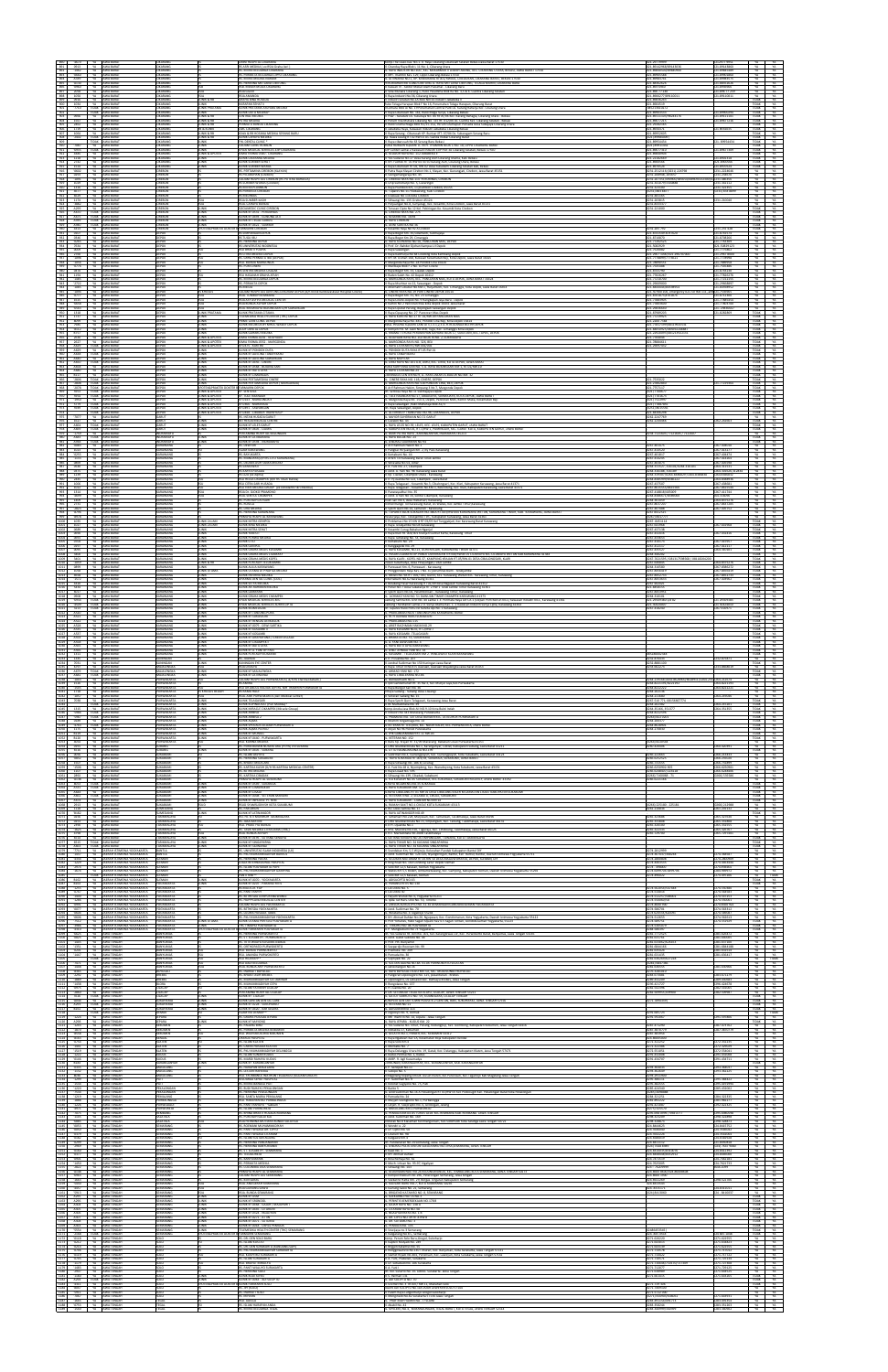| 1190 7715 YA JAWATENGAH<br>1191 1144 YA JAWATENGAH                                                                                                                |                                                                                                            |                                                       |                                                         | RS. KASIH IBU TEGAL                                                                                                             | Jl. Sultan Agung No 32 Randugunting Kota Tegal 52131                                                                                                                                                                                                                                                                                                     | 1283-355525                                                                                        | 0283-321999<br>$\frac{YA}{YA}$                                                                           |                                                   | $\frac{YA}{YA}$             |
|-------------------------------------------------------------------------------------------------------------------------------------------------------------------|------------------------------------------------------------------------------------------------------------|-------------------------------------------------------|---------------------------------------------------------|---------------------------------------------------------------------------------------------------------------------------------|----------------------------------------------------------------------------------------------------------------------------------------------------------------------------------------------------------------------------------------------------------------------------------------------------------------------------------------------------------|----------------------------------------------------------------------------------------------------|----------------------------------------------------------------------------------------------------------|---------------------------------------------------|-----------------------------|
| 1192 1668 YA JAWA TENGAH<br>1193 0726 YA JAWA TENGAH<br>1194 '0724 YA JAWA TIMUR                                                                                  |                                                                                                            | TEMANGGUNG<br><b>WONOGIRI</b><br>NYUWANG<br>BANYUWANG |                                                         | RS. KRISTEN NGESTI WALUYC<br>RS. MEDIKA MULYA WONOGIRI<br>RS. ISLAM FATIMAH BANYUWA                                             | Jl. Pahlawan No. 1<br>Jl.Raya Wonogiri - Ngadirojo Km 5 Wonogiri<br>Jl. Jember No. 25, Banyuwangi<br>Jl. Raya Gambiran No. 225, Genteng, Dusun Krajan II, Gambiran, Kec. Gambiran, Kabupaten Banyuwangi, Jawa Timur 68465                                                                                                                                | 1293-596008<br>273 532 7365 / 532 7369 / 532 7366<br>33-42145<br>333-8420333-6                     | 0293-596410/596<br>273 5327 366<br>$\frac{YA}{YA}$<br>33-414170/42<br>333-842037/845918                  |                                                   | YA<br>YA                    |
| 1195 1429 YA JAWA TIMUR<br>1196 '0269 YA JAWATIMUR                                                                                                                |                                                                                                            | NYUWANG<br><b>BLITAR</b>                              |                                                         | RS. AL-HUDA<br>RS. YASMIN BANYUWANG<br>RS. BUDI RAHAYU BLITAR                                                                   | II. Letkol Istiqlah 80-84 banyuwangi<br>Jl. A. Yani No. 18 Blitar, Jawa Timur 66111                                                                                                                                                                                                                                                                      | 33-424671<br>1342-801066                                                                           | YA<br>333-418219<br>0342-806509<br>YA                                                                    | YA                                                | YA<br>YA<br>YA<br>YA        |
| 1197  0192  YA JAWATIMUR<br>1198 A281 YA JAWA TIMUR<br>1199 0731 YA JAWATIMUR                                                                                     |                                                                                                            | BANGKALAN<br><b>BOJONEGORI</b>                        | <b>KT INTK</b>                                          | RS. BAPTIS (BATU)<br>KLINIK KF.0419 - TRUNOJOYC<br>RSI, AISYIYAH BOJONEGORO                                                     | Jl. Raya Tlekung No. 1, Junrejo - Batu<br>IL TRUNDIDVO NO 75 A<br>II. Hasyim Asyari No.17, Kauman, Kec. Bojonegoro, Kabupaten Bojonegoro, Jawa Timur 62113                                                                                                                                                                                               | 341-594161<br>131-3095459/08786506899<br>0353-481784,88782                                         | 0341-598192<br>0313095459<br>0353-885978                                                                 | YA<br>TIDAK YA<br>YA 1                            | YA                          |
| 1202 'A902 YA JAWA TIMUR                                                                                                                                          |                                                                                                            | <b>GRESIK</b><br><b>GRESIK</b>                        |                                                         | RS. SEMEN GRESIK<br>RS RANDEGANSARI HUSADA                                                                                      | JL. RA. Kartini, No.280 Gresik 61111<br>DSN. TELAPAK RT.02/RW.01 DS.RANDEGANSARI HUSADA, KEC.DRIYOREJO, KAB GRESIK                                                                                                                                                                                                                                       | 031-3987840<br>131-7509317                                                                         | 031-3987842<br>31-7509317                                                                                | YA YA<br>YA YA<br>YA YA                           |                             |
| 1203 A285 YA JAWATIMUR<br>1204 0725<br>1205 1428 YA JAWA TIMUR                                                                                                    | YA JAWA TIMUR                                                                                              | <b>GRESIK</b><br>JEMBER<br>JEMBER                     | KLINIK                                                  | KLINIK KF.0164 - KARTINI GRI<br>RS. PERKEBUNAN (PTPN) X JEMBER<br><b>RS. BINA SEHAT JEMBER</b>                                  | JL. R.A. KARTINI 150 - 152<br>JL. BEDADUNG, NO.2<br>II. Jayanegara No. 7                                                                                                                                                                                                                                                                                 | 331-485912<br>331-42270                                                                            | 331-487226<br>31-424304                                                                                  | TIDAK<br>YA<br>YA                                 | YA<br>YA<br>YA              |
| 1206 3530 YA JAWATIMUR<br>1207 1685                                                                                                                               | YA JAWA TIMUR                                                                                              | JEMBER<br>JEMBER<br>JEMBER                            | RSU                                                     | RS. CITRA HUSADA JEMBER<br><b>RSU, KALIWATES</b><br>SILOAM HOSPITALS JEMBER                                                     | Jl. Teratai No. 22, Jember - Jawa Timur<br>Jl Diah Pitaloka No 4a Jember<br>Jl. Gajah Mada 104, Kaliwates Jember, Jawatimu                                                                                                                                                                                                                               | 1331-486200<br>331-485697<br>0331-286 1900                                                         | 331-489100                                                                                               | YA<br>YA<br>YA 1                                  | YA<br>YA<br>YA              |
| 1209 A289 YA JAWATIMUR<br>1210 A494 YA JAWATIMUR                                                                                                                  | TIDAK JAWA TIMUR                                                                                           | <b>JEMBER</b><br><b>JEMBER</b><br>JEMBER              | KLINIK<br>KLINIK<br>KLINIK                              | KLINIK KF.0062 - GAJAH MADA / GAJAH MADA MAND<br>KLINIK KF.TANGGUI<br>THC JEMBER*                                               | JL. GAJAH MADA 103 JEMBER<br>JL. PB.SUDIRMAN NO.99, TEKOAN<br>Il. Jend. Suprapto No. 65 Jembe                                                                                                                                                                                                                                                            | 121-21478802                                                                                       |                                                                                                          | <b>TIDAK</b><br>TIDAK YA<br>TIDAK YA              | YA                          |
| 1212 '0978 YA JAWATIMUR                                                                                                                                           |                                                                                                            | <b>JOMBANG</b><br><b>JOMBANG</b><br>JOMBANG           | <b>IRS</b>                                              | RS. KRISTEN MOJOWARNO<br>RS. DR. MOEDJITO DWIDJOSISWOJC<br>RS. AIRLANGGA JOMBANG                                                | Jl. Merdeka No. 59<br>Jl. Hayam Wuruk No. 9,Jawa Timur 61411<br>Jl. Airlangga No. 50 C                                                                                                                                                                                                                                                                   | 0321-495093<br>0321-864308<br>0321-861577                                                          | 0321-492200<br>0321-877276<br>0321-862194                                                                | YA<br>$YA$ $YA$<br>$YA$ $YA$                      | YA                          |
| 1215 1849 YA JAWATIMUR<br>1216 5425 YA JAWATIMUR<br>1217 '0248 YA JAWATIMUR                                                                                       |                                                                                                            | IOMBANG<br><b>JOMBANG</b><br><b>KEDIRI</b>            | <b>RSIA</b>                                             | RSIA, MUSLIMAT JOMBANO<br>RS. NAHDLATUL ULAMA JOME<br>RS. HVA TOELOENGREDJO                                                     | Il Urip Sumoharjo No. 34<br>II. Hasyim Asy'ari No 211 Jomba<br>Jl. A. Yani No. 25, Pare                                                                                                                                                                                                                                                                  | 321-8744533/864<br>321-878700<br>354-391047                                                        | 321-854991<br>YA<br>321-877700<br>0354-392883<br>$\frac{YA}{YA}$                                         | YA                                                | YA<br>YA<br>YA<br>YA        |
| 1218 '0977 YA JAWA TIMUR<br>1219 '1430 YA JAWATIMUR<br>1220 1599 YA JAWA TIMUR                                                                                    |                                                                                                            | <b>KEDIRI</b><br><b>KEDIRI</b><br><b>KEDIRI</b>       | <b>RSIA</b>                                             | RS. BAPTIS KEDIR<br>RSIA, AURA SYIFA<br>RS. MUHAMMADIYAH AHMAD DAHLAN KEDIF                                                     | Il. Brigjen. Polibh Pranoto No.<br>II. Joyoboyo No. 42, Diopo<br>II. Gatot Subroto No.84                                                                                                                                                                                                                                                                 | 54-682170<br>354-671939/70019<br>154-773115                                                        | 354-682170<br>0354-696033<br><b>YA</b><br>354-776773<br>YA                                               |                                                   | YA<br>YA                    |
| 1221 '4680 YA JAWA TIMUR<br>1222 A272 YA JAWATIMUR<br>1223 1199 YA JAWATIMUR                                                                                      |                                                                                                            | <b>KEDIRI</b><br><b>KEDIRI</b><br>LAMONGAN            | KLINIK                                                  | RS. MUHAMMADIYAH SITI KHODUAH<br>KLINIK KF.0075 - MOJOROTO<br>RS. MUHAMMADIYAH LAMONGAN                                         | Jl. Dr. Soetomo No 322 Sukorejo Gurah Kedir<br>JL. JAKSA AGUNG SUPRAPTO NO. 25<br>Jl. Jaksa Agung Suprapto No. 76                                                                                                                                                                                                                                        | 1354-545481<br>322-322834                                                                          | 0354-548838<br>0322-314048                                                                               | YA YA<br>TIDAK YA<br>YA YA                        |                             |
| 1224 1247 YA JAWATIMUR<br>1225 '0722 YA JAWATIMUR<br>1226 '2345 YA JAWATIMUR                                                                                      |                                                                                                            | LUMAJANG<br>MADIUN                                    |                                                         | RS. WIJAYA KUSUMA<br>RS. SANTA CLARA MADIUN                                                                                     | Jl. A. Yani No. 149<br>Il. Biliton No. 15                                                                                                                                                                                                                                                                                                                | 0334-891325<br>0351-466510<br>0351-77542120                                                        | 0334-888844<br>0351-455780                                                                               | YA<br>YA YA<br>TIDAK YA                           | YA                          |
| 1227 A270 YA JAWATIMUR<br>1228<br>'0708 YA JAWATIMUR<br>1229 '0609 YA JAWATIMUR                                                                                   |                                                                                                            | MADIUN<br>AALANG<br>MALANG                            | KLINIK                                                  | KLINIK KF.0076 - MADIUN<br>RS. PANTI NIRMALA                                                                                    | JL. JAWA NO.14<br>II. W.R. Supratma<br>Jl. Kebalen Wetan No. 2-8                                                                                                                                                                                                                                                                                         | 341-47080<br>1341-362459                                                                           | 41-470804<br>0341-327930                                                                                 | TIDAK YA<br>YA<br>YA                              | YA<br>YA                    |
| 1230 0252 YA JAWATIMUR<br>1231 '0125 YA JAWATIMUR<br>1232 '0815 YA JAWA TIMUR                                                                                     |                                                                                                            | MALANG<br>MALANG<br>MALANG                            | RSI<br><b>RSIA</b><br><b>IRS</b>                        | RS. ISLAM AISYIYAH MALAN<br>RSIA. MELATI HUSADA<br>RS. PANTI WALUYA SAWAHA                                                      | Jl. Sulawesi No. 16<br>Jl. Kawi No. 32<br>Jl. Nusakambangan 56                                                                                                                                                                                                                                                                                           | 0341-326773<br>0341-325249<br>1341-366033/361                                                      | 0341-368883<br>0341-341357<br>0341-362017                                                                | YA<br>YA YA<br>YA                                 | YA<br>YA                    |
| 1233 1326 YA JAWA TIMUR<br>1234 '1252 YA JAWA TIMUR<br>1235 1325 YA JAWA TIMUR                                                                                    |                                                                                                            | MALANG<br>MALANG<br>MALANG                            |                                                         | RS. WAVA HUSADA KEPANJEN<br>RS. ISLAM MALANG<br>RS. MARSUDI WALUYO                                                              | Jl. Panglima Sudirman No. 99A, Kepanjen<br>Jl. MT. Haryono 139<br>Jl. Mondoroko Km. 9, Singosari                                                                                                                                                                                                                                                         | 0341-393000<br>0341-551356/58<br>0341-458974                                                       | 398924 (Adm)<br>0341-551257<br>0341-451579                                                               | YA I<br>YA<br>YA YA                               | YA<br>YA                    |
| 1236 1561 YA JAWA TIMUR<br>1237 '0094 YA JAWA TIMUR                                                                                                               |                                                                                                            | MALANG<br>MALANG<br>MALANG                            | <b>RS</b><br>RSIA                                       | RS. PERMATA BUNDA MALANG<br>RS. HERMINA TANGKUBANPRAHI<br>RSIA. HUSADA BUNDA                                                    | II. Soekarno - Hatta No.75, Mojolangu, Kec. Lowokwaru, Kota Malang, Jawa Timur 65142<br>JL. TANGKUBAN PRAHU NO.33,MALANG, JAWA TIMUR                                                                                                                                                                                                                     | 1341-487487/40746<br>0341-325082<br>0341-569634                                                    | 341-474242<br>0341-354843<br>0341-580169                                                                 | YA<br>YA<br>YA                                    | YA                          |
| 1238 1327 YA JAWATIMUR<br>1239 2967 YA JAWATIMUR<br>1240 12790 YA JAWATIMUR<br>1241 2346 YA JAWATIMUR                                                             |                                                                                                            | MALANG<br>MALANG<br><b>MLANG</b>                      | <b>RS</b><br><b>RSIA</b><br>KLINIK                      | PERSADA HOSPITAL<br>RSIA, GALERI CANDRA<br>TELEMEDIKA HEALTH CENTER (THC) MALANO                                                | Jl. Pahlawan Trip No.2<br>JL. PANJI SUROSO ARAYA BUSINESS CENTER KAV.II-IV.<br>Jl. Bunga Andong no. 3 Malang 65141<br>JL. DANAU SENTANI BLOK IV STO TELKOM S                                                                                                                                                                                             | 1341-2996333, 2993<br>1341) 478571<br>41-720655                                                    | $\frac{YA}{YA}$<br>0341-2993773<br>341) 478571                                                           | YA<br>TIDAK                                       | $\frac{YA}{YA}$<br>YA<br>YA |
| 1242 'A511 YA JAWATIMUR<br>1243 '2279 YA JAWATIMUR                                                                                                                |                                                                                                            | MALANG<br>MALANG<br>MOJOKERTC                         | KLINIK<br><b>DTEK&amp;PRAI</b>                          | KLINIK KF.0053 - KAWI<br>B KLINIK FARMARIN MALAI<br>RS. KARTINI MOJOKERTO                                                       | KAWI 22A<br>Jl. Raya Sulfat no 232, Kav 2, Malang<br>Jl. Erlangga No. 137                                                                                                                                                                                                                                                                                | 341-334163<br>321-592261                                                                           | 0341-334164<br>0321-595569                                                                               | TIDAK YA<br>TIDAK YA                              | <b>T</b> YA                 |
| 1245 0164 YA JAWA TIMUR<br>1246 '0928  YA JAWA TIMUR<br>1247 1980 YA JAWATIMUR                                                                                    |                                                                                                            | <b>AOJOKERT</b><br>MOJOKERTO<br>MOJOKERTO             |                                                         | RS. REKSA WALUYA<br>RS. GATOEL MOJOKERTO<br>RS. SIDO WARAS                                                                      | Il. Mojopahit No. 422<br>JL. RADEN WUAYA NO.56<br>Jl. Raya Sawahan KM.10, bangsal - Mojokerto                                                                                                                                                                                                                                                            | 821-322170-17<br>0321-3211681/322<br>0321-598621                                                   | $\frac{YA}{YA}$<br>321-322511<br>0321-321684<br>YA<br>YA<br>0321-598624                                  |                                                   | YA<br>YA<br>YA              |
| 1248 2818 YA JAWA TIMUR<br>1249 A292 YA JAWATIMUR                                                                                                                 |                                                                                                            | <b>AOJOKERTO</b><br>MOJOKERTC                         | KLINIK                                                  | RS. MUTIARA HATI<br>KLINIK KF MOJOSARI<br>RSI, AISYIYAH NGANJUK                                                                 | Jl. Kemantren Wetan 49 Terusan Gedeg, Mojokerto<br>JL. BRAWIJAYA NO. 75                                                                                                                                                                                                                                                                                  | 321-363442                                                                                         | 321-7223400                                                                                              | YA YA<br>TIDAK                                    | YA                          |
| 1250 1881 YA JAWATIMUR<br>1251 '0113 YA JAWATIMUR<br>1252 1347 YA JAWATIMUR<br>'7974                                                                              | YA JAWA TIMUR                                                                                              | NGANJUK<br>PAMEKASAN<br>PASURUAN<br>URUAI             |                                                         | RS. MITRA SEHAT MEDIKA<br>RS PRIMA HUSADA SUKORE                                                                                | Jl. Imam Bonjol No 20 Nganjuk<br>Jl. Mandilaras No. 74, Pamekasan<br>Jl. Raya By Pass No. 6 Pandaan - Pasuruan, Jawa Timur                                                                                                                                                                                                                               | 358-324024<br>324-328305<br>1343-636064<br>343-6745000                                             | 358-324024<br>324-328305<br>0343-636083                                                                  | YA YA<br>YA YA YA<br>YA YA<br>YA                  | YA                          |
| 1254 '0700 YA JAWATIMUR<br>1255 8283 YA JAWATIMUR                                                                                                                 |                                                                                                            | PASURUAN<br>PASURUAN                                  |                                                         | RS. ISLAM MASYITHOH<br><b>RS GRAHA SEHAT MEDIKA</b><br>KLINIK KF.CITRA MEDIKA                                                   | l. Raya Surabaya Malang KM 54, Desa lemahbang Kec. Sukorejo<br>Jl. A. Yani No. 6-7, Bangil, 67153, Pasuruan, Jawa Timur<br>JL AHMAD YANI NO.15 KEL KARANGKETUG, KEC. GADINGREJO, KOTA PASURUAN 67135                                                                                                                                                     | 1343-741018<br>1343-5611000                                                                        | 0343-742425                                                                                              | YA<br>YA                                          | YA<br>YA                    |
| 1256 A279 YA JAWATIMUR<br>1257<br>0309<br>1258 1330 YA JAWA TIMUR                                                                                                 | YA JAWA TIMUR                                                                                              | PASURUAN<br>PROBOLING<br>PROBOLINGG                   | KLINIK<br>RSU                                           | RS. DHARMA HUSADA<br>RSU. WONOLANGAN (PTPN XI                                                                                   | JL. RAYA JETAK NO. 9<br>Il. Soekarno Hatta No. 10<br>Jl. Raya Dringu No. 118, Dringu, Probolinggo                                                                                                                                                                                                                                                        | 335 - 42217<br>0335-420225                                                                         | 335.422698<br>0335-424007                                                                                | TIDAK YA<br>YA  <br>YA I                          | YA<br>YA                    |
| 1260 '0927 YA JAWA TIMUR<br>1261 B222 YA JAWATIMUR                                                                                                                |                                                                                                            | SIDOARJO<br><b>SIDOARJO</b><br>SIDOARJO               |                                                         | RS. SITI KHODIJAH (SID<br>RS. ANWAR MEDIKA<br>RSU. USADA                                                                        | Jl. Pahlawan, Sepanjang - Sidoarjo<br>Dusun Semawut Rt.11/4, Balongbendo<br>JL JERUK NOMOR 117 WAGE-TAMAN, SIDOARJO                                                                                                                                                                                                                                      | 031-7882123<br>131-8972052<br>31-8539671                                                           | 031-7876064<br>31-8974943                                                                                | YA<br>YA YA<br>YA                                 | YA<br>YA                    |
| 1262 '1040 YA JAWA TIMUR<br>1263 1108 YA JAWATIMUR<br>1264 1346 YA JAWATIMUR                                                                                      |                                                                                                            | SIDOARJO<br>SIDOARJO<br>SIDOARJO                      | <b>RS</b><br><b>RSIA</b>                                | RS. MITRA KELUARGA WARL<br>RSIA, SOERYA<br>RS. CITRA MEDIKA SIDOAR                                                              | JL. RAYA LETJEN. S.PARMAN, NO.8, KRAJAN KULON WARU, KEC. WARU, KAB. SIDOARJO, JAWA TIMUR 61256<br>II. Raya Kalijaten No. 11-15, Sepanjang<br>II. Raya Surabaya, Mojokerto Km.44, Kramat Tumenggung                                                                                                                                                       | 031-8543111/85421<br>031-7885011<br>0321-361000                                                    | 031-8545543<br>31-7873633<br>321-361666                                                                  | YA<br>$\frac{YA}{YA}$<br>YA                       | YA                          |
| 1265 '0249 YA JAWA TIMUR<br>1266 2755 YA JAWA TIMUR<br>1267 '6375 YA JAWATIMUR                                                                                    |                                                                                                            | <b>IDOARJO</b><br><b>IDOARJO</b><br>SIDOARJO          |                                                         | RS. DELTA SURYA<br>RSU. BUNDA SIDOAP<br>RS. RAHMAN RAHIM                                                                        | II. Pahlawan No.9, Jati, Kec. Sidoarjo, Kabupaten Sidoarjo, Jawa Timur 61211<br>IL. Kundi No.70 Kepuh Kiriman, Waru Sidoarjo<br>JL. RAYA SAIMBANG RT/RW:10/03 KEBON AGUNG, SUKODONO                                                                                                                                                                      | 31-8962531<br>81) 866888<br>131-8830010                                                            | 31-8961281                                                                                               | YA<br>YA                                          | YA<br>YA                    |
| 1268  0271  YA JAWA TIMUR                                                                                                                                         |                                                                                                            | SIDOARJO<br>SIDOARJO<br>SIDOARJO                      | KLINIK                                                  | RS. ISLAM SITI HAJAR SIDOARJ<br>RS. MITRA KELUARGA PONDOK TJANDRA<br>KLINIK MEDIS GELORA                                        | Jl. Raden Patah No 70-72 Sidoarjo Jawa Timu<br>JL. RAYA TAMAN ASRI KAV.DD NO.1-8 WARU SIDOARJO<br>Perum Taman Pinang Indah B7 No. 3-3A                                                                                                                                                                                                                   | 31-8921233<br>31-99691000<br>031-8929139                                                           | $\frac{YA}{YA}$<br>1-8944990<br>31-8929123                                                               | $\frac{YA}{YA}$<br>YA<br>TIDAK<br>$\frac{YA}{YA}$ |                             |
| 1271<br>1272 '0081  YA JAWA TIMUR<br>1273  0136  YA JAWA TIMUR                                                                                                    | <b>TIDAK JAWA TIMUR</b>                                                                                    | SIDOARJO<br>SURABAYA<br><b>SURABAYA</b>               | <b>KLINIK</b>                                           | KLINIK CITRA GADING MEDIKA<br>SILOAM HOSPITALS SURABAYA<br>RS. MITRA KELUARGA SURABAYA                                          | Jl. Brigjen Katamso Blok A 408-409<br>JL. RAYA GUBENG NO.70<br>JL. SATELIT INDAH II Blok FN No.8, KEL.TANJUNGSARI, KEC. SUKOMANUNGGAL, KOTA SURABAYA, JAWA TIMUR 60187                                                                                                                                                                                   | 031-8679727<br>031-5031333/50<br>131-7345333                                                       | 031-5031533<br>031-7345955                                                                               | TIDAK YA<br>YA YA<br>YA YA                        |                             |
| 1274   10544   YA JAWATIMUR                                                                                                                                       |                                                                                                            | SURABAYA<br><b>SURABAYA</b>                           | RS<br>KLINIK                                            | RS. ST.VINCENTIUS A.PAULO (RS. RKZ)<br>KLINIK MEDIS PUSURA I (YOS SUDARSO)                                                      | Jl. Diponegoro No. 51 Surabaya 60008<br>Il. Kom (L) Yos Sudarso 9A                                                                                                                                                                                                                                                                                       | 031-5677562<br>031-5340604                                                                         | 031-5687846<br>31-5327095                                                                                | YA YA<br>TIDAK YA<br>TIDAK YA                     |                             |
| 1278<br>0163                                                                                                                                                      | YA JAWA TIMUR                                                                                              | <b>SURABAYA</b><br><b>JIRARAYA</b>                    | KLINIK                                                  | KLINIK MEDIS PUSURA III (SUNGKONO<br>RS DARMO                                                                                   | Jl. Rungkut Asri Tengah No. 2<br>Jl. Mayjen. Sungkono No. 64<br>IL. RAYA DARMO, NO.90                                                                                                                                                                                                                                                                    | 031-8705210<br>131-5668763<br>31-5676253/5                                                         | 031-8793028<br>031-5668763<br>1-560269                                                                   | TIDAK YA<br>YA                                    | YA                          |
| 1279 '0895 YA JAWA TIMUR<br>1280 B696 YA JAWATIMUR<br>1281 1201 YA JAWATIMUR                                                                                      |                                                                                                            | SURABAYA<br>SURABAYA<br>SURABAYA                      |                                                         | RS. PHC SURABAYA (d/h RS. Pelabuhan Surabaya<br>MAYAPADA HOSPITAL SURABAYA<br>RS. ADI HUSADA KAPASARI                           | Jl. Prapat Kurung Selatan No. I, Surabaya 60165<br>JL MAYJEND SUNGKONO NO.16-20 KEL.PAKIS KEC. SAWAHAN SURABAYA<br>Jl. Kapasari No. 97-101                                                                                                                                                                                                               | 031-3294801<br>031.99217777<br>031-3764555                                                         | 031-3294804<br>031-3764666                                                                               | YA<br>YA<br>YA YA                                 | YA<br>YA                    |
| 1282 '0829 YA JAWATIMUR<br>1283 '0830 YA JAWA TIMUR                                                                                                               |                                                                                                            | SURABAYA<br>SURABAYA<br>SURABAYA                      |                                                         | RS. PREMIER SURABAYA (d/h RS. SURABAYA INTERNASIONAL<br>RS. ADI HUSADA UNDAAN WETAN<br>RS. SPESIALIS HUSADA UTAMA               | II. Nginden Intan Barat No.B, Ngenden Jangkungan, Kec. Sukolilo, Kota SBY, Jawa Timur 60118<br>Jl. Undaan Wetan No. 40-44<br>Jl. Prof. Dr. Moestopo 31-35                                                                                                                                                                                                | 131-33003211/5993211 031-5993211<br>031-5321256/5318000<br>031-501797                              | 031-5993214<br>031-5321081<br>031-5018337                                                                | YA<br>YA YA<br>YA YA                              | YA                          |
| 1285 1453 YA JAWA TIMUR<br>1286 '0980 YA JAWA TIMUR<br>1287 '1364 YA JAWA TIMUR                                                                                   |                                                                                                            | SURABAYA<br>SURABAYA<br>SURABAYA                      | <b>RSI</b>                                              | RS. ONKOLOGI<br>RS. ISLAM SURABAYA<br>RS. ISLAM SURABAYA JEMURSARI                                                              | Araya Galaxi Bumi Permai Blok A2 No.7 Jl. Arief Rahman Hakim 182 Surabaya<br>JL. JEMURSARI NO.51-57                                                                                                                                                                                                                                                      | 131-5914855<br>31-828450<br>031-8471877                                                            | 31-5914860<br>31-8284486<br>031-8414877                                                                  | YA YA<br>YA<br>YA<br>YA                           | YA                          |
|                                                                                                                                                                   |                                                                                                            | SURABAYA<br>SURABAYA<br>URABAYA                       |                                                         | NATIONAL HOSPITAL SURABAYA<br>RS. MANYAR MEDICAL CENTRE (d/h RS. BEDAH SURABAYA                                                 | Boulevard Family Sel kav. 1 - Graha Family, Surabaya<br>I. Arif Rahman Hakim No.112<br>Jl. Raya Manyar No. 9 Surabaya                                                                                                                                                                                                                                    | 031-2975777<br>31-599998<br>31-5999369                                                             | $\frac{YA}{YA}$<br>031-2975799<br>31-5997215<br>31-5995284<br><b>YA</b>                                  |                                                   | $\frac{YA}{YA}$             |
| 1290 1690 YA JAWATIMUR<br>1291 1361 YA JAWATIMUR<br>1292 1363 YA JAWATIMUR<br>1293 10917 YA JAWATIMUR                                                             |                                                                                                            | URABAYA<br>SURABAYA<br>SURABAYA                       |                                                         | RS. AL IRSYAD SURABAYA<br><b>RS. RUNDA SURARAYA</b><br>RS. WILLIAM BOOTH SURABA                                                 | Jl. K.H.M Mansyur 210-214<br>Jl. Raya Kandangan No. 23-24<br>Jl. Diponegoro No. 34                                                                                                                                                                                                                                                                       | 1-3531223<br>131 - 7442220/744007<br>131-5678917                                                   | 1-3541517<br>YA<br>031-7400694<br>$\frac{YA}{YA}$<br>31-5624868                                          |                                                   | YA<br>YA<br>$\frac{YA}{YA}$ |
| 1294 1365 YA JAWATIMUR<br>1295 2925 YA JAWATIMUR                                                                                                                  |                                                                                                            | URABAYA<br>SURABAYA                                   |                                                         | RS MATA UNDAAN WETAN<br>RS. MITRA KELUARGA KENJEF                                                                               | Jl. Undaan Kulon No. 19<br>JL. KENJERAN NO.506, KALUUDAN, KEC. MULYOREJO, KOTA SURABAYA, JAWA TIMUR 60134                                                                                                                                                                                                                                                | 31-5343806.531961<br>031-9900088                                                                   | 31-5317503<br>YA<br>YA<br>31-99000885                                                                    |                                                   | YA<br>YA                    |
| 1296 1362 YA JAWATIMUR<br>1297 2785 YA JAWA TIMUR<br>1298 2001 YA JAWA TIMUR                                                                                      |                                                                                                            | SURABAYA<br>URABAYA<br>URABAYA                        |                                                         | RS. BHAKTI RAHAYU SURABAYA<br>RS. ORTHOPEDI DAN TRAUMATOLOGI SURABAY<br>RS. WIYUNG SEJAHTERA                                    | Jl. Ketintang Madya I/16<br>Jl. Emerald Mansion TX/10 Citraland Kelurahan Lidah Kulon, Kecamatan Lakarsantri Surabaya 60213<br>Jalan Karangan PDAM No.1-3 Wiyung Surabaya                                                                                                                                                                                | 031-8295922 ext 118/829383<br>031-57431574<br>31-4532653                                           | 031-8293839<br>31-7533726                                                                                | $\frac{YA}{YA}$<br>YA YA                          | $\frac{YA}{YA}$             |
| 1299 '2476 YA JAWA TIMUR<br>1300 6965 YA JAWATIMUR<br>1301 '4446 YA JAWATIMUR                                                                                     |                                                                                                            | SURABAYA<br>SURABAYA                                  | RS.                                                     | RS. ROYAL SURABAYA<br>RS. UNIVERSITAS AIRLANGGA                                                                                 | Jalan Rungkut Industri I No.1 Surabaya<br>Kampus C Mulyorejo, Surabaya (Jawa Timur).                                                                                                                                                                                                                                                                     | 031-8476 111<br>031-5820280, 58208281<br>031-3814388                                               | 031-8476 211<br>031-5916291<br>031-3813488                                                               | YA YA<br>YA YA<br>YA YA                           |                             |
| 1302 2217<br>1303 '4312 YA JAWATIMUR<br>1304 7603 YA JAWA TIMUR                                                                                                   | YA JAWA TIMUR                                                                                              | SURABAYA<br>UIRARAYA<br>SURABAYA                      | <b>RSIA</b><br><b>APOTEK&amp;PRAKTEK DOKT</b><br>KLINIK | RSIA. KENDANGSARI SURABAYA<br><b>BKIINK FARMARIN SHRARAYA</b><br>SURABAYA EYE CLINIC                                            | JL. RAYA KENDANGSARI NO.38 SURABAYA<br>I. Jemur Andayani Gang II No 1, Wonocolo<br>Jl. Jemursari No 108, Surabaya                                                                                                                                                                                                                                        | 131-8436200/843720<br>131-8418190<br>031-8433050,8495                                              | 031-8494484<br>331-8412473                                                                               | YA<br>TIDAK<br><b>TIDAK</b>                       | YA<br>YA<br>YA              |
| 1305 1548 YA JAWATIMUR<br>1306 1846 TIDAK JAWA TIMUR<br>1307 '5576 YA JAWA TIMUR                                                                                  |                                                                                                            | UIRARAYA<br>SURABAYA<br><b>IRARAYA</b>                | KLINIK<br>KLINIK<br>KLINIK                              | KLINIK MEDIS PUSURA (5) BALONGSAR<br>KLINIK MEDIS PUSURA CANDI (SIDOARJO)<br>TELEMEDIKA HEALTH CENTER (THC) SURABAY             | ongsari Tama, Blok B No 8-9<br>Jl. Raya Candi no 49 Sidoarjo<br>IL KETINTANG NO.152 A Surabaya                                                                                                                                                                                                                                                           | 031-7416234<br>031-8966345<br>31-829401                                                            | 031-7416234<br>031-8075917                                                                               | <b>TIDAK</b><br>TIDAK YA<br><b>TIDAK</b>          | YA<br>YA                    |
| 1308 '6939 YA JAWA TIMUR<br>1310 '0823 YA JAWATIMUR                                                                                                               |                                                                                                            | SURABAYA<br>PONOROGO                                  | KLINIK                                                  | KLINIK GIGI SEHAT<br><b>RS. AISYIYAH PONOROGO</b>                                                                               | JL. MAYJEND.YONO SOEWOYO, RUKO OFFICE PARK 2 BLOK B2 NO.28, SURABAYA<br>Jl. Dr. Sutomo No. 18-24, Jawa Timu                                                                                                                                                                                                                                              | 131-7329177<br>1352-481784                                                                         | 0352-484218                                                                                              | TIDAK YA<br>YA I                                  | YA                          |
| 1311 198 YA JAWA TIMUR<br>1312 2002 YA JAWA TIMUR                                                                                                                 |                                                                                                            | TUBAN<br>TUBAN                                        | <b>IRS</b>                                              | RS. MEDIKA MULIA TUBAN<br>RS. NAHDLATUL ULAMA TUBAN                                                                             | Jl. Mojopahit no. 699<br>Jl. Letda Sucioto No 211. Tuban                                                                                                                                                                                                                                                                                                 | 356-322744<br>0356-328299                                                                          | 0356-324618<br>0356-712072<br>YA                                                                         | YA<br>YA                                          | YA                          |
| 1313 TIDAK JAWA TIMUR<br>1314 '0813 YA JAWA TIMUR<br>1315 1909 YA BALI                                                                                            |                                                                                                            | TUBAN<br>TULUNGAG<br><b>BADUNG</b>                    | RSAB                                                    | MUHAMMADIYAH TUBAN**<br>RS. ISLAM ORPEHA<br>SILOAM HOSPITALS BALL                                                               | Jl. Diponegoro No. 1<br>Jl. K.H.R Abdul Fatah No. 80 Batang Saren, Kauman<br>II. Sunset Road No. 818, Kuta - Kabupaten Badung, Bali 80361                                                                                                                                                                                                                | 356-321334<br>155-323186<br>361-779900                                                             | $\frac{YA}{YA}$<br>0356-323610<br>:55-327691<br>361-779944<br>YA                                         |                                                   | TIDAK<br>YA<br>YA           |
| 1316 1318 YA BALL<br>1317 1359 YA BALL<br>1318 5783 YA BALL                                                                                                       |                                                                                                            | BADUNG<br><b>BADUNG</b><br>BADUNG                     | <b>RSU</b><br><b>RS KHUSUS BEDAH</b>                    | RSU. KASIH IBU KEDONGA<br>RSU, SURYA HUSADHA NUSA DUA<br>BIMC HOSPITAL NUSA DUA BALI (SILOAM GROUP                              | Jl. Raya Uluwatu No.69 A, Kedonganan, Kuta, Bali, 80361<br>Jl. Siligita Blok I No. 14 Nusa Dua Badung -Bali<br>Kawasan BTCD Blok D Nusa Dua 80363 Bali                                                                                                                                                                                                   | 161-703270<br>1361-766154<br>861-3000911                                                           | YA<br>61-703329<br>0361-771388<br>$\frac{YA}{YA}$                                                        |                                                   | YA<br>YA<br>YA              |
| 1319 '6933 TIDAK BALL<br>1320 1492 TIDAK BALI                                                                                                                     |                                                                                                            | <b>BADUNG</b><br>BADUNG<br><b>BULELENG</b>            | <b>KLINIK</b><br>KLINIK                                 | KYOAI MEDICAL SERVICES BAL<br>KLINIK KASIH IBU DALUNG<br><b>RSU. KERTHA USADA</b>                                               | Jl. Bypas Ngurah Rai No 9 C Kuta, Bali 80361<br>PERUM DALUNG PERMAI BLOK C1-C4 DALUNG KEC KUTA UTARA KAB BADUNG<br>Jl. Cendrawasih No.5 - 7, Kaliuntu, Kec. Buleleng, Kabupaten Buleleng, Bali 81116                                                                                                                                                     | 361-766591<br>082236324193<br>1362-26277                                                           | 361-766593<br>0361-422179<br>362-22741                                                                   | TIDAK YA                                          |                             |
| 1321 '0870 YA BALI<br>1322 '1451 YA BALI<br>1323 '0140 YA BALL<br>1324 0179 YA BALL                                                                               |                                                                                                            | BULELENG<br>DENPASAR<br>DENPASAR                      | RSU                                                     | RSU. PARAMASIDHI<br>RS. MANUABA<br>RSU. KASIH IBU DENPASAR                                                                      | Jl. A. Yani No.171, Baktiseraga, Kec. Buleleng, Kabupaten Buleleng, Bali 81116<br>Jl. Cokroaminoto No. 28<br>Jl. Teuku Umar No. 120 Dauh Puri Kauh, Kec. Denpasar Bar., Kota Denpasar, Bali 80114                                                                                                                                                        | 162-29787<br>1361-426393/427944<br>0361-223036                                                     | 362-29787<br>361-286183<br>0361-238690                                                                   | YA YA<br>YA YA<br>YA YA<br>YA YA                  |                             |
| 1327 1150<br>I YA BALI                                                                                                                                            |                                                                                                            | DENPASAR<br>DENPASAR                                  | <b>RSIA</b>                                             | <b>RS PURLRAHARIA</b><br>RSIA, PURI BUNDA                                                                                       | Jl. WR. Supratman No.14-19 Dangin Puri Kangin, Kec. Denpasar Utara, Kota Denpasar, Bali 80236<br>Jl. Pulau Serangan 9X 80114<br>Jl. Gatot Subroto VI No.19 Dauh Puri Kaja, Kec. Denpasar Utara, Kota Denpasar, Bali 80233                                                                                                                                | 0361-222013/0361-240584<br>1361-236225<br>0361-43799                                               | 0361-242537<br>0361-236203<br>0361-433988                                                                | $\frac{YA}{YA}$<br>YA                             | YA<br>YA<br>YA              |
| 1328 1273 YA BALI<br>1329 '1245   YA BALI<br>1330 1309 YA BAL                                                                                                     |                                                                                                            | DENPASAR<br>DENPASAR<br>DENPASAR                      | <b>RS</b><br>RSU                                        | SURYA HUSADHA HOSPITA<br>SURYA HUSADHA UBUNG<br><b><i>RALL ROYAL HOSPITAL</i></b>                                               | II. Pulau Serangan No. 7 Dauh Puri Klod, Kec. Denpasar Bar., Kota Denpasar, Bali 80114<br>Jl. Cokroaminoto No. 356 Ubung Kaja, Kec. Denpasar Utara, Kota Denpasar, Bali 80116                                                                                                                                                                            | 1361-233787<br>0361-425744<br>0361-247499                                                          | 0361-231177<br>0361-430557                                                                               | YA<br>YA I<br>YA                                  | YA<br>YA<br>YA              |
| 1331 1047 YA BALI<br>1332 '8045 YA BALL                                                                                                                           |                                                                                                            | DENPASAR<br>ENPASAR                                   | <b>RS KHUSUS MAT</b>                                    | <b>BALIMED HOSPITAL</b><br>RS. KHUSUS MATA RAMATI                                                                               | Jl. Tantular No. 6 Renon Kec. Denpasar Tim., Kota Denpasar, Bali 80226<br>Jl. Mahendradatta No. 57.X Padangsambian, Kec. Denpasar Bar., Kota Denpasar, Bali 80119<br>JL. GATOT SUBROTO BARAT NO.429 PADANGSAMBIAN KAJA, DENPASAR BARAT, BALI                                                                                                             | 0361-484748, 8450771, 8450772<br>1361 9069                                                         | 0361-3117311                                                                                             | YA YA<br>YA                                       | YA                          |
| 1333 4438 YA BALI<br>1334 1463 YA BALL<br>1335 '1146   YA BALI                                                                                                    |                                                                                                            | ENPASAR<br>ENPASAR<br>DENPASAR                        | KLINIK UTAMA                                            | KLINIK UTAMA DHARMA SIDH<br>PENTA MEDICA CLINI<br>RS. BHAKTI RAHAYU DENPASAR                                                    | Jl. Serma Kawi No. 13-17 Dauh Puri Klod, Kec. Denpasar Bar., Kota Denpasar, Bali 80114<br>Jl. Teuku Umar Barat - Malboro No. 88<br>Ji, Gatot Subroto II No.11 Dangin Puri Kaja, Kec. Denpasar Utara, Kota Denpasar, Bali 80234                                                                                                                           | 1361-242717<br>1361-430245                                                                         | 361-4723465<br>361-430833                                                                                | <b>TIDAK</b><br><b>TIDAK</b><br>YA YA             | YA<br>YA                    |
| 1336 '4834 YA BALL<br>1337 1896 YA BALI<br>1338 8773 YA BALL<br>1339 '3558 YA BALL                                                                                |                                                                                                            | <b>JANYAR</b><br>GIANYAR<br>GIANYAR<br>JEMBRANA       | RSU<br>KLINIK                                           | RS. KASIH IBU SABA (GIANYAR<br>RSU. GANESHA<br>KLINIK BBMC<br>RSU. BUNDA JEMBRAN                                                | IL RAYA PANTAI SABA NO 9 SABA BLAHBATUH GIANYAR BALI INDONESIA 80581<br>Jl.Raya Celuk Sukawati Batubulan Kab.Gianyar Ball 80582<br>JL RAYA BATUBULAN ANYELIR 5 NO.3 A SUKAWATI, GIANYAR                                                                                                                                                                  | 361-3003333<br>0361-298233<br>361-8461172                                                          | 0361-291237                                                                                              | YA YA<br>YA<br>TIDAK YA<br>YA YA                  | YA                          |
|                                                                                                                                                                   |                                                                                                            |                                                       |                                                         |                                                                                                                                 |                                                                                                                                                                                                                                                                                                                                                          | 165 - 40251                                                                                        |                                                                                                          | YA                                                | YA                          |
| 1340   2133   YA BALI<br>1341 1539 YA NUSA TENGGARA BARAT                                                                                                         |                                                                                                            | TABANAN                                               |                                                         | RS. KASIH IBU TABANAN<br>RISA SENTRA MEDIKA                                                                                     | Jln. Rajawali no 36 Pendem, Kec. Jembrana, Kabupaten Jembrana, Bali 82218<br>JL: FLAMBOYAN NO. 9 ( KAMPUNG KODOK )TABANAN, BALI                                                                                                                                                                                                                          | 361-3003030<br>70-625560                                                                           | 370-625559                                                                                               |                                                   |                             |
| 1342 1645 YA NUSA TENGGARA BARAT<br>1343 1827 YA NUSA TENGGARA BARAT                                                                                              |                                                                                                            | MATARAM<br>MATARAM<br><b>IATARAM</b><br>MATARAM       |                                                         | HARAPAN KELUARGA MATARAN<br>BIOMEDIKA                                                                                           | II. Pejanggik No. 115, Cilinaya, Kec. Cakranegara, Kota Mataram, Nusa Tenggara Bar. 83239<br>Jl. Ahmad Yani No. 9 Selagalas, Sandubaya, Mataram Lombok - NTB<br>ll. Bung Karno No. 143 Pagutan Bar., Kec. Mataram, Kota Mataram, Nusa Tenggara Bar. 83117                                                                                                | 370-670000<br>370-645137                                                                           | YA<br>0370-673666<br>$\frac{YA}{YA}$<br>0370-645138<br>370-635955                                        |                                                   | YA<br>YA                    |
| 1344 14358 YA NUSA TENGGARA BARAT<br>1345 1957 YA NUSA TENGGARA BARAT                                                                                             |                                                                                                            | MATARAM                                               | RSIA<br><b>RSIA</b>                                     | SILOAM HOSPITALS MATARAM (d/h RS Grha Ultima Medika)<br>PERMATA HATI MATARAM                                                    | II. Majapahit no 10 Pagesangan, Kec. Mataram, Kota Mataram, Nusa Tenggara Bar. 83115<br>II. Majapahit No.10C, Kekalik Jaya, Kec. Sekarbela, Kota Mataram, Nusa Tenggara Bar. 83114<br>Jl. Rantal Damai 69D TDM Oebufu Kupang - NTT                                                                                                                       | 1370-623999<br>1370-631999<br>380-8553914                                                          | $\frac{YA}{YA}$<br>0370-632999<br>380-8553914                                                            |                                                   | YA<br>YA                    |
| 1346 1647 YA NUSA TENGGARA TIMUR<br>1347 2972 YA NUSA TENGGARA TIMUR<br>1348 13975 YA NUSA TENGGARA TIMUR<br>1349 1380 YA NUSA TENGGARA TIMUR                     |                                                                                                            | KUPANG<br>KUPANG<br>KUPANG<br><b>KUPANG</b>           | KLINIK                                                  | DEDARI<br>KARTINI KUPANG<br>SILOAM HOSPITALS KUPANG<br>KARTINI                                                                  | Il. Frans Seda no 17, Walikota<br>Jl. RW Monginsidi RT 014/004 Fatululi Kec. Oebobo, Kota Kupang, Nusa Tenggara Tim.<br>Jl. Eltari I No. 2 Naikotin, Oebobo, Naikoten I, Kec. Kota Raja, Kota Kupang, NTT.                                                                                                                                               | 80-8065111<br>380-8530 900<br>0380-833010                                                          | 380-8530 933<br>0380-820660                                                                              | $\frac{YA}{YA}$<br>YA YA<br><b>TIDAK</b>          | YA<br>YA<br>YA              |
| 1350 14762 YA NUSA TENGGARA TIMUR<br>1351 1800 YA KAUMANTAN BARAT<br>1352 5633 TIDAK KALIMANTAN BARAT                                                             |                                                                                                            | MANGGARAI BARAT<br>KETAPANG<br>MELAWI                 |                                                         | SILOAM HOSPITALS LABUAN BAJO<br>RS. KASIH BUNDA JAYA                                                                            | JL. GABRIEL GAMPUR RT.013. RW.005, DUSUN V, KEC. KOMODO, KAB. MANGGARAI BARAT, LABUHAN BAIO<br>Jl. Jend. Sudirman 27 Ketapang 78813 Kalimantan Barat<br>Jalan Juang Km 2 Desa Tanjung Niaga Kecamatan Nanga Pinoh, Kabupaten Melawi                                                                                                                      | (0385) 238 1900<br>0534-32814<br>0568) 22885                                                       | (0385) 238 1911<br>0534 33064                                                                            | YA<br>YA                                          | $\frac{YA}{YA}$<br>YA       |
| 1353 1106 YA KALIMANTAN BARAT<br>1354 1431 YA KALIMANTAN BARA'<br>1355 2729 YA KALIMANTAN BARAT                                                                   |                                                                                                            | PONTIANAR<br>PONTIANAK<br>PONTIANAK                   |                                                         | <b>RS. SANTO ANTONIUS PONTIANAI</b><br>RS. ANUGERAH BUNDA KHATULISTIWA<br>RS. MITRA MEDIKA PONTIANAK                            | J. K.H. Wahid Hasyim No. 249 Kalimantan Barat 78112<br>Jl. A. Yani, Bangka Belitung Darat, Kec. Pontianak Tenggara, Kota Pontianak, Kalimantan Barat 78124                                                                                                                                                                                               | 561-732101<br>0561-581818<br>0561-584888                                                           | 561-433623<br>0561-584100<br>561-576100                                                                  | YA 1<br>YA I<br>YA I                              | YA<br>YA<br>YA              |
| 1356 1563 YA KALIMANTAN BARAT<br>1357 2253 TIDAK KALIMANTAN BARAT<br>1358<br>7982                                                                                 | YA KALIMANTAN BARAT                                                                                        | PONTIANAK<br><b>DNTIANA</b><br>PONTIANAK              | <b>IRS</b><br>KLINIK<br>KLINIK                          | RS. PROMEDIKA<br>KF 0032<br>KLINIK KIMIA FARMA AMPERA                                                                           | dulrahman no 25, Pontianak - Sungai Bangkong, Kec. Pontianak Kota, Kota Pontianak, Kalimantan Barat 78113<br>Jl. Gusti Sulung Lelanang Komplek Pontianak Mall Blok E-A No.2-5 Pontianak 78117 Kalimantan Barat<br>JL. TANJUNG PURA NO. 419, BENUA MELAYU BARAT, PONTIANAK SELATAN, PONTIANAK<br>IL AMPERA NO 30, KEC PONTIANAK KOTA, KEL SUNGAI BANGKONG | 0561-739082/42<br>0561-8182360                                                                     | 0561-738692                                                                                              | YA YA<br><b>TIDAK</b><br><b>TIDAK</b>             | YA<br>YA                    |
| 1359<br>2255<br>1360<br>7779                                                                                                                                      | YA KALIMANTAN BARAT<br>YA KALIMANTAN BARAT<br>YA KALIMANTAN BARA'                                          | PONTIANAI<br>PONTIANAK<br>PONTIANAK                   | KLINIK<br>KLINIK                                        | KF 0333<br>KLINIK KIMIA FARMA DESA KAPUR                                                                                        | .<br>WAHID HASYIM NO. 61 ASUNGAI BANGKONG, PONTIANAK KOTA, PONTIANAK<br>. RAYA DESA KAPUR RT.05/RW.02 DESA KAPUR, SUNGAI RAYA                                                                                                                                                                                                                            | 561-768140<br>0561-6717678                                                                         |                                                                                                          | TIDAK<br>TIDAK YA                                 | YA                          |
| 1361<br>2254<br>1362 2679                                                                                                                                         | YA KALIMANTAN BARAT                                                                                        | PONTIANAK                                             | KLINIK<br><b>KLINIK</b>                                 | KF 0371<br>KF 0477                                                                                                              | IL A YANI NO. 5, BANGKA BELITUNG LAUT, PONTIANAK TENGGARA, PONTIANAK<br>IL SUNGAI RAYA DALAM RUKO B1, SUNGAI RAYA DALAM, PONTIANAK BARAT, PONTIANAK                                                                                                                                                                                                      | 15960312323<br>1561-737797<br>1561 5715359/0561-583536 <br>1561-6717897/0534-3035532/ 085654211454 |                                                                                                          | <b>TIDAK</b><br><b>TIDAK</b>                      | YA<br>YA                    |
| 1363 4391 YA KALIMANTAN BARAT<br>1364 7778 TIDAK KALIMANTAN BARAT<br>1365 A219 YA KALIMANTAN BARAT<br>1366 A235 YA KALIMANTAN BARAT                               |                                                                                                            | PONTIANAK<br>PONTIANAK<br>PONTIANAK<br>PONTIANAK      | KLINIK<br>KLINIK<br><b>KLINIK</b><br><b>KLINIK</b>      | KF 0525<br>KLINIK KIMIA FARMA ROS<br><b>KLINIK KF.SAIGON</b><br>KLINIK KF.SUNGALI                                               | IL M YAMIN RUKO NO. 7A, SUNGAI BANGKONG, PONTIANAK KOTA, PONTIANAK<br>IL ADI SUCIPTO KM 13.6 AARANG LIMBUNG KUBU RAYA<br>JL. TANJUNG RAYA II SAMPING KOMP. CENDANA INDAH<br>JL. H RAIS A RAHMAN NO 168/C                                                                                                                                                 |                                                                                                    |                                                                                                          | TIDAK YA<br>TIDAK YA<br>TIDAK YA                  |                             |
| 1367 A237 YA KALIMANTAN BARAT<br>1368 A239 YA KALIMANTAN BARAT                                                                                                    |                                                                                                            | <b>PONTIANAK</b><br>PONTIANAK                         | KLINIK<br>KLINIK                                        | KLINIK KF.SERUNI PONTIANAI<br>KLINIK KF.0565 - GAJAH MADA / UF<br>KLINIK KF.0371 - A. YANI                                      | JL. PANGLIMA AIM NO. 2<br>JL. JENDRAL URIP NO.A1 DEPAN MATAHARI MAL                                                                                                                                                                                                                                                                                      |                                                                                                    |                                                                                                          | TIDAK YA<br>TIDAK YA                              |                             |
|                                                                                                                                                                   |                                                                                                            | PONTIANAK<br>PONTIANAK<br>PONTIANAK                   | KLINIK<br>KLINIK<br><b>KLINIK</b>                       | KLINIK KF.JERUJU<br>ISMILE DENTAL CLINI<br>RSU. SENTRA MEDIKA SANGGA                                                            | JL. A. YANI NO. 5<br>JL. KOMYOS SOEDARSO, JERUJU PERMAI J 22<br>JL. GUSTI HAMZAH NO.6C, PONTIANAK, KALIMANTAN BARAT<br>Jl. Cempaka No 14/3. Ilir Kota, Kec. Kapuas, Kabupaten Sanggau, Kalimantan Barat 78516                                                                                                                                            | 895335540909<br>0564-24240                                                                         | 64-24248                                                                                                 | TIDAK YA<br>TIDAK YA<br>TIDAK YA<br>YA YA         |                             |
| 1373 1368 YA KALIMANTAN BARAT 1374 2621 YA KALIMANTAN BARAT                                                                                                       |                                                                                                            | <b>SINGKAWANG</b><br>SINGKAWANG                       | <b>RSU</b><br><b>RSIA</b>                               | RS. SANTO VINCENTIUS SINGKAWANI<br>RSU. HARAPAN BERSAMA<br>RSIA, WEMPE SINGKAWANG                                               | Jl. P. Diponegoro No. 5, Pasiran, Singkawang Bar., Kota Singkawang, Kalimantan Barat 79123<br>JL. N. P.Belitung No. 61 Pasiran, Singkawang Bar, Kota Singkawang, Kalimantan Barat 79123                                                                                                                                                                  | 0562-631008<br>0562-631791                                                                         | 0562-633881<br>0562-633359<br>0562-4200086                                                               | YA YA<br>YA YA                                    |                             |
| 1377 '6850 YA KALIMANTAN BARAT<br>1378                                                                                                                            | 7777 YA KALIMANTAN BARAT                                                                                   | SINGKAWANG<br>SINTANG<br>SINTANG<br>KFTAPANG          | RSIA<br>KLINIK<br>KLINIK                                | RSIA RII<br>KLINIK ASSYIFA<br>KUNIK KIMIA FARMA KETAPANG                                                                        | JL. GUNUNG SARI NO.10 PASIRAN, SINGKAWANG BARAT<br>Jl. M. Saad Kel. Tangjung Puri, Kabupaten Sintang, Kaliman<br>antan Barat 78613<br>Jl. MT Haryono Kelurahan Kapuas Kanan Hulu Sintang, Kalimantan Barat<br>L. AGUS SALIM NO.31                                                                                                                        | 0562-4644000<br>0565-22689<br>0565-23396<br>1534-3035532                                           | 0565-23396                                                                                               | $YA$<br>$YA$<br>TIDAK YA<br><b>TIDAK</b>          | $\frac{YA}{YA}$<br>YA       |
| 1379 8729 YA KALIMANTAN BARA'<br>1380<br>1381 '4676 YA KALIMANTAN TENGAH                                                                                          | 7978 TIDAK KALIMANTAN BARAT                                                                                | LANDAK<br>UNTANG<br>KOTAWARINGIN BARAT                | KLINIK<br>KLINIK                                        | <b>KF LANDAK</b><br>KLINIK KIMIA FARMA SINTANO<br>CITRA HUSADA PANGKALAN BUN                                                    | IL. PEMUDA DUSUN TUNGKUL RT 03 RW 10 DESA HILIR KANTOR, KEC.NGABANG<br>YC OEVANG OERAY RT 029/RW 003 DESA BANING KOTA, KECAMATAN SINTANG<br>Jl. Malijo RT 14 Kel. Madurejo Kec. Arut Selatan Kab. Kotawaringin Barat, Pangkalan Bun Kalteng 74112                                                                                                        | 0563-2020737<br>3532-2070777                                                                       | 0532-2070789                                                                                             | TIDAK YA<br>TIDAK<br>YA YA                        | YA                          |
| 1382 2889 YA KALIMANTAN TENGAH<br>1383 '6906 YA KALIMANTAN TENGAH<br>1384 7630 YA KALIMANTAN TENGAH                                                               |                                                                                                            | PALANGKA RAYA<br>PALANGKA RAYA<br>PALANGKA RAYA       |                                                         | RS. ISLAM PKU MUHAMMAI<br>PRIMAYA HOSPITAL BETANG PAMBELUM (d/h RS AWAL BROS BETANG PAMBELUM)<br>SILDAM HOSPITALS PALANGKA RAYA | II. RTA Milono No.KM. 2,5, Menteng, Kec. Jekan Raya, Kota Palangka Raya, Kal<br>Jl. Tjilik Riwut KM 6 RT 005/008 Kota Palangkaraya Kalimantan Tengah 73112<br>JL RTA MILONO KM.4 NO.425, LANGKAI, PAHANDUT                                                                                                                                               | 536-3239444<br>811527702<br>536) 8001100                                                           |                                                                                                          | YA<br>YA<br>YA                                    | YA<br>YA<br>YA              |
| 1385 8192 YA KALIMANTAN TENGAH<br>1386 2673 TIDAK KAUMANTAN TENGAH<br>1387 A226 YA KAUMANTAN TENGAH                                                               |                                                                                                            | PALANGKA RAYA<br>PALANGKARAY<br>PALANGKARAYA          | KLINIK<br>KLINIK                                        | PERMATA HATI PALANGKA RAYA<br>KF 0112<br>KLINIK KF.BIOPRIMA                                                                     | Jl. Beliang No.21 Kelurahan Palangka Kecamatan Jekan Raya Kota Palangkaraya<br>L. DIPONEGORO NO. 8, PANARUNG, PAHANDUT, PALANGKARAYA<br>JL. TRANS KALIMANTAN                                                                                                                                                                                             | 1536-4268222<br>536-3221952                                                                        |                                                                                                          | YA YA<br>TIDAK YA<br><b>TIDAK</b>                 | YA                          |
| 1388 B154 YA KALIMANTAN TENGAH<br>1389 B155 YA KALIMANTAN TENGAH                                                                                                  |                                                                                                            | PALANGKARAYA<br>PALANGKARAYA<br><b>MUARA TEWEH</b>    | KLINIK<br>KLINIK<br><b>CLINIK</b>                       | KLINIK KF.0483 - G. OBOS<br>KLINIK KF.0373 - RAJAWALI<br>KF 0156                                                                | .<br>JL. G OBOS SIMPANG GALAXY, JEKAN RAYA, PALANGKARAYA<br>JL. RAJAWALI KM 4.5, PAHANDUT, PALANGKARAYA<br>L. YETRO SINSENG NO. 1. TEWEH TENGAH, LANJAS, BARITO UTARA                                                                                                                                                                                    | 519-21698                                                                                          |                                                                                                          | TIDAK YA                                          |                             |
| 1390 2675 TIDAK KAUMANTAN TENGAH<br>1391 2672 TIDAK KAUMANTAN TENGAH                                                                                              |                                                                                                            | SAMPIT<br><b>BANJARMASIN</b><br>BANJARMASIN           | KLINIK                                                  | KF 0103<br>RS. SARI MULIA<br>RS. ISLAM BANJARMASIN                                                                              | IL. H.M. ARSYAD NO. 120 D-E, MENTAWA BARU, KETAPANG, KOTAWARINGIN TIMUR<br>Jl. Pangeran Antasari No. 139 Banjarmasin 70233<br>Jl.Let Jen S Parman No.88                                                                                                                                                                                                  | 531-24828/081253574382<br>0511-3252570, 3254341, 326149<br>0511-3354896,3350332-35, 3351690        |                                                                                                          | TIDAK YA<br>TIDAK YA                              |                             |
| 1392 0631 YA KALIMANTAN SELATAN<br>1393 0849 YA KALIMANTAN SELATAN<br>1394 0763 YA KALIMANTAN SELATAN<br>1395 5424 YA KALIMANTAN SELATAN                          |                                                                                                            | BANJARMASIN<br>ianjarmasin<br>KANDANGAN               |                                                         | RS SUAKA INSAN BANJARMASIN<br>CIPUTRA MITRA HOSPITAL<br>RS. PAHLAWAN MEDIKA CENTER                                              | Jl. H. Zafri Zamzam No 60 Banjarmasin<br>JL. JEND. A. YANI KM. 7.8 BANJARMASIN, KALIMANTAN SELATAN                                                                                                                                                                                                                                                       | 511-3356280/3353335/3363169<br>5116743999<br>1517-23191                                            | 0511-266491/3257889 YA<br>0511-3350335 YA<br>511-3355121/3363169<br>YA<br>511-6743900<br>YA<br>517-23678 | $\frac{YA}{YA}$                                   | YA<br>YA                    |
| 1396 1799 YA KAUMANTAN SELATAN<br>1398 1797 YA KALIMANTAN SELATAN                                                                                                 |                                                                                                            | KANDANGAN<br>BANJAR<br>BANJAR                         |                                                         | RSIA PERMATA BUNDA HULU SUNGAI SELATAI<br>RSIA. MUTIARA BUNDA MARTAPURA<br>RS. PELITA INSANI                                    | Jl. Pahlawan No. 15 kandangan, kalimantan Selatan<br>JL. AHMAD YANI NO.28A TUMPANG TALU KANDANGAN BARAT, KANDANGAN, KALIMANTAN SELATAI<br>Jl. Taisir No.2, Martapura Kec. Martapura, Banjar, Kalimantan Selatan 70614<br>I. Sekumpul No 66, Sungai Sipai, Kec. Martapura, Banjar, Kalimantan Selatan 70714                                               | 17-2032828<br>511-4721901<br>0511-4722210,4722220                                                  | 511-4720664<br>511-4722230                                                                               | $\frac{YA}{YA}$                                   | YA<br>YA                    |
| 1399 2721 YA KALIMANTAN SELATAN<br>1400   2709   YA KALIMANTAN SELATAN<br>1401   18157   YA KALIMANTAN SELATAN<br>1402 3995 YA KALIMANTAN SELATAN                 |                                                                                                            | BANJARBARU<br>RANIARRARI<br><b>TANAH BUMBU</b>        | KLINIK<br>KLINIK                                        | RS ALMANSYUR MEDIKA BANJARBARI<br>KLINIK KF.0431 - MISTAR<br>KLINIK KASIH IBU                                                   | JL A YANI KM 36 RT03/RW01 KEL SUNGAI ULIN KEC BANJARBARU UTARA KALIMANTAN SELATAN<br>JL HM. MISTAR COKROKUSUMO NO. 3 - 4 RT. 15 / RW. 03<br>Jl. Propinsi RT 08 No 09 Desa Makmur Mulia, Kec. Satui Kab Tanah Bumbu Kalimantan Selatar                                                                                                                    | 0511-5914228 0511-477115<br>0512-61893/61157                                                       | 0512-61893                                                                                               | YA YA<br>YA YA<br>YA<br>TIDAK YA<br>TIDAK YA      | YA                          |
| 1403 1011 YA KALIMANTAN SELATAN<br>1404 5637 YA KALIMANTAN SELATAN<br>1405 2707 YA KALIMANTAN SELATAN                                                             |                                                                                                            | TANAH BUMB<br><b>TANAH BUMBU</b>                      | KLINIK<br>KLINIK                                        | KLINIK SURYA MEDIKA SATUI (SM)<br>KLINIK MANDIRI BATU LICIN<br>RS. PERTAMINA TANJUNG                                            | IL. PROPINSI KM 167 NO 11, SUNGAI DANAU SATUI, TANAH BUMBU<br>Jl. Transmigrasi Plajau, Kp. Baru, Simpang Empat, Kabupaten Tanah Bumbu, Kalimantan Selatan 72273                                                                                                                                                                                          | 082148740340<br>0518-75111; 0853 5041 1140                                                         | 0512-61312                                                                                               | TIDAK<br>TIDAK YA                                 | YA                          |
| 1406 1765 YA KALIMANTAN SELATAN<br>1407                                                                                                                           |                                                                                                            | TABALONG<br><b>TABALONG</b>                           | KLINIK<br>KLINIK                                        | KLINIK ANNISA TABALONG<br>KF 0061                                                                                               | JL. GAS, KOMPERTA MURUNG PUDAK TANJUNG, KALIMANTAN SELATAN 71571<br>Jl. A. Yani RT 03 RW01, Kelurahan Mabuun, Kecamatan Murung Pudak, Kabupaten Tabalong Kal-Sel 71571<br>L. VETERAN NO. 51, KAMPUNG MELAYU, BANJARMASIN                                                                                                                                 | 0526-2022550/2023068<br>0526-2031922<br>0511-3252779/08781200006<br>0511-3354020/087815000188      | 526) 2027678                                                                                             | YA YA<br>TIDAK YA<br>TIDAK                        | YA                          |
| 1408<br>1409<br>2236<br>1410 B156                                                                                                                                 | 2235 YA KALIMANTAN SELATAN<br>2237 YA KALIMANTAN SELATAN<br>YA KALIMANTAN SELATAN<br>YA KALIMANTAN SELATAN | <b>IANJARMASI!</b><br>RANIARMASIN<br>BANJARMASIN      | KLINIK<br>KLINIK<br>KLINIK                              | KF 0188<br>KF 0217<br>KLINIK KF.0547 - JAHRI SALEI                                                                              | IL. S. PARMAN NO. 42, ANTASAN BESAR, BANJARMASIN TENGAH<br>. A. YANI KM 2 NO. 136, KARANG MEKAR, BANJARMASIN TIMUR<br>L. SULTAN ADAM SIMPANG JAHRI SALEH NO. 1 RT. 20, BANJARMASIN UTARJ                                                                                                                                                                 | 0511-3252250/087840450163                                                                          |                                                                                                          | <b>TIDAK</b><br>TIDAK<br>TIDAK YA                 | YA<br>YA                    |
| 4393<br>1412 5770                                                                                                                                                 | YA KALIMANTAN SELATAN<br><b>TIDAK KALIMANTAN SELATAN</b>                                                   | ANJARBARU<br>BANJARBARU                               | KLINIK<br>KLINIK<br>KLINIK                              | KF 0111<br>KF 0517 DINZEPUR GUNTUNG                                                                                             | AYANITIMURNO.10KM34, KOMET, BANJARBARU UTARA<br>L.A. YANI KM 30.9 RT. 09 RW. 01. GUNTUNG MANGGIS, LANDASAN ULIN, BANJARBARU<br>AYANIKM39,5NO.47, SUNGAI SIPAI, CINDAI ALUS, KAB. BANJAF.                                                                                                                                                                 | 0511-4772141, 082148961115<br>0511-4781484/082154020643<br>0511-4722654                            |                                                                                                          | TIDAK<br><b>TIDAK</b>                             | YA<br>YA                    |
| 1413 4392 YA KALIMANTAN SELATAN 1414 2677 TIDAK KALIMANTAN SELATAN                                                                                                |                                                                                                            | BANJAR<br>KUALA KAPUAS<br>BALIKPAPAN<br>BALIKPAPAN    | KLINIK                                                  | KF 0179<br>KF 0265<br>RS. MEDIKA UTAMA PERMATA (d/h RSIA Permata Hati Balikoapan)<br><b>KLINIK PANACEA</b>                      | IL. A. YANI NO. 49, SELAT HILIR, SELAT<br>Ji. Imam Bonjol No. 1 Balikpapan 76112 Kaltim<br>Ji. Komp. Mal Fantasi Blok AB No. 18 - 20, Balikpapan Baru                                                                                                                                                                                                    | 0513-21406/08781<br>0542-413932<br>0542-877898                                                     | 0542-413928<br>0542-877641/70                                                                            | TIDAK YA<br><b>YA</b> YA<br>TIDAK YA              |                             |
| 1417 1213 YA KALIMANTAN TIMUR<br>1418 1374 YA KALIMANTAN TIMUR                                                                                                    |                                                                                                            | BALIKPAPAN<br>BALIKPAPAN                              |                                                         | RS. BALIKPAPAN BARU<br>SILOAM HOSPITALS BALIKPAPAN (d/h RS. Balikpapan Husada)<br>RS. RESTU IBU BALIKPAPAN                      | Komplek Balikpapan Baru Jl. MT. Haryono Blok A-3A No. 7-9 Balikpapan, 76114<br>Jl. MT. Haryono Dalam no. 23 RT 30, kel Sungai Nangka, Kec Balikpapan Selatan - Balikpap                                                                                                                                                                                  | 0542-877330<br>1542-8862999                                                                        | 0542-877331<br>0542-7206517                                                                              | $\frac{YA}{YA}$                                   | YA<br>YA                    |
| 1419 1632 YA KALIMANTAN TIMUR<br>1420 1633 YA KALIMANTAN TIMUR<br>1421 15912 YA KALIMANTAN TIMUR<br>1422 17505 YA KALIMANTAN TIMUR                                |                                                                                                            | BALIKPAPAN<br>BALIKPAPAN<br>BALIKPAPAN<br>ialikpapan  |                                                         | RS. PERTAMINA BALIKPAPAI<br>RS. HERMINA BALIKPAPAN<br>RSIA. ASIH BALIKPAPAN                                                     | Jl. A Yani No 12 Gunung Sari Ilir Balikpapan, 76121<br>Jl. Jenderal Sudirman No.1, Prapatan, Balikpapan Kota, Kota Balikpapan, Kalimantan Timur 76111<br>JL, MT.HARYONO NO.45, SEPINGGAN BARU, BALIKPAPAN SELATAN<br>JL SEPINGGAN BARU RT.27 NO.104, BALIKPAPAN SELATAN, BALIKPAPAN                                                                      | l542-427342/427343/427344<br>l542-7517485/734020/21<br>1542 - 8532525<br>0542-8521666              | 0542-414494<br>0542-7517493<br>YA<br>YA<br>0542 - 8508989                                                | YA YA<br>YA YA                                    | YA<br>YA                    |
| 1423 4109 YA KALIMANTAN TIMUR<br>1424 '2073 YA KALIMANTAN TIMUR                                                                                                   |                                                                                                            | BALIKPAPAN<br>BALIKPAPAN<br>BALIKPAPAN                | KLINIK<br>KLINIK<br>KLINIK                              | KLINIK KUSUMA MEDICAL CENTER<br>KLINIK MEDIKA UTAMA<br>MIRABELL MEDICAL CLINIC                                                  | Jl. Mayjend Sutoyo No 38 RT 48 Gunung Malang Balikpapan, 76113<br>I. Mulawarman No. 24 RT 07 Manggar Baru Balikpapan<br>Jl. Syarifuddin Yoes No. 88, Kelurahan Sepinggan Baru, Kec. Balikpapan Selatan, Kalimantan Timur                                                                                                                                 | 0542-8800020<br>0542-770846<br>0542-8528888                                                        | 0542-770847<br>0542 - 852 9000                                                                           | TIDAK YA<br>TIDAK<br>TIDAK YA                     | YA                          |
| 1425 78050 YA KALIMANTAN TIMUR<br>1426 76699 YA KALIMANTAN TIMUR<br>1427 B047 YA KALIMANTAN TIMUR<br>1428                                                         | <b>TIDAK KALIMANTAN TIMUR</b>                                                                              | <b>BALIKPAPAN</b><br>ANIARRARI                        | KLINIK<br>RSU                                           | KLINIK PRATAMA HENNY DENTAL CARE<br>RSU. MAWAR*                                                                                 | JL. BANJAR RT.05 NO.25, KEL.GUNUNG SARI ILIR, KEC BALIKPAPAN TENGAH<br>II. Panglima Batur No.52, Banjarbaru, Kalimantan Ti                                                                                                                                                                                                                               | 0811-5919-177 / 0812-5087-1011<br>511-478071                                                       | 74152                                                                                                    | TIDAK<br>TIDAK YA<br>YA                           | YA<br>YA                    |
| 1429 1214 YA KALIMANTAN TIMUR<br>1431 '2118   YA KALIMANTAN TIMUR                                                                                                 |                                                                                                            | BONTANG<br><b>BONTANG</b>                             |                                                         | RS. PUPUK KALTIM BONTANG<br>AMALIA BONTANG                                                                                      | Jl. Oksigen No. 1 Kawasan Pupuk Kaltim Bontang 75313<br>JL R.SOEPRAPTO NO.22 BONTANG BARU, BONTANG UTARA                                                                                                                                                                                                                                                 | 1548-41444<br>1548-25050                                                                           | 0548-23275                                                                                               | YA YA<br>YA YA                                    |                             |
| 1432 3189 YA KALIMANTAN TIMUR<br>1433                                                                                                                             | TIDAK KALIMANTAN TIMUR                                                                                     | BONTANG<br><b>BONTANG</b><br><b>BONTANG</b>           | KLINIK PRATAMA<br>KLINIK                                | RS. ISLAM BONTANG (YAB<br>KLINIK PRATAMA LNG BADAK'<br><b>KLINIK SEHAT DHUAFA</b>                                               | l. Brigjen Katamso No 40 Bontang Kalima<br>Jl. Brigjm Katamso RT 05 (Ruko yayasan LNG Badak) Kelurahan Gunung Telihan Bontang, Kaltim                                                                                                                                                                                                                    | 548-20003<br>1548 22999 : 08115990667<br>0548-83034626                                             | 548-22644                                                                                                | YA  <br>TIDAK YA<br>TIDAK                         | YA                          |
| 1434 6777 TIDAK KALIMANTAN TIMUR<br>1435 2474 YA KALIMANTAN TIMUR<br>1436 3874 YA KALIMANTAN TIMUR<br>1437 7047 TIDAK KALIMANTAN TIMUR                            |                                                                                                            | <b>BONTANG</b><br>BONTANG<br>PASER                    | KLINIK<br>KLINIK<br><b>KLINIK</b>                       | KLINIK SATELIT 1 RS. PKT<br>KLINIK SATELIT 3 RS. PK<br>KLINIK DIORATU MEDICALI                                                  | net Riyadi, Lok Tuan, Bontang Utara, Kota Bontang, Kalimantan Timur 75321<br>Jl. Imam Bonjol Bontang-Kaltim<br>I. Letjen S. Parman No 5 Bontang, Kaltim<br>Jl. Propinsi No.Km.16,5, Petung, Penajam, Kabupaten Penajam Paser Utara, Kalimantan Timur 76143                                                                                               | 0548-240800<br>548-23388<br>0542-8540017                                                           | 0548-24800                                                                                               | TIDAK YA<br>TIDAK YA<br>TIDAK YA                  | YA                          |
|                                                                                                                                                                   |                                                                                                            | PASER<br>PENAJAM PASER UTARA<br>PENAJAM PASER UTARA   | KLINIK<br>KLINIK<br><b>KLINIK</b>                       | KLINIK KF.GROGOT<br>KLINIK KF.PETUNG<br>ΚΗΝΙΚ ΚΕΡΕΝΔΙΔΜ                                                                         | L. PANGERAN HIDAYAT RT.004 RW.003<br>JL. NEGARA, RT. 003<br>JL. PROPINSI KM. 2                                                                                                                                                                                                                                                                           |                                                                                                    |                                                                                                          | TIDAK YA<br>TIDAK YA                              |                             |
| 1440 A251 YA KALIMANTAN TIMUR<br>1441 1520 YA KALIMANTAN TIMUR                                                                                                    |                                                                                                            | BALIKPAPAN                                            | KLINIK<br><b>KLINIK</b>                                 | <b>KF 0056</b><br>KF 0068 - KLANDASAN                                                                                           | JL A.YANI, NO.95 GUNUNG SARI ILIR, BALIKPAPAN TENGAH, BALIKPAPAN<br>JEND. SUDIRMAN NO. 2-3 KLANDASAN, KLANDASAN ILIR, BALIKPAPAN SELATAM                                                                                                                                                                                                                 | 0542-424187/08115961954<br>0542-422691/08115962500                                                 | 542-731560                                                                                               | TIDAK YA                                          |                             |
| 1444<br>4852<br>1445 2632                                                                                                                                         | <b>YA KALIMANTAN TIMUR</b><br>YA KALIMANTAN TIMUR<br>YA KALIMANTAN TIMUR<br>YA KALIMANTAN TIMUR            | ALIKPAPAN<br>BALIKPAPAN<br><b>ALIKPAPAM</b>           | KLINIK<br><b>KLINIK</b><br>KLINIK                       | KF 0136<br>KF 0158 - MARKONI                                                                                                    | MT. HARYONO NO.72 DAMAI, BALIKPAPAN SELATAN<br>TRILLINGTONO NO.72 DANNO BALIM ALAN DELATINI.<br>JEND, SUDIRMAN RT 51 NO. 33 MARKONI, KLANDASAN ILIR. BALIKPAPAN KOTA.<br>. A YANI NO 23 RT 25 KARANG REJO, BALIKPAPAN TENGAH                                                                                                                             | 42-763962/08115962472<br>42-424948/08115962158<br>42-792420/08115962032                            | 542-761629                                                                                               | TIDAK YA<br>TIDAK YA<br>TIDAK YA<br>TIDAK YA      |                             |
| 1446 2635<br>1447 2634<br>1448 4828 TIDAK KALIMANTAN TIMUR                                                                                                        | YA KALIMANTAN TIMUR<br>YA KALIMANTAN TIMUR                                                                 | BALIKPAPAN<br>BALIKPAPAN<br>BALIKPAPAN                | <b>KLINIK</b><br>KLINIK<br><b>KLINIK</b>                | KF 0329<br>KF 0425 SEPINGGAN<br>KE 0435 MANGGAR                                                                                 | L. SOEKARNO HATTA KM 5 NO. 86, BATU AMPAR, BALIKPAPAN UTARA<br>L. M.R ISWAHYUDI NO.702 SEPINGGAN<br>MULAWARMAN NO 44 MANGGAR RAUKPAPAN TIMUR                                                                                                                                                                                                             | 542-860024/08115961987<br>42-7210391/081311525779<br>1542-7210441/08115962442                      |                                                                                                          | TIDAK YA<br>TIDAK YA<br>TIDAK YA                  |                             |
| 1449 2104 YA KALIMANTAN TIMUR<br>1450 2631 YA KALIMANTAN TIMUR<br>1451 2105 YA KALIMANTAN TIMUR                                                                   |                                                                                                            | SAMARINDA<br>SAMARINDA<br>CARAADINID                  | <b>KLINIK</b><br><b>KLINIK</b><br>KLINIK                | KF 0105<br>KF 0114<br>KF <sub>Q</sub>                                                                                           | .DR.SUTOMO NO.36 - 37, SIDODADI, SAMARINDA ULU<br><b>I P HIDYATULLAH NO 46 PELARUHAN SAMARINDA UR</b><br>KH.AGUS SALIM NO.30, SUNGAI PINANG LUAR, SAMARINDA KOTA                                                                                                                                                                                         | 0541-741639/085751878147<br>0541742198<br>541-737447/082143723310                                  |                                                                                                          | TIDAK<br>TIDAK YA<br><b>TIDAK</b>                 | YA<br>YA                    |
| 1452 6539 TIDAK KALIMANTAN TIMUR<br>1453 3813 TIDAK KALIMANTAN TIMUR<br>1454 A536 YA KALIMANTAN TIMUR                                                             |                                                                                                            | SAMARINDA<br><b>SAMARINDA</b><br>SAMARINDA            | KLINIK<br><b>KLINIK</b><br><b>KLINIK</b>                | KIMIA FARMA SAMARINDA (BM SAMARINDA)<br>KF 0385<br>KLINIK KF.0010 - PANJAITAN                                                   | . KH ABUL HASAN NO.53<br>. NH ABOL (MAPIN 19073)<br>. PALANG MERAH INDONESIA NO.25SIDODADI, SAMARINDA ULU, SAMARINDA<br>JL. D.I. PANJAITAN KOMP. RUKO SEGIRI 2 NO. B-5                                                                                                                                                                                   | 1541-734334 / 085246294335                                                                         |                                                                                                          | TIDAK YA<br><b>TIDAK</b><br>TIDAK YA              | YA                          |
| 1455 A623 YA KALIMANTAN TIMUR<br>1456 A633 YA KALIMANTAN TIMUR                                                                                                    |                                                                                                            | <b>SAMARINDA</b><br>SAMARINDA<br>SAMARINDA            | KLINIK<br>KLINIK<br><b>KLINIK</b>                       | KLINIK KF.M. SAID<br>KLINIK KF.RIA KENCANA PKB<br>KLINIK KE AMANAH                                                              | JL. M. SAID RT. 045 KEL. LOK BAHU SMD<br>JL. LETNAN JEND. SUPRAPTO NO.1<br>L. PANGERAN MOH. NOOR NO 4 RT 50                                                                                                                                                                                                                                              |                                                                                                    |                                                                                                          | TIDAK YA<br>TIDAK YA<br><b>TIDAK</b>              |                             |
| 1457 B165 YA KALIMANTAN TIMUR<br>1458 B169   YA KALIMANTAN TIMUR<br>1459<br>1460 5810 TIDAK KALIMANTAN TIMUR                                                      | <b>TIDAK KAUMANTAN TIMUR</b>                                                                               | SAMARINDA<br>SAMARINDA<br>SAMARINDA                   | KLINIK<br><b>KLINIK</b><br>KLINIK                       | KLINIK KF.SAMBUTAN<br>KLINIK SILOAM SAMARINDA<br>KLINIK MEDIKA META UTAMA                                                       | JL. SULTAN ALIMUDDIN<br>JL. A. Yani (Pemuda II) No.3, RT. 10 - Kel. Ten<br>dung Permai Kec. Sungai Pinang, Samarind<br>Jl. KH. Wahid Hasyim I, No 10, Samarinda Kaltin                                                                                                                                                                                   | 0541-2090 900<br>0541-765275                                                                       |                                                                                                          | TIDAK YA<br><b>TIDAK</b><br>TIDAK YA              | YA<br>YA                    |
| 1461 '0636 YA KALIMANTAN TIMUR<br>1462 2473 YA KALIMANTAN TIMUR                                                                                                   |                                                                                                            | SAMARINDA<br>SAMARINDA                                | <b>RS</b>                                               | RS. DIRGAHAYU SAMARIND<br>RS. SIAGA AL MUNAWWARAH SAMARINDA (d/h RS Pupuk Kaltim Siaga Ramania                                  | L. GN. MERB. ABU, NO. 62<br>Jl. Ramania No 3, kel. Sidodadi, Kec. Samarinda Ulu, Samarinda 75123                                                                                                                                                                                                                                                         | 0541-742161/748309/7483100541-748309/10/10541-748308/74463<br>0541-739772                          | YA<br>0541-7272700                                                                                       | YA YA                                             | YA .                        |
| 1463 2453 YA KALIMANTAN TIMUR<br>1464 6801 YA KALIMANTAN TIMUR                                                                                                    |                                                                                                            | SAMARINDA<br>SAMARINDA<br>SAMARINDA                   | RSU<br><b>RSIA</b>                                      | RSU. SAMARINDA MEDIKA CITRA (SMC)<br>RS. HERMINA SAMARINDA<br>RSIA, AISYIYAH SAMARINDA                                          | Jl. Kadrie Oening No 85 RT 35 Samarinda<br>Jl. Teuku Umar RT 34 Kel. Karang Asam Ilir, Kec. Sungai Kunjang,Kota Samarinda, Kalimantan Timu                                                                                                                                                                                                               | 0541-7273000<br>0541-2090707<br>541-741961/734533                                                  | 0541-7272888<br>0541-2773030<br>0541-7273456                                                             | $YA$ $YA$<br>$YA$ $YA$                            |                             |
| 1465 1186 YA KALIMANTAN TIMUR<br>1466 '0230 YA KALIMANTAN TIMUR<br>1467 1376 YA KALIMANTAN TIMUR<br>1468 1801 YA KALIMANTAN TIMUR<br>1469 1556 YA KAUMANTAN TIMUR |                                                                                                            | SAMARINDA<br>SANGATTA<br>SANGATTA<br>SANGATTA         |                                                         | RS. HAJI DARIAD<br>RS. PKT PRIMA SANGATTA (RS. PUPUK KALTIM ) (d/h RS PRIMA SANGATTA)<br>RS. SOHC SANGATTA                      | .<br>J. P. Hidayatullah No 64 Samarinda Kalimantan Timur<br>J. DAHLIA, NO 4 BUGIS SAMARINDA, KALIMANTAN TIMUF<br>Jl. Yos Sudarso I No.01, Sangatta Utara, Kabupaten Kutai Timur, Kalimantan Timur 75683<br>II. Yos Sudarso IV No.1, Tik. Lingga, Sangatta Utara, Kabupaten Kutai Timur, Kalimantan Timur 75683                                           | 1541-732698,734123,73260<br>1549-2005/24555<br>1549-23417                                          | 0541-732562<br>0549-25927<br>0549-23417<br>549-24222                                                     | YA YA<br>YA YA<br>YA YA<br>YA YA                  |                             |
| 1470 8164 YA KALIMANTAN TIMUR<br>1471 7526 YA KALIMANTAN TIMUR                                                                                                    |                                                                                                            | SANGATTA<br><b>KUTAI BARAT</b>                        | <b>KLINIK</b>                                           | RS MELOY<br>RS. PELITA KASIH<br>KLINIK PURAI NGERIMAN                                                                           | II. Yos Sudarso 2 No.101, Sangatta Utara, Kabupaten Kutai Timur, Kalimantan Timur 75683<br>II. Yos Sudarso IV No.9, Tik. Lingga, Sangatta Utara, Kabupaten Kutai Timur, Kalimantan Timur 75683<br>Jl. Naras Gunaq, RT IV No 151 Kampung Simpang Raya, Kecamatan Barong Tongkok Kutai Barat 75576                                                         | 549-24222/2026258<br>49) 21236<br>0545-4043761                                                     | 0545-4043761                                                                                             | YA YA<br>YA YA                                    |                             |
| 1472 '8469 YA KALIMANTAN TIMUR<br>1473 "ARD VA KAUMANTAN TIMUR<br>1474 1074 YA KALIMANTAN TIMUR                                                                   |                                                                                                            | KUTAI BARAT<br><b>KUTAI BARAT</b><br>KUTAI            | KLINIK<br>KLINIK PRATAMA<br>KLINIK                      | KLINIK MEDIKA SENDAWA<br>KLINIK PRATAMA SANTO YOSEPH<br>KLINIK MAJU SEJAHTERA                                                   | Jl. Gunung Aji RT. 09 Kelurahan Melak Ulu Kec Melak Kode Pos 75565 Kutai Barat<br>Jl. Olah Bebaya RT.01 Linggang Bingung Kec. Linggang Binggung Kab Kutal Barat, 75576<br>l. M. Hatta Handil II, Muara Jawa, Kabupaten Kutai Kartanegara, Kalimantan Timur 75263                                                                                         | 082250625051<br>081347832964<br>0541-691891                                                        | 541-691892                                                                                               | TIDAK YA<br>TIDAK YA<br>TIDAK YA<br><b>TIDAK</b>  | YA                          |
| 1475 18170 YA KALIMANTAN TIMUR<br>1476 1529 YA KALIMANTAN UTARA<br>1477 A248 YA KALIMANTAN UTARA                                                                  |                                                                                                            | KUTAI<br>TARAKAN<br>TARAKAN                           | <b>KLINIK</b><br>KLINIK                                 | KLINIK KF. YOS SUDARSO<br>IKA TARAKAN (D/H RS PERTAMINA TARAKAN<br>KLINIK KF.TARAKAN                                            | JL. YOS SUDARSO 2 NO.41<br>NO.14, KARANG ANYAR PANTAI, TARAKAN BARAT, KOTA TARAKAN, KALIMANTAN UTARA<br>JL. MULAWARAMAN RT 43                                                                                                                                                                                                                            | $(0551)$ 31403                                                                                     |                                                                                                          | TIDAK YA<br>TIDAK YA                              | YA                          |
| 1478 A257 YA KALIMANTAN UTARA<br>1479 0640 YA SULAWESI UTARA<br>1480 1502 YA SULAWESI UTARA                                                                       |                                                                                                            | NUNUKAN<br>MANADO<br>MANADO                           | KLINIK<br>RS.                                           | KLINIK KF.NUNUKAN<br>PANCARAN KASIH<br><b>ADVENT MANADO</b>                                                                     | IL PATTIMURA RT.6 NO.99<br>Jl. Dr. Sam Ratulangi XIII, Titiwungen Manado 95113<br>II. 14 Februari No. 01, Teling Atas                                                                                                                                                                                                                                    | 1431-865800<br>431-847950                                                                          | 0431-857628<br>0431-850012                                                                               | TIDAK<br>YA YA<br>YA                              | YA<br>YA                    |
| 1481 1798 YA SULAWESI UTARA<br>1482 2805 YA SULAWESI UTARA<br>1483 2296 YA SULAWESI UTARA                                                                         |                                                                                                            | MANADO<br><b>MANADO</b><br>MANADO                     | RSIA<br>KLINIK                                          | SILOAM HOSPITALS MANADO<br>RSIA, KASIH IBU MANADO<br>THC MANADO                                                                 | Jl. Sam Ratulangi No. 22, Manado 951111<br>Komp. Bahu Mall Blok C no. 23, Jl. Wolter Monginsidi No. 1,Kec. Malalayang, Kota Manado, Sulawesi Utara<br>JALAN WR SUPRATMAN NO. 5 MANADO                                                                                                                                                                    | 0431-8883131,911<br>0431-834780<br>0431-843363                                                     | 0431-8883133,13<br>0431-834721                                                                           | YA I<br>YA<br>TIDAK YA                            | YA<br>YA                    |
| 1484  8233  YA SULAWESI UTARA<br>1485 A809 YA SULAWESI UTARA<br>1486 1421 YA SULAWESI UTARA<br>1487 0639 YA SULAWESI TENGAH                                       |                                                                                                            | <b>MANADO</b><br>MANADO<br><b>BITUNG</b><br>PALU      | <b>RS</b><br><b>IRS</b>                                 | SILOAM HOSPITALS PAAL DUA MANADO<br>RS. HERMINA MANADO<br><b>BUDI MULIA BITUNG</b><br>WOODWARD                                  | Jl. Yos Sudarso 38 -40 Kelurahan Paal Dua Kota Manado, Sulawesi Utara<br>Jl.Ringroad 2 lingkungan I Kelurahan Paniki Bawah Kecamatan Mapanget Kota Manado<br>Jl. Sam Ratulangi X/9A, Sulawesi Utara<br>Jl. L.H.Jl. Woodward No.1, Lolu Sel., Kec. Palu Sel., Kota Palu, Sulawesi Tengah 94112                                                            | 0431) 729095<br>0431-7242525<br>438-21332<br>0451-421769                                           | 0438-21922<br>0451-423744                                                                                | YA I<br>YA YA<br>YA YA<br>YA YA                   | YA                          |